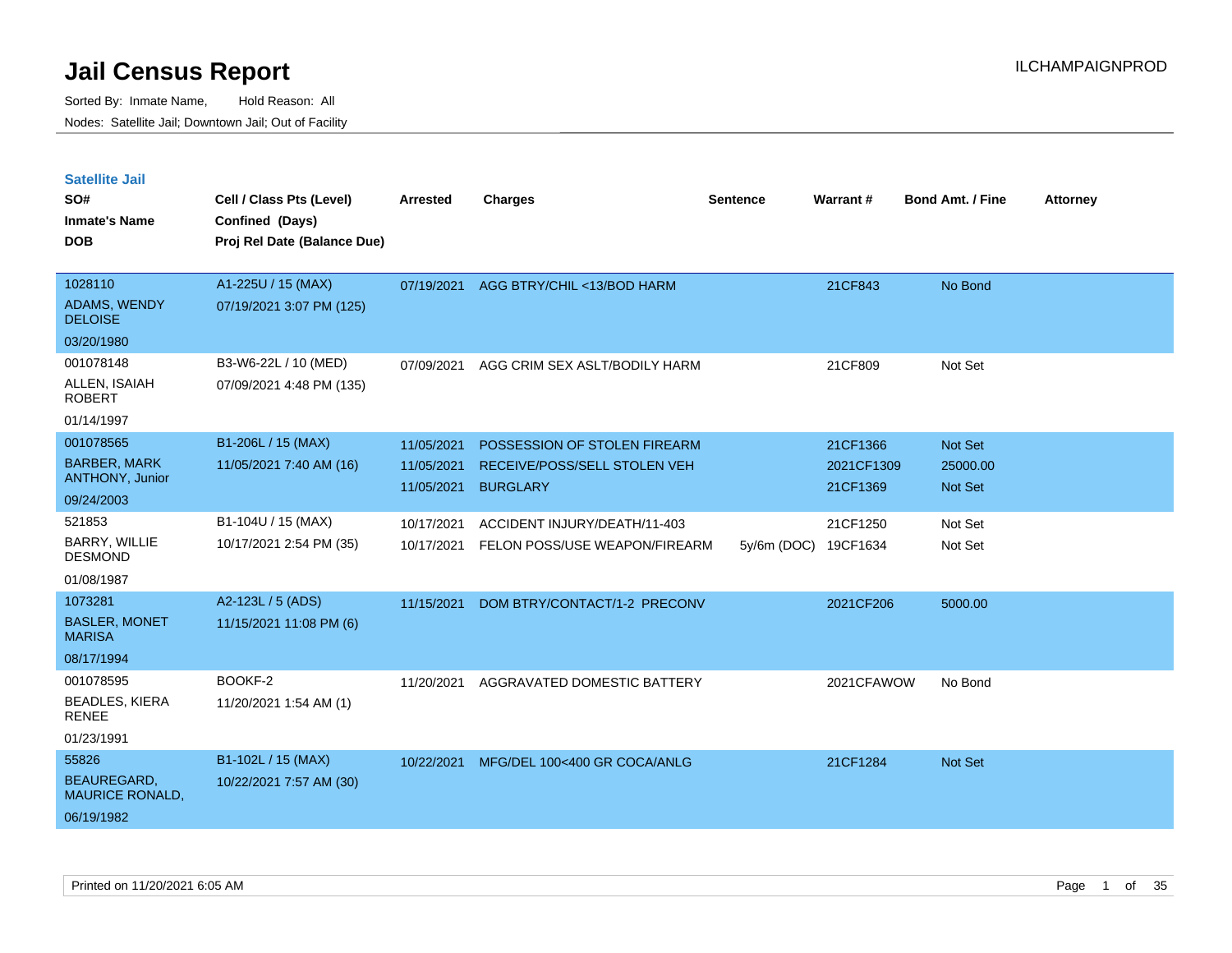| rouco. Calcinic Jan, Downtown Jan, Out of Facility |                             |                 |                                  |                 |                 |                         |                 |
|----------------------------------------------------|-----------------------------|-----------------|----------------------------------|-----------------|-----------------|-------------------------|-----------------|
| SO#                                                | Cell / Class Pts (Level)    | <b>Arrested</b> | <b>Charges</b>                   | <b>Sentence</b> | <b>Warrant#</b> | <b>Bond Amt. / Fine</b> | <b>Attorney</b> |
| <b>Inmate's Name</b>                               | Confined (Days)             |                 |                                  |                 |                 |                         |                 |
| <b>DOB</b>                                         | Proj Rel Date (Balance Due) |                 |                                  |                 |                 |                         |                 |
|                                                    |                             |                 |                                  |                 |                 |                         |                 |
| 1059371                                            | A4-101U / 15 (MAX)          | 11/15/2021      | <b>RESIDENTIAL BURGLARY</b>      | 10y (DOC)       | 2021CF154       | No Bond                 |                 |
| BECKETT, ANQWAUN<br><b>JAWAUN</b>                  | 11/15/2021 11:01 AM (6)     | 11/15/2021      | AGG BATTERY/PEACE OFFICER        | 5y (DOC)        | 2021CF154       | No Bond                 |                 |
| 11/14/1996                                         |                             |                 |                                  |                 |                 |                         |                 |
| 001078535                                          | B2-T2-07U / 15 (SPH)        | 10/26/2021      | <b>CRIM SEX ASSAULT/FORCE</b>    |                 | 21CF1305        | Not Set                 |                 |
| BERRY, DAVID ISAAC                                 | 10/26/2021 10:52 AM (26)    |                 |                                  |                 |                 |                         |                 |
|                                                    |                             |                 |                                  |                 |                 |                         |                 |
| 09/23/2000                                         |                             |                 |                                  |                 |                 |                         |                 |
| 1057334                                            | B4-222U / 15 (MAX)          | 10/27/2021      | MURDER/INTENT TO KILL/INJURE     |                 |                 | No Bond                 |                 |
| <b>BEVERLY, DAVID</b><br><b>BENJAMIN</b>           | 10/27/2021 1:42 PM (25)     |                 |                                  |                 |                 |                         |                 |
| 03/31/1987                                         |                             |                 |                                  |                 |                 |                         |                 |
| 57176                                              | B3-DR / 5 (MIN)             | 11/04/2021      | DRIVING ON REVOKED LICENSE       |                 | 2021CF92        | Not Set                 |                 |
| <b>BICKERS, LARRY RAY</b>                          | 11/04/2021 4:37 PM (17)     |                 |                                  |                 |                 |                         |                 |
|                                                    |                             |                 |                                  |                 |                 |                         |                 |
| 03/03/1966                                         | 11/3/2021 (0.00)            |                 |                                  |                 |                 |                         |                 |
| 29626                                              | A3-216L / 10 (MED)          | 11/09/2021      | MFG/DEL 15<100 GR COCA/ANALOG    |                 | 21CF1387        | <b>Not Set</b>          |                 |
| <b>BISHOP, DARRELL</b><br><b>EDWARD</b>            | 11/09/2021 4:46 PM (12)     |                 |                                  |                 |                 |                         |                 |
| 07/18/1968                                         |                             |                 |                                  |                 |                 |                         |                 |
| 51247                                              | B1-202U / 10 (MED)          | 04/15/2021      | FELON POSS/USE WEAPON/FIREARM    |                 | 21CF411         | Not Set                 |                 |
| <b>BROWN, DANTE</b><br><b>MAURICE</b>              | 04/15/2021 6:24 PM (220)    |                 |                                  |                 |                 |                         |                 |
| 04/19/1979                                         |                             |                 |                                  |                 |                 |                         |                 |
| 1067476                                            | A4-106L / 10 (MED)          | 11/13/2021      | AGG DOMESTIC BATTERY/STRANGLE    |                 | 20CF575         | 5000.00                 |                 |
| <b>BROWN, JAMES</b>                                | 11/13/2021 2:35 AM (8)      | 11/13/2021      | LEAVING THE SCENE INVOLV VEHICLE |                 | 20TR3784        | 5000.00                 |                 |
| <b>BRONELL</b>                                     |                             | 11/13/2021      | <b>RESIDENTIAL BURGLARY</b>      |                 | 21CF385         | 25000.00                |                 |
| 01/08/1996                                         |                             |                 |                                  |                 |                 |                         |                 |
| 1035923                                            | B3-W3-12L / 10 (MED)        | 08/23/2021      | POSS STOLEN VEHICLE > \$25,000   |                 | 21CF1029        | Not Set                 |                 |
| BROWN, KYRELL<br><b>NAJUAN</b>                     | 08/23/2021 9:46 AM (90)     |                 |                                  |                 |                 |                         |                 |
| 06/14/1993                                         |                             |                 |                                  |                 |                 |                         |                 |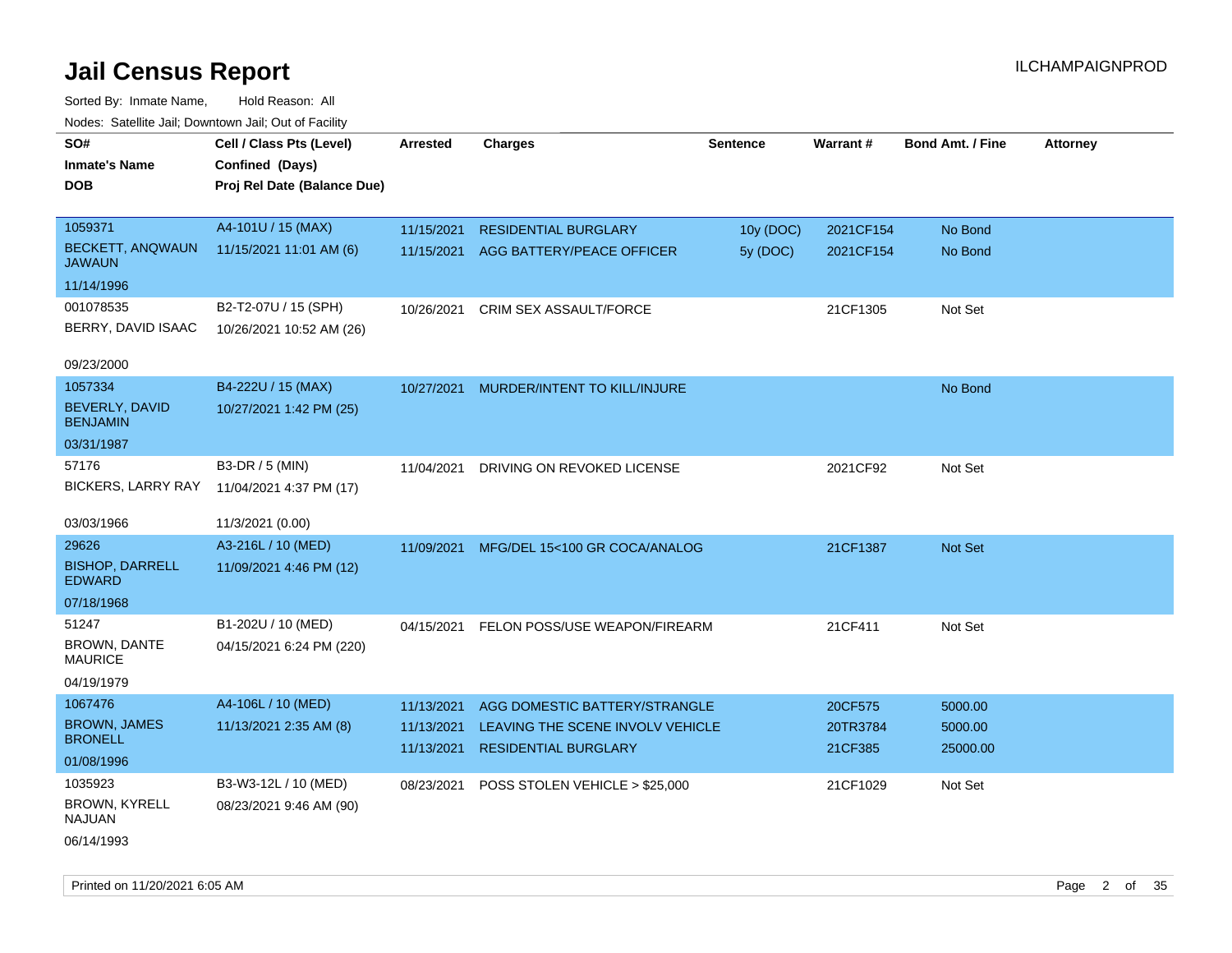Sorted By: Inmate Name, Hold Reason: All Nodes: Satellite Jail; Downtown Jail; Out of Facility

| SO#                                                         | Cell / Class Pts (Level)    | <b>Arrested</b> | <b>Charges</b>                            | <b>Sentence</b> | Warrant#   | <b>Bond Amt. / Fine</b> | <b>Attorney</b> |
|-------------------------------------------------------------|-----------------------------|-----------------|-------------------------------------------|-----------------|------------|-------------------------|-----------------|
| <b>Inmate's Name</b>                                        | Confined (Days)             |                 |                                           |                 |            |                         |                 |
| <b>DOB</b>                                                  | Proj Rel Date (Balance Due) |                 |                                           |                 |            |                         |                 |
|                                                             |                             |                 |                                           |                 |            |                         |                 |
| 29957                                                       | A3-116L / 15 (MAX)          | 11/13/2021      | <b>FELON POSS/USE WEAPON/FIREARM</b>      |                 | 21CF1390   | Not Set                 |                 |
| <b>BROWN, RODNEY</b><br><b>LOUIS</b>                        | 11/13/2021 8:57 PM (8)      |                 | 11/13/2021 AGG CRIM SX AB/>5 YR OLDER VIC |                 | 2019CF0718 | 250000.00               |                 |
| 01/07/1968                                                  |                             |                 |                                           |                 |            |                         |                 |
| 001077945                                                   | A2-121L / 10 (MED)          | 11/13/2021      | AGG ASLT PEACE OFF/FIRE/ER WRK            |                 | 2021CF637  | 1000.00                 |                 |
| <b>BROWN, SIDREA</b><br><b>RENEIA</b>                       | 11/13/2021 10:49 AM (8)     | 11/13/2021      | <b>BURGLARY</b>                           |                 | 2021CF543  | 50000.00                |                 |
| 07/23/1992                                                  |                             | 11/17/2021      | <b>BURGLARY</b>                           |                 | 21CF1264   | 1000.00                 |                 |
| 001078572                                                   | A4-103U / 15 (MAX)          | 11/06/2021      | ARMED ROBBERY/NO FIREARM                  |                 | 21CF1364   | No Bond                 |                 |
| BRUMMOND, DOMINIC 11/06/2021 2:24 AM (15)<br><b>ANTONIO</b> |                             |                 |                                           |                 |            |                         |                 |
| 10/30/2001                                                  |                             |                 |                                           |                 |            |                         |                 |
| 1071534                                                     | B2-T2-08L / 10 (SPH)        | 09/18/2020      | AGG BATTERY/DISCHARGE FIREARM             |                 | 20CF1049   | Not Set                 |                 |
| BRYANT, KETONE<br><b>LEVELL</b>                             | 09/18/2020 1:19 PM (429)    |                 |                                           |                 |            |                         |                 |
| 04/07/2000                                                  |                             |                 |                                           |                 |            |                         |                 |
| 56936                                                       | B4-225U / 15 (MAX)          | 11/01/2021      | PUBLIC INDECENCY/EXPOSURE/3+              |                 |            | Not Set                 |                 |
| <b>CALDWELL, STEVEN</b><br><b>ANDRE</b>                     | 11/01/2021 1:09 PM (20)     |                 |                                           |                 |            |                         |                 |
| 04/19/1982                                                  |                             |                 |                                           |                 |            |                         |                 |
| 39474                                                       | B1-101U / 10 (ADS)          |                 | 07/06/2021 MFG/DEL 15<100 GR HEROIN/ANLG  |                 | 21CF792    | Not Set                 |                 |
| CAMPBELL, AARON<br><b>JACOB</b>                             | 07/06/2021 11:56 PM (138)   |                 |                                           |                 |            |                         |                 |
| 07/18/1974                                                  |                             |                 |                                           |                 |            |                         |                 |
| 996275                                                      | A4-104L / 10 (ADS)          | 11/15/2021      | <b>FELON POSS/USE WEAPON/FIREARM</b>      |                 | 21CF1398   | <b>Not Set</b>          |                 |
| CAMPBELL, JOHNNIE<br>LEE, Third                             | 11/15/2021 8:37 AM (6)      | 11/15/2021      | <b>UNLICENSED</b>                         |                 | 21TR9796   | <b>Not Set</b>          |                 |
| 04/02/1992                                                  |                             |                 |                                           |                 |            |                         |                 |
| 001078576                                                   | A3-112L / 15 (MAX)          | 11/09/2021      | UNLAWFUL USE OF A WEAPON                  |                 | 21CF1383   | Not Set                 |                 |
| CARTER, DEMONDRE<br><b>DAVON</b>                            | 11/09/2021 6:01 PM (12)     |                 |                                           |                 |            |                         |                 |
| 05/27/2001                                                  |                             |                 |                                           |                 |            |                         |                 |

Printed on 11/20/2021 6:05 AM **Page 3 of 35**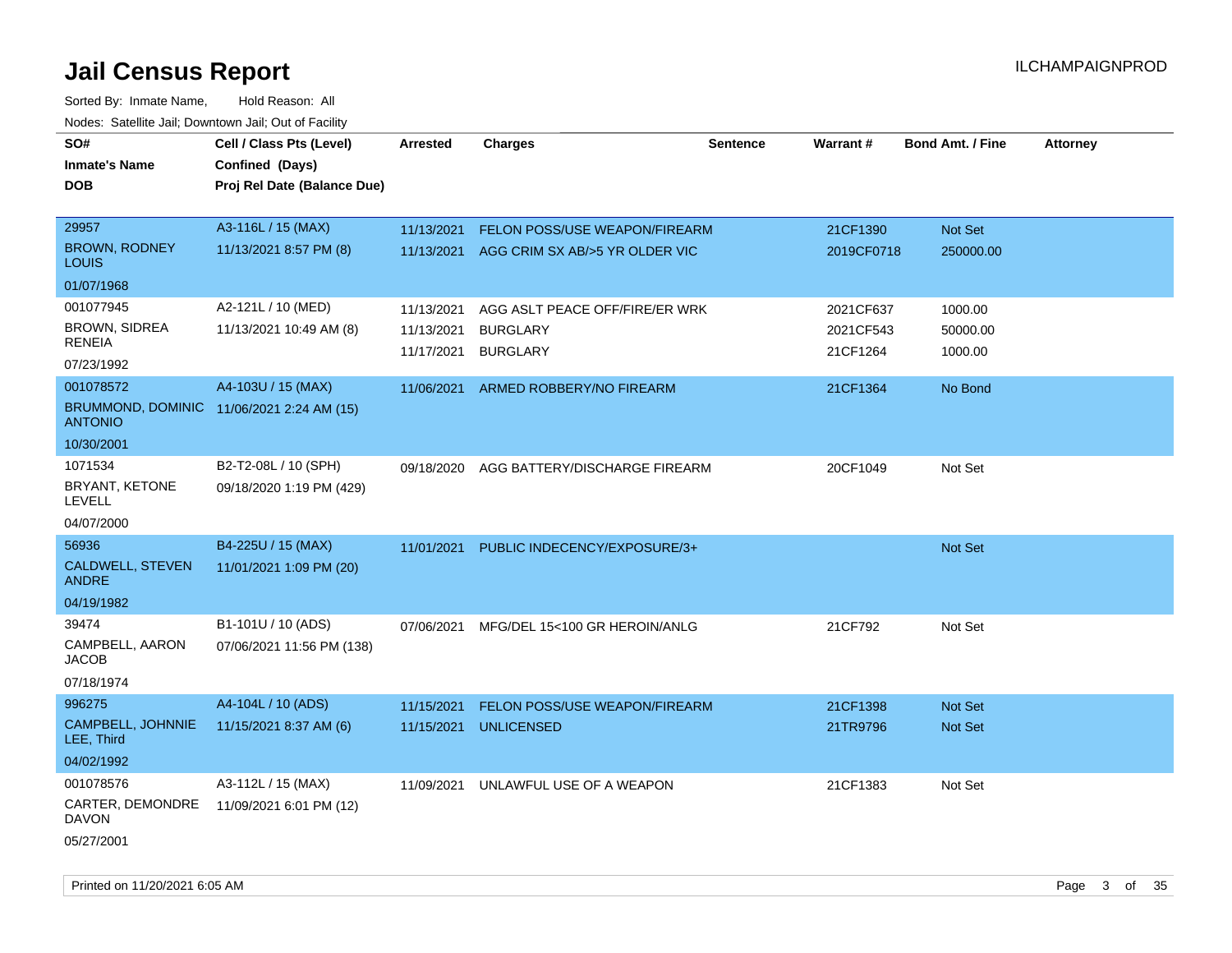| SO#<br><b>Inmate's Name</b><br><b>DOB</b>                     | Cell / Class Pts (Level)<br>Confined (Days)<br>Proj Rel Date (Balance Due) | <b>Arrested</b> | <b>Charges</b>                           | <b>Sentence</b> | <b>Warrant#</b> | <b>Bond Amt. / Fine</b> | Attorney |
|---------------------------------------------------------------|----------------------------------------------------------------------------|-----------------|------------------------------------------|-----------------|-----------------|-------------------------|----------|
| 958898<br><b>CHAMBERS, GARY</b><br><b>DANTE</b><br>05/24/1973 | BOOKH-6<br>11/18/2021 5:10 AM (3)                                          | 11/18/2021      | AGGRAVATED DOMESTIC BATTERY              |                 | 21CF1409        | Not Set                 |          |
| 960551                                                        | B4-225L / 10 (MED)                                                         | 08/26/2021      | DOMESTIC BATTERY/HARM/VIO O/P            |                 | 21CF1035        | 100000.00               |          |
| COFFIN, KYLE LAIR                                             | 08/26/2021 4:43 AM (87)                                                    |                 | 08/26/2021 POSS HYPO/SYRINGE/NEEDLES/1ST |                 | 2021 CM116      | 1000.00                 |          |
| 09/21/1988                                                    |                                                                            |                 |                                          |                 |                 |                         |          |
| 34805                                                         | B4-226L / 15 (MAX)                                                         | 10/01/2021      | <b>DOMESTIC BATTERY</b>                  |                 | 21CF1183        | Not Set                 |          |
|                                                               | CONERLY, KIN JOSEPH 10/01/2021 1:53 AM (51)                                | 10/01/2021      | ARMED HABITUAL CRIMINAL                  |                 | 21CF1184        | Not Set                 |          |
| 11/16/1971                                                    |                                                                            | 10/06/2021      | POSS STOLEN VEHICLE > \$25,000           |                 | 19CF1786        | Not Set                 |          |
| 1074319                                                       | A3-212L / 15 (ADS)                                                         | 10/12/2021      | AGGRAVATED CRUELTY TO ANIMALS            |                 | 21CF1238        | Not Set                 |          |
| <b>CRAIG, DAVUCCI</b><br><b>DAVION</b>                        | 10/12/2021 11:36 AM (40)                                                   | 10/14/2021      | MURDER                                   |                 | 21CF1239        | Not Set                 |          |
| 08/02/2001                                                    |                                                                            |                 |                                          |                 |                 |                         |          |
| 49829                                                         | A3-114U / 10 (ADS)                                                         | 11/17/2021      | AGG BATTERY/PEACE OFFICER                |                 | 21CF1410        | Not Set                 |          |
| <b>CRANDALL, TERRY</b><br>LEE, Junior                         | 11/17/2021 3:38 PM (4)                                                     |                 |                                          |                 |                 |                         |          |
| 01/12/1974                                                    |                                                                            |                 |                                          |                 |                 |                         |          |
| 001077549                                                     | B2-T3-10L / 10 (SPH)                                                       | 12/22/2020      | PRED CRIM SEX ASLT/VICTIM <13            |                 | 2020CF1469      | Not Set                 |          |
| CRISTOBAL-MATEO,<br><b>CRISTOBAL</b>                          | 12/22/2020 1:17 PM (334)                                                   |                 |                                          |                 |                 |                         |          |
| 12/02/1988                                                    |                                                                            |                 |                                          |                 |                 |                         |          |
| 001077536                                                     | B2-T1-03U / 10 (SPH)                                                       |                 | 12/20/2020 ROBBERY                       |                 | 20CF1446        | Not Set                 |          |
| DAVIS, ARTRE LAVAE                                            | 12/20/2020 1:38 PM (336)                                                   |                 |                                          |                 |                 |                         |          |
| 06/26/2002                                                    |                                                                            |                 |                                          |                 |                 |                         |          |
| 1067370                                                       | B1-205U / 15 (MAX)                                                         |                 | 11/05/2021 FIREARM/FOID INVALID/NOT ELIG |                 | 21CF1370        | Not Set                 |          |
| DAVIS, AUSTIN<br><b>CHRISTOPHER</b>                           | 11/06/2021 12:23 AM (15)                                                   |                 |                                          |                 |                 |                         |          |
| 08/11/1997                                                    |                                                                            |                 |                                          |                 |                 |                         |          |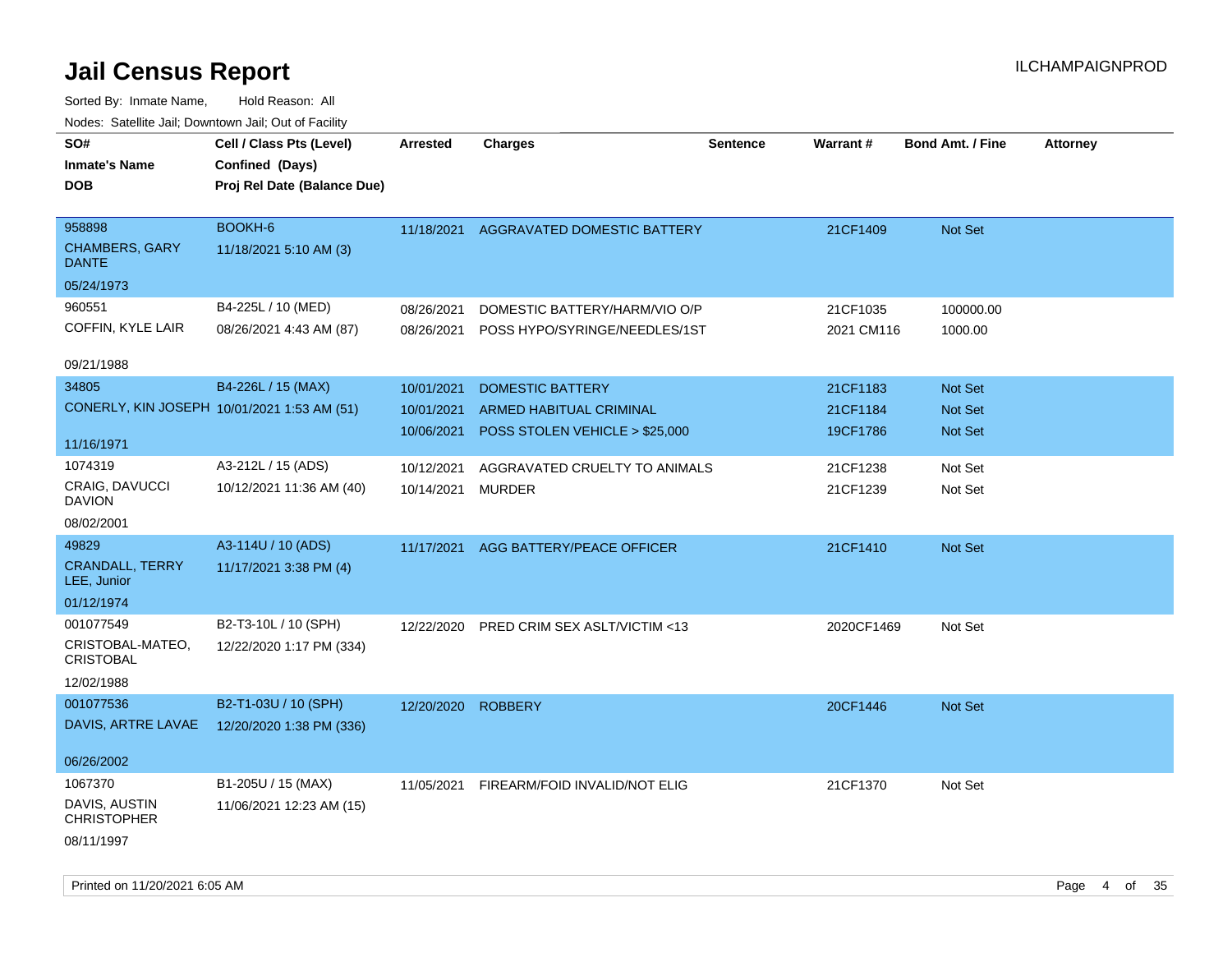| SO#                                   | Cell / Class Pts (Level)    | <b>Arrested</b> | <b>Charges</b>                           | <b>Sentence</b> | <b>Warrant#</b> | <b>Bond Amt. / Fine</b> | <b>Attorney</b> |
|---------------------------------------|-----------------------------|-----------------|------------------------------------------|-----------------|-----------------|-------------------------|-----------------|
| <b>Inmate's Name</b>                  | Confined (Days)             |                 |                                          |                 |                 |                         |                 |
| <b>DOB</b>                            | Proj Rel Date (Balance Due) |                 |                                          |                 |                 |                         |                 |
|                                       |                             |                 |                                          |                 |                 |                         |                 |
| 1023587                               | B1-203U / 15 (MAX)          | 09/24/2021      | MFG/DEL CANNABIS/2.5-10 GRAMS            |                 | 21CF1155        | Not Set                 |                 |
| <b>DAVIS, MARTIN</b><br><b>DENNIS</b> | 09/24/2021 9:38 PM (58)     | 09/24/2021      | <b>ARMED HABITUAL CRIMINAL</b>           |                 | 2021-CF681      | 500000.00               |                 |
| 12/02/1994                            |                             |                 |                                          |                 |                 |                         |                 |
| 001077634                             | A2-223L / 5 (ADS)           | 09/23/2021      | OBSTRUCT JUST/DESTROY EVIDENCE           |                 | 21CF887         | 25000.00                |                 |
| DAVIS, TAMIKA                         | 09/23/2021 12:30 AM (59)    |                 |                                          |                 |                 |                         |                 |
| 03/11/1974                            |                             |                 |                                          |                 |                 |                         |                 |
| 56972                                 | B4-227U / 10 (MED)          | 08/30/2021      | POSS STOLEN VEHICLE > \$25,000           |                 | 21CF1044        | Not Set                 |                 |
| DAY, DANIEL JOSEPH                    | 08/30/2021 3:07 PM (83)     | 09/04/2021      | <b>BURGLARY</b>                          |                 | 21CF1054        | Not Set                 |                 |
|                                       |                             |                 |                                          |                 |                 |                         |                 |
| 10/16/1982                            |                             |                 |                                          |                 |                 |                         |                 |
| 989143                                | B3-W2-06L / 10 (MED)        | 09/27/2021      | STALKING/CAUSE PERSON DISTRESS           |                 | 21CF1149        | 50000.00                |                 |
| DIAL, CLAYTON COLE                    | 09/27/2021 4:12 PM (55)     | 09/27/2021      | VIOLATE ORDER PROTECTION                 |                 | 21CM440         | 25000.00                |                 |
|                                       |                             | 09/27/2021      | POSSESSION OF METH<5 GRAMS               |                 |                 | 9430.00                 |                 |
| 07/28/1991                            |                             |                 |                                          |                 |                 |                         |                 |
| 001078223                             | A3-214U / 5 (MIN)           | 11/09/2021      | AGG DUI/NO VALID DL                      |                 | 21CF1382        | Not Set                 |                 |
| DIEGO-MATEO,<br><b>JOAQUIN</b>        | 11/09/2021 10:52 PM (12)    |                 |                                          |                 |                 |                         |                 |
| 01/23/2002                            |                             |                 |                                          |                 |                 |                         |                 |
| 515892                                | A4-107U / 15 (ADS)          | 11/18/2021      | AGG DOMESTIC BATTERY/STRANGLE            |                 | 15CF1432        | No Bond                 |                 |
| DISHMAN, BYRON<br><b>EUJEAN</b>       | 11/18/2021 2:33 PM (3)      |                 |                                          |                 |                 |                         |                 |
| 07/30/1983                            |                             |                 |                                          |                 |                 |                         |                 |
| 001077846                             | A1-224L / 5 (ADS)           | 04/12/2021      | BATTERY/MAKES PHYSICAL CONTACT           |                 | 21CM142         | Not Set                 |                 |
| DONAHUE, JEANICE                      | 04/12/2021 9:50 AM (223)    | 08/19/2021      | <b>CRIMINAL TRESPASS TO LAND</b>         |                 | 2019CM378       | 5000.00                 |                 |
| <b>LUELLA</b>                         |                             | 08/19/2021      | <b>CRIM DAMAGE TO PROPERTY &lt;\$500</b> |                 | 2020CM299       | 1500.00                 |                 |
| 07/03/1993                            |                             | 08/19/2021      | <b>CRIMINAL TRESPASS TO LAND</b>         |                 | 2020CM297       | 1500.00                 |                 |
|                                       |                             | 08/19/2021      | <b>RETAIL THEFT</b>                      |                 | 2020CM455       | 1500.00                 |                 |
| 25659                                 | B4-125L / 15 (MAX)          | 06/15/2021      | RESIDENTIAL BURGLARY                     |                 | 2020CF1218      | 50000.00                |                 |
| DORRIS, LORENZO                       | 06/15/2021 6:17 AM (159)    | 06/15/2021      | <b>BURGLARY</b>                          |                 | 21CF689         | Not Set                 |                 |
| 07/19/1966                            |                             |                 |                                          |                 |                 |                         |                 |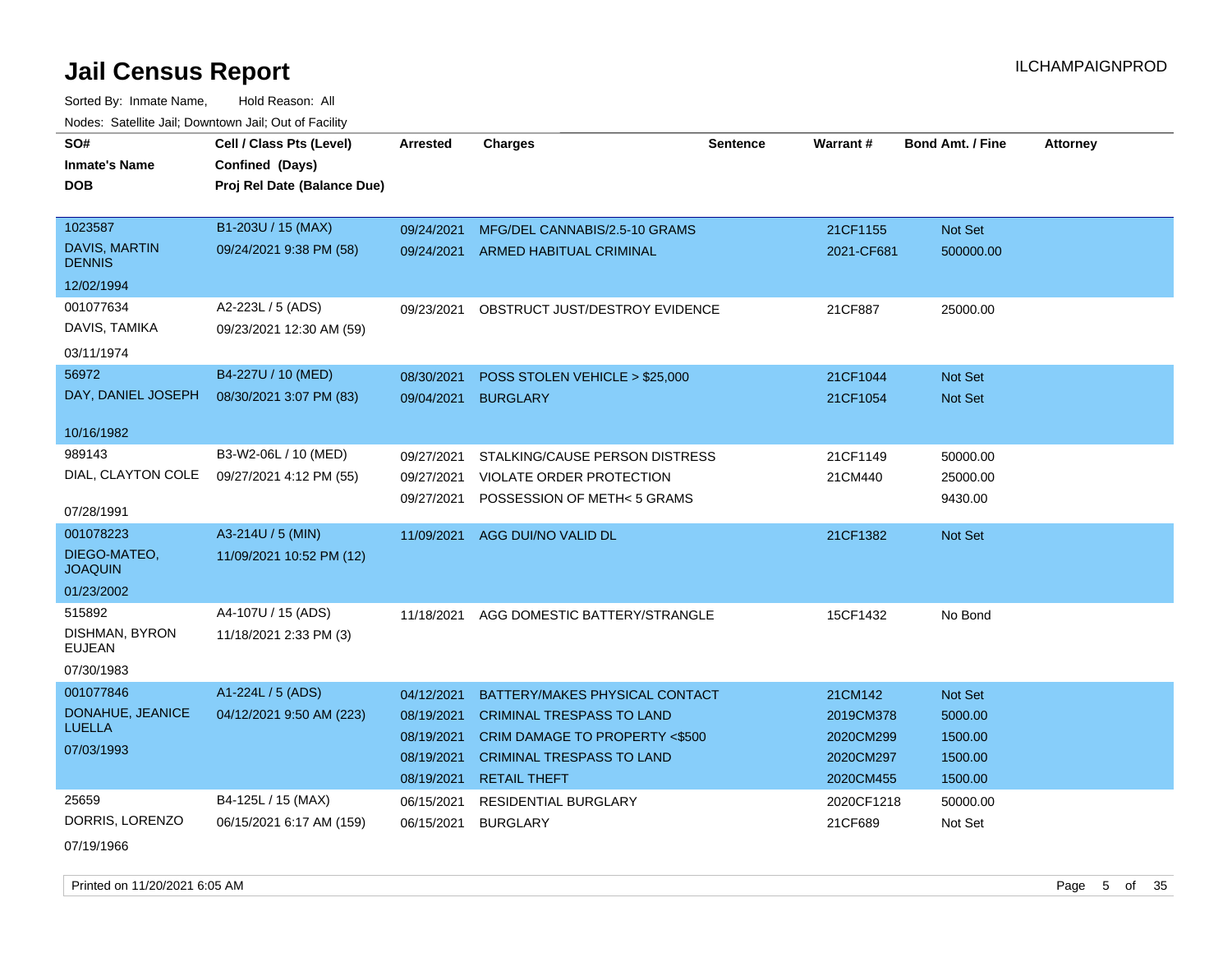| SO#<br><b>Inmate's Name</b><br><b>DOB</b>        | Cell / Class Pts (Level)<br>Confined (Days)<br>Proj Rel Date (Balance Due) | <b>Arrested</b>          | <b>Charges</b>                                    | <b>Sentence</b> | <b>Warrant#</b> | <b>Bond Amt. / Fine</b> | <b>Attorney</b> |
|--------------------------------------------------|----------------------------------------------------------------------------|--------------------------|---------------------------------------------------|-----------------|-----------------|-------------------------|-----------------|
| 45194<br><b>FALLS, ANDREW</b>                    | B3-W1-01U / 10 (MED)<br>10/20/2021 12:59 AM (32)                           | 10/20/2021               | DOMESTIC BATTERY/OTHER PRIOR                      |                 | 21CF1265        | Not Set                 |                 |
| 08/15/1976                                       |                                                                            |                          |                                                   |                 |                 |                         |                 |
| 527081<br>FERGUSON,<br><b>CHRISTOPHER</b>        | B3-W6-24L / 10 (MED)<br>09/06/2021 1:18 PM (76)                            |                          | 09/06/2021 ARSON/REAL/PERSONAL PROP>\$150         |                 | 2021 CF 797     | 25000.00                |                 |
| 12/21/1981                                       |                                                                            |                          |                                                   |                 |                 |                         |                 |
| 524764<br><b>FISCUS, ROBERT</b><br><b>LOWELL</b> | B3-W2-08L / 5 (MIN)<br>09/18/2021 10:50 AM (64)                            |                          | 09/18/2021 METH DELIVERY/15<100 GRAMS             |                 | 21CF627         | 50000.00                |                 |
| 02/17/1986                                       |                                                                            |                          |                                                   |                 |                 |                         |                 |
| 518395                                           | B2-T3-12L / 15 (SPH)<br>FRANDLE, MARK RYAN 07/07/2020 3:42 PM (502)        | 07/07/2020               | <b>CRIMINAL SEXUAL ASSAULT</b>                    |                 | 2020-CF735      | 250000.00               |                 |
| 09/10/1985                                       |                                                                            |                          |                                                   |                 |                 |                         |                 |
| 001078583                                        | A3-117U / 15 (MAX)                                                         | 11/14/2021               | AGG UNLAWFUL USE WEAPON/PERSON                    |                 | 21CF1392        | Not Set                 |                 |
| <b>FRAZIER, RICHARD</b><br><b>EMOND</b>          | 11/14/2021 3:12 AM (7)                                                     |                          |                                                   |                 |                 |                         |                 |
| 04/19/2001                                       |                                                                            |                          |                                                   |                 |                 |                         |                 |
| 001077934                                        | A1-124U / 10 (MED)                                                         | 08/22/2021               | <b>DOMESTIC BATTERY</b>                           |                 | 21 CM 172       | 10000.00                |                 |
| FREED. LOGAN<br><b>SUZANNE</b>                   | 08/22/2021 11:45 PM (91)                                                   | 08/22/2021               | AGG DUI/ACCIDENT/DEATH                            |                 | 21CF1024        | Not Set                 |                 |
| 08/18/1996                                       |                                                                            |                          |                                                   |                 |                 |                         |                 |
| 001078290<br>FREEMAN, ANGEL<br><b>JANILA KAY</b> | A1-124L / 10 (ADS)<br>08/19/2021 1:26 AM (94)                              | 08/19/2021               | MACHINE GUN/AUTO WEAPON/VEH                       |                 | 21CF1012        | Not Set                 |                 |
| 12/25/1995<br>001078450                          | B3-W2-05U / 10 (MED)                                                       |                          |                                                   |                 |                 |                         |                 |
| GAMBLE, HAKEEM<br><b>DARION</b>                  | 10/26/2021 1:01 PM (26)                                                    | 10/26/2021<br>10/26/2021 | BURGLARY W/O CAUSING DAMAGE<br>AGGRAVATED BATTERY |                 |                 | No Bond<br>Not Set      |                 |
| 12/17/1999                                       | 12/23/2021 (0.00)                                                          |                          |                                                   |                 |                 |                         |                 |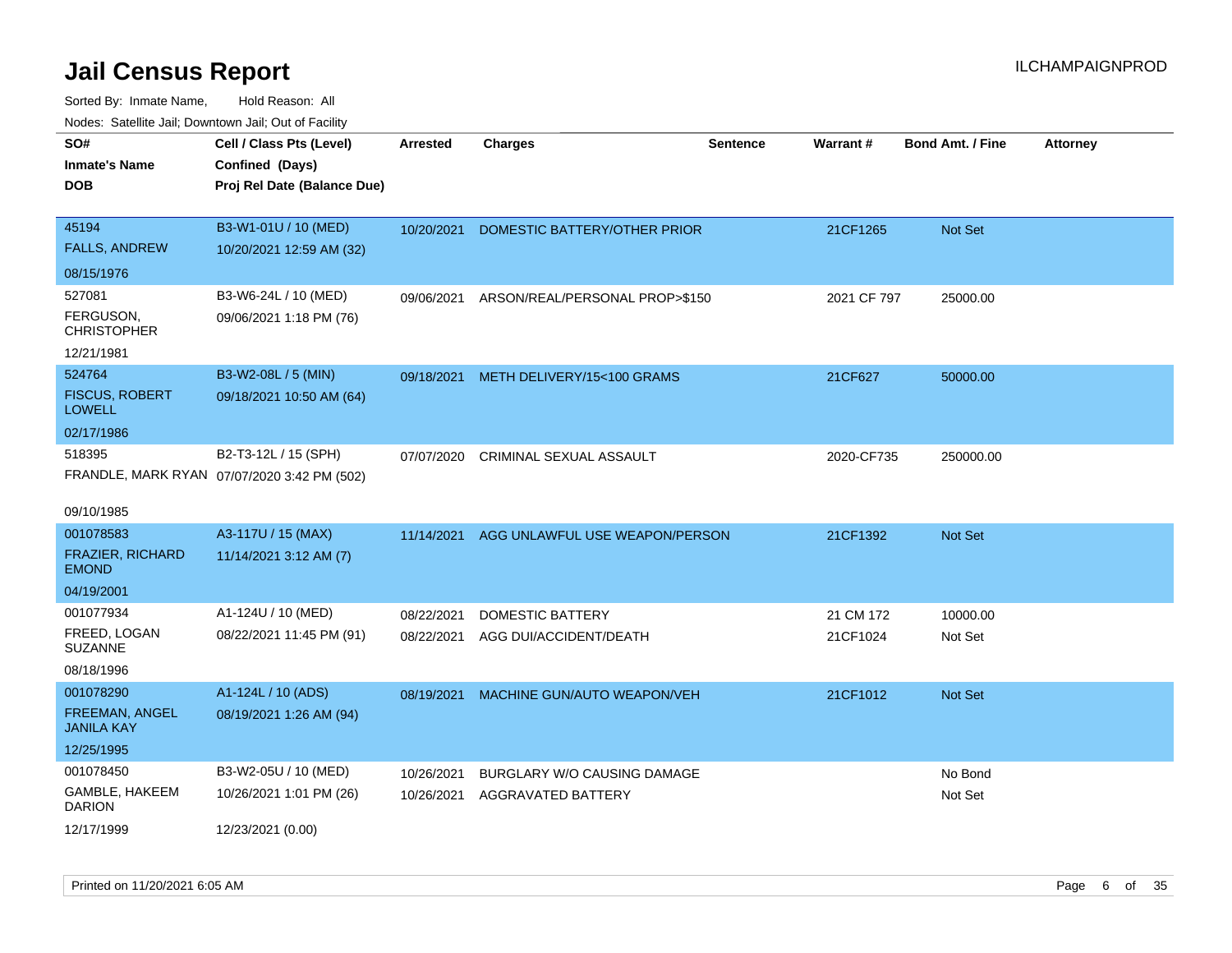| Sorted By: Inmate Name,<br>Nodes: Satellite Jail; Downtown Jail; Out of Facility | Hold Reason: All                                                           |                                        |                                                                                               |                 |                                   |                                   |                 |
|----------------------------------------------------------------------------------|----------------------------------------------------------------------------|----------------------------------------|-----------------------------------------------------------------------------------------------|-----------------|-----------------------------------|-----------------------------------|-----------------|
| SO#<br><b>Inmate's Name</b><br>DOB                                               | Cell / Class Pts (Level)<br>Confined (Days)<br>Proj Rel Date (Balance Due) | <b>Arrested</b>                        | <b>Charges</b>                                                                                | <b>Sentence</b> | <b>Warrant#</b>                   | <b>Bond Amt. / Fine</b>           | <b>Attorney</b> |
| 54107<br><b>GARLICK, MORGAN</b><br>THOMAS<br>07/08/1981                          | BOOKH-8<br>11/18/2021 5:53 PM (3)                                          | 11/18/2021                             | <b>PAROLE REVOCATION</b>                                                                      |                 | CI2106822                         | <b>Not Set</b>                    |                 |
| 1013012<br>GARY, XAVIER LAMAR<br>12/14/1991                                      | B4-222L / 15 (MAX)<br>07/08/2021 9:24 AM (136)                             | 07/08/2021<br>07/08/2021<br>07/08/2021 | ATTEMPT (FIRST DEGREE MURDER)<br>FELON POSS/USE FIREARM PRIOR<br>FELON POSS/USE FIREARM PRIOR |                 | 2021CF790<br>2020CF650<br>21CF798 | 1000000.00<br>25000.00<br>Not Set |                 |
| 1069726<br><b>GREER, CONNOR JAY</b><br>02/22/1994                                | A4-105U / 5 (ADS)<br>11/17/2021 5:26 PM (4)                                | 11/17/2021<br>11/17/2021               | POSS AMT CON SUB EXCEPT(A)/(D)<br><b>BURGLARY W/O CAUSING DAMAGE</b>                          |                 | 21CF472<br>19CF1421               | 10000.00<br>10000.00              |                 |
| 56342<br><b>GRIFFIN, NATHAN</b><br>EUGENE<br>02/24/1969                          | B1-205L / 10 (MED)<br>10/21/2021 4:20 PM (31)                              | 10/21/2021<br>10/21/2021<br>10/21/2021 | THEFT CONTROL INTENT <\$500<br>DRIVING ON REVOKED LICENSE<br>ARMED HABITUAL CRIMINAL          |                 | 17CF1451<br>20TR1979<br>21CF1279  | 10000.00<br>3000.00<br>Not Set    |                 |
| 1041176<br><b>HART, DAVEON</b><br>LATTEEF<br>03/15/1996                          | B4-223U / 15 (MAX)<br>10/05/2021 10:35 AM (47)                             | 10/05/2021<br>10/06/2021               | PAROLE REVOCATION<br>AGGRAVATED DOMESTIC BATTERY                                              |                 |                                   | <b>Not Set</b><br><b>Not Set</b>  |                 |
| 1038973<br>HAYS, DAMIEN CLYDE<br>03/19/1994                                      | B4-121L / 10 (MED)<br>11/05/2021 8:59 PM (16)                              | 11/05/2021                             | AGG DOMESTIC BATTERY/STRANGLE                                                                 |                 | 21CF1365                          | Not Set                           |                 |
| 965829<br><b>HEINZ, ANDREW</b><br>MICHAEL<br>07/01/1987                          | <b>BOOKH-4 / 10 (ADS)</b><br>09/09/2021 5:21 PM (73)                       | 09/09/2021<br>09/13/2021               | HRSMT/NO CONVERSATION/KILL<br><b>PROBATION VIOLATION</b>                                      |                 | 2021CF1072<br>21CF7               | 25000.00<br><b>Not Set</b>        |                 |
| 001078488<br>HERNANDEZ-LOPEZ,<br>ERNESTO                                         | B2-T3-11U / 15 (SPH)<br>10/14/2021 3:15 PM (38)                            | 10/14/2021<br>10/14/2021               | PRED CRIM SEX ASLT/VICTIM <13<br><b>FUGITIVE FROM JUSTICE</b>                                 |                 | 21CF1232<br>21CF1246              | 500000.00<br>Not Set              |                 |

11/28/1975

Printed on 11/20/2021 6:05 AM Page 7 of 35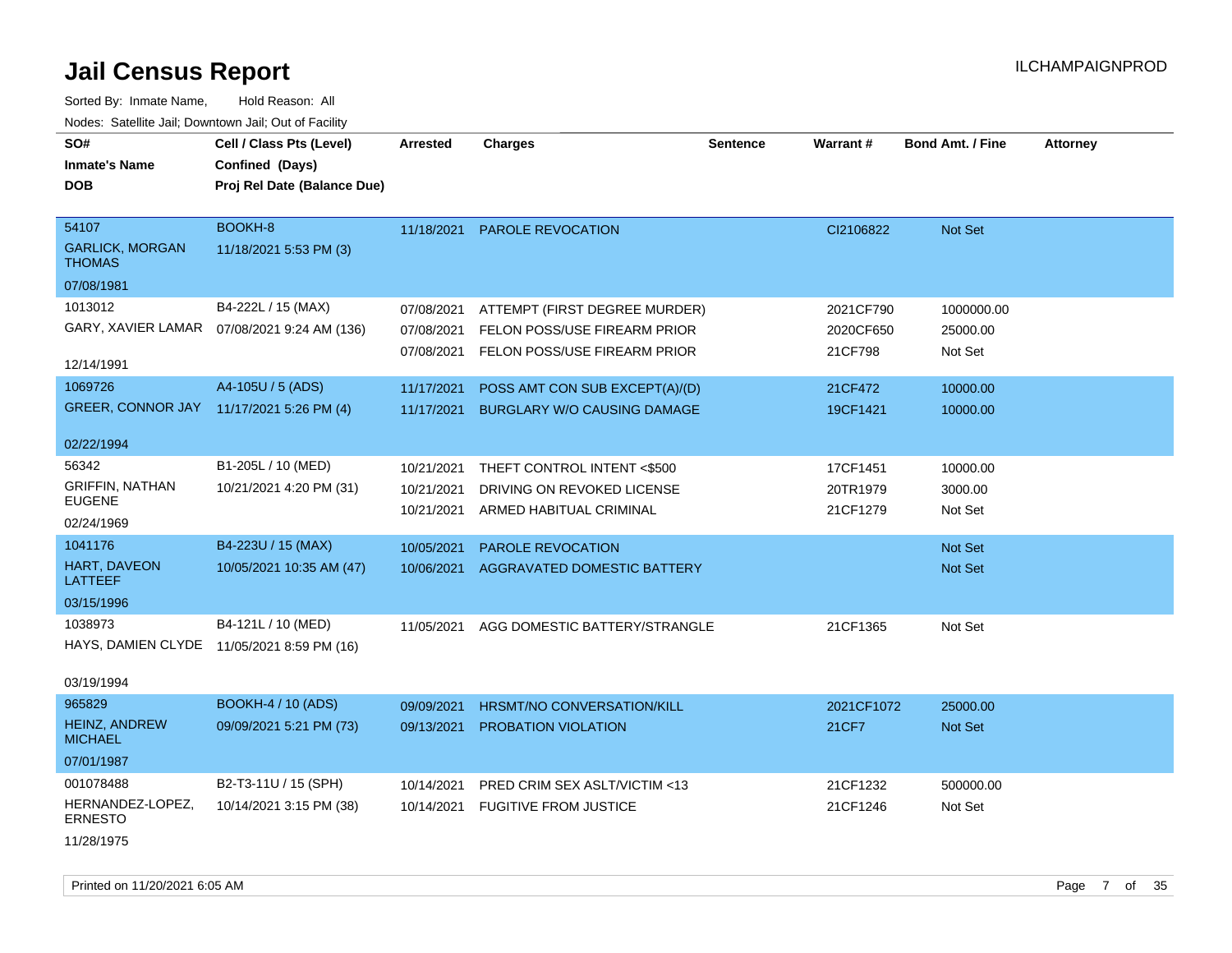| SO#<br><b>Inmate's Name</b><br><b>DOB</b>                       | Cell / Class Pts (Level)<br>Confined (Days)<br>Proj Rel Date (Balance Due) | <b>Arrested</b>                                                    | <b>Charges</b>                                                                                                                                      | <b>Sentence</b> | <b>Warrant#</b>                                              | <b>Bond Amt. / Fine</b>                             | <b>Attorney</b> |
|-----------------------------------------------------------------|----------------------------------------------------------------------------|--------------------------------------------------------------------|-----------------------------------------------------------------------------------------------------------------------------------------------------|-----------------|--------------------------------------------------------------|-----------------------------------------------------|-----------------|
| 1041135<br><b>HILL, DEONANCE</b><br><b>JAMES</b><br>04/28/1992  | B1-107U / 15 (MAX)<br>10/19/2021 5:46 PM (33)                              |                                                                    | 10/19/2021 ARMED VIOLENCE/CATEGORY I                                                                                                                |                 | 21CF1266                                                     | No Bond                                             |                 |
| 975293<br>HILL, JACOB MILES<br>02/06/1988                       | B2-T4-14L / 10 (SPH)<br>07/21/2021 8:43 PM (123)                           | 07/21/2021<br>07/21/2021<br>07/25/2021<br>08/18/2021<br>09/09/2021 | <b>STALKING</b><br>VIO ORDER/PRIOR VIO OF ORDER<br>PAROLE REVOCATION<br><b>HARASS WITNESS/FAMILY MBR/REP</b><br>AGG STALKING/BODILY HARM            |                 | 2021CF863<br>21CF914<br>CH2104646<br>21CF992<br>21CF1073     | Not Set<br>No Bond<br>Not Set<br>Not Set<br>Not Set |                 |
| 48471<br><b>HILL, RAMESH</b><br><b>JERMAINE</b><br>12/11/1978   | B1-207L / 15 (MAX)<br>08/08/2021 4:45 AM (105)                             | 08/08/2021                                                         | AGG BATTERY/DISCHARGE FIREARM                                                                                                                       |                 | 21CF946                                                      | Not Set                                             |                 |
| 1043704<br>HOUSTON, STEVEN<br>CORDELL<br>01/24/1989             | B4-223L / 15 (MAX)<br>07/13/2021 5:56 AM (131)                             | 07/13/2021<br>07/13/2021<br>07/13/2021                             | ARMED ROBBERY/ARMED W/FIREARM<br>PROBATION VIOLATION<br>PROBATION VIOLATION                                                                         |                 | 21CF815<br>18CF1697<br>19CF1295                              | Not Set<br>25000.00<br>25000.00                     |                 |
| 1061996<br>HUBBARD, REBEKIAH<br><b>DIONA</b><br>04/08/1998      | A1-227U / 5 (MIN)<br>10/30/2021 1:37 PM (22)                               | 10/30/2021<br>10/30/2021<br>10/30/2021<br>10/30/2021<br>10/31/2021 | <b>THEFT</b><br>DRVG UNDER INFLUENCE OF DRUG<br>CRIM DAMAGE TO PROPERTY <\$500<br>RETAIL THEFT/DISP MERCH/<\$300<br>USE FORGED CR/DEBIT CARD/<\$300 | 2y (DOC)        | 21CF1321<br>2021DT71<br>2021CM156<br>2018CF1302<br>2020CF670 | No Bond<br>7500.00<br>660.00<br>20000.00<br>No Bond |                 |
| 953555<br>HUNT, TAVARIS EARL<br>12/29/1987                      | B4-122L / 15 (MAX)<br>03/10/2021 4:58 AM (256)                             | 03/10/2021<br>04/14/2021                                           | <b>CRIM TRESPASS TO RESIDENCE</b><br>AGG FLEEING POLICE/21 MPH OVER                                                                                 | 3y (DOC)        | 21CF272<br>2020CF94                                          | Not Set<br>10000.00                                 |                 |
| 38993<br><b>JACKSON, LAMONT</b><br><b>JEREMIE</b><br>07/31/1973 | B4-126L / 15 (MAX)<br>02/13/2021 7:45 AM (281)                             |                                                                    | 02/13/2021 ATTEMPT (FIRST DEGREE MURDER)                                                                                                            |                 | 21CF181                                                      | Not Set                                             |                 |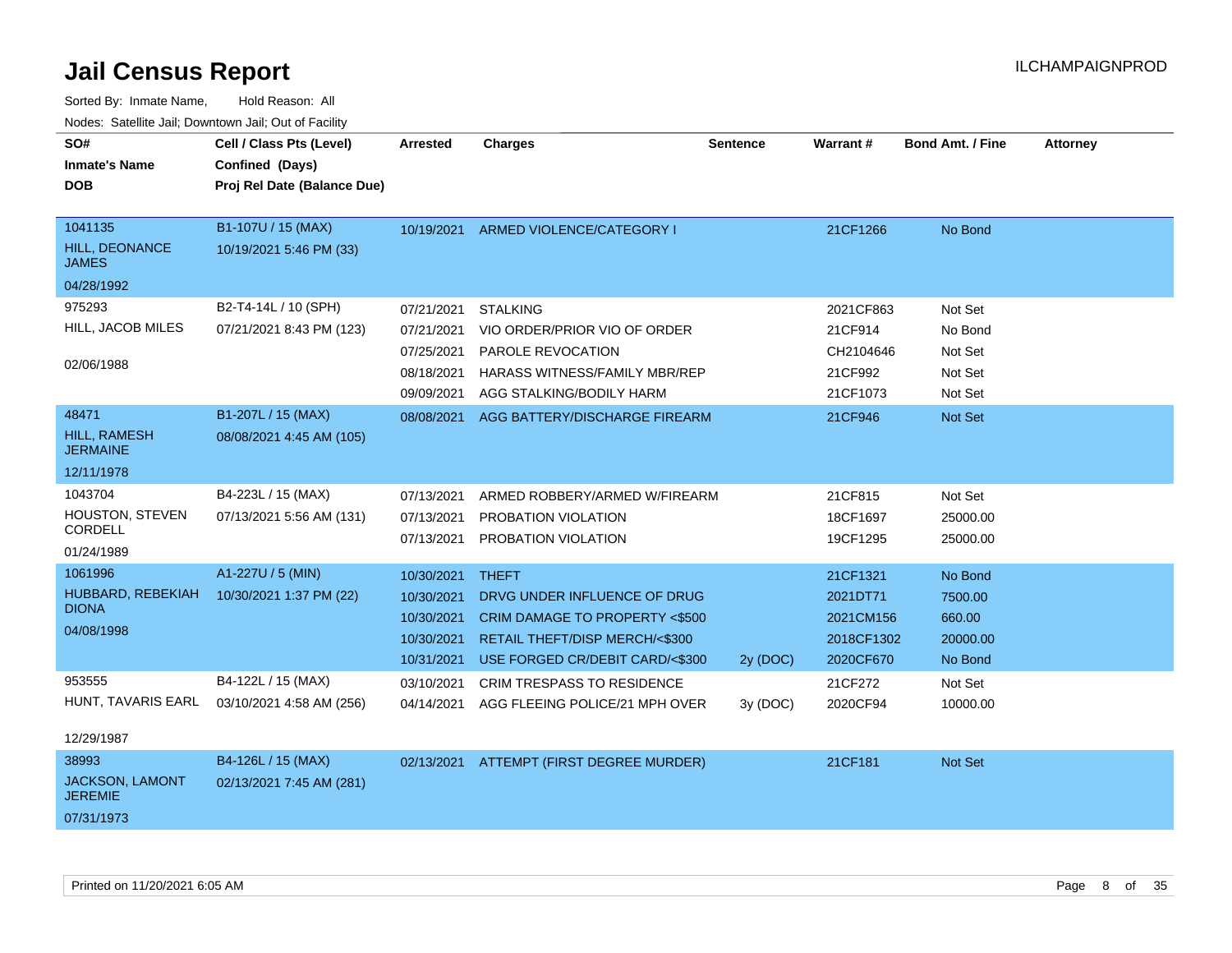| Todoo. Catolino can, Bowritown can, Oat or I domt |                                            |                 |                                    |                 |             |                         |                 |
|---------------------------------------------------|--------------------------------------------|-----------------|------------------------------------|-----------------|-------------|-------------------------|-----------------|
| SO#                                               | Cell / Class Pts (Level)                   | <b>Arrested</b> | <b>Charges</b>                     | <b>Sentence</b> | Warrant#    | <b>Bond Amt. / Fine</b> | <b>Attorney</b> |
| <b>Inmate's Name</b>                              | Confined (Days)                            |                 |                                    |                 |             |                         |                 |
| <b>DOB</b>                                        | Proj Rel Date (Balance Due)                |                 |                                    |                 |             |                         |                 |
|                                                   |                                            |                 |                                    |                 |             |                         |                 |
| 532426                                            | <b>BOOKH-1 / 10 (ADS)</b>                  | 05/16/2021      | AGGRAVATED BATTERY/NURSE           |                 | 2021CF344   | No Bond                 |                 |
| <b>JACKSON, NATASHA</b><br><b>RENETTA</b>         | 05/16/2021 12:24 AM (189)                  |                 |                                    |                 |             |                         |                 |
| 01/02/1987                                        |                                            |                 |                                    |                 |             |                         |                 |
| 001077487                                         | B3-W8-30L / 10 (MED)                       | 12/03/2020      | FELON POSS/USE WEAPON/FIREARM      |                 | 20CF1377    | Not Set                 |                 |
| JACKSON, TERREL<br><b>DANDRE</b>                  | 12/03/2020 10:18 AM (353)                  | 11/09/2021      | AGG DISCHARGE FIREARM/OCC VEH      |                 | 21CR0331401 | No Bond                 |                 |
| 08/11/1990                                        |                                            |                 |                                    |                 |             |                         |                 |
| 001077864                                         | B1-103L / 15 (MAX)                         | 04/18/2021      | FELON POSS/USE WEAPON/FIREARM      |                 | 21CF428     | Not Set                 |                 |
| D                                                 | JAMERSON, ANTHONY 04/18/2021 7:21 PM (217) |                 |                                    |                 |             |                         |                 |
| 01/26/1990                                        |                                            |                 |                                    |                 |             |                         |                 |
| 1073800                                           | BOOKH-3                                    | 11/19/2021      | AGG DUI/3                          |                 | 2019CF1549  | 15000.00                |                 |
| JIMENEZ, JAVIER                                   | 11/19/2021 12:44 PM (2)                    |                 |                                    |                 |             |                         |                 |
| 07/09/1973                                        |                                            |                 |                                    |                 |             |                         |                 |
| 001077437                                         | B3-W4-16L / 10 (MED)                       | 08/23/2021      | DOM BTRY/CONTACT/1-2 PRECONV       |                 | 21CF1025    | Not Set                 |                 |
| <b>JOHNSON, ANTONIO</b><br><b>LASHAUN</b>         | 08/23/2021 7:48 PM (90)                    |                 |                                    |                 |             |                         |                 |
| 01/06/1980                                        |                                            |                 |                                    |                 |             |                         |                 |
| 29206                                             | A4-102L / 15 (MAX)                         | 11/09/2021      | AGGRAVATED BATTERY                 |                 | 21CF1381    | No Bond                 |                 |
| JOHNSON, REUBEN<br><b>MONTE</b>                   | 11/09/2021 11:30 AM (12)                   | 11/16/2021      | PROBATION VIOLATION                |                 | 20CF987     | Not Set                 |                 |
| 04/07/1956                                        |                                            |                 |                                    |                 |             |                         |                 |
| 1071536                                           | B1-206U / 15 (MAX)                         | 06/17/2021      | ATTEMPT (FIRST DEGREE MURDER)      |                 | 21CF702     | Not Set                 |                 |
| JOHNSON, ZACHERY<br><b>EDWARD</b>                 | 06/17/2021 2:00 AM (157)                   |                 |                                    |                 |             |                         |                 |
| 10/30/1987                                        |                                            |                 |                                    |                 |             |                         |                 |
| 001077784                                         | B2-T1-01U / 10 (SPH)                       | 10/21/2021      | DELIVERY OF OR POSSESSION OF W/INT |                 | 21CF1278    | Not Set                 |                 |
| <b>JONES, KEEFER</b><br><b>LAMONT</b>             | 10/21/2021 10:30 AM (31)                   |                 |                                    |                 |             |                         |                 |
| 07/26/1970                                        |                                            |                 |                                    |                 |             |                         |                 |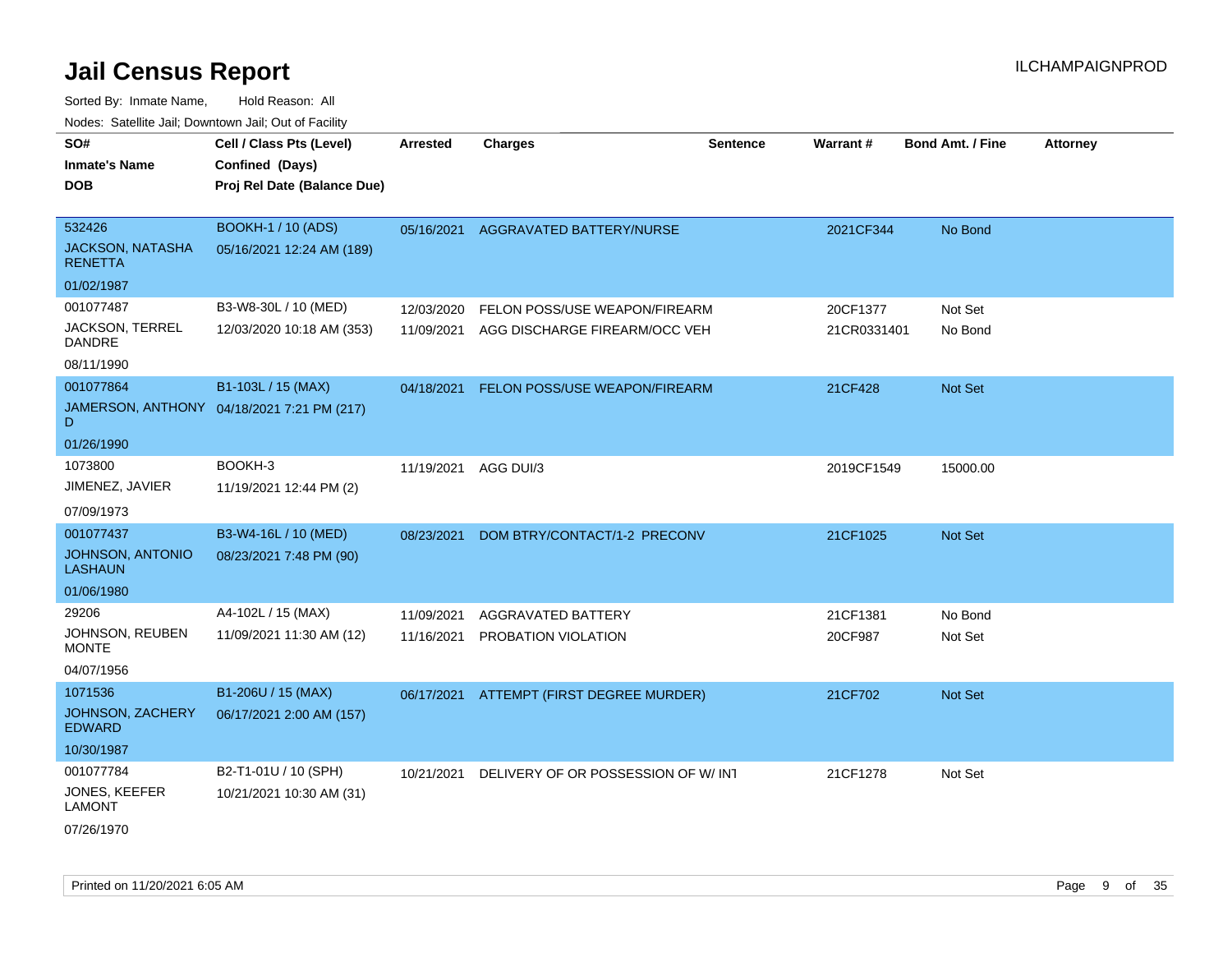| SO#<br><b>Inmate's Name</b><br>DOB | Cell / Class Pts (Level)<br>Confined (Days)<br>Proj Rel Date (Balance Due) | Arrested                 | <b>Charges</b>                                                | <b>Sentence</b> | Warrant#                     | <b>Bond Amt. / Fine</b> | <b>Attorney</b> |  |
|------------------------------------|----------------------------------------------------------------------------|--------------------------|---------------------------------------------------------------|-----------------|------------------------------|-------------------------|-----------------|--|
| 506244<br><b>JOSLIN, JASON LEE</b> | B1-204L / 15 (MAX)<br>07/15/2021 4:38 AM (129)                             | 07/15/2021               | ARMED ROBBERY/ARMED W/FIREARM                                 |                 | 2021CF791                    | 250000.00               |                 |  |
| 12/22/1985                         |                                                                            |                          |                                                               |                 |                              |                         |                 |  |
| 1070011                            | B4-124U / 15 (MAX)                                                         | 08/03/2021               | AGG DISCH FIREARM/1ST AID PERS                                |                 | 21CF929                      | Not Set                 |                 |  |
| LAWS, WILLIAM<br>ZARAK, Third      | 08/03/2021 3:53 PM (110)                                                   |                          |                                                               |                 |                              |                         |                 |  |
| 07/06/1999                         |                                                                            |                          |                                                               |                 |                              |                         |                 |  |
| 548089                             | B1-204U / 15 (MAX)                                                         | 12/04/2020               | ATTEMPT (FIRST DEGREE MURDER)                                 |                 | 20CF1378                     | <b>Not Set</b>          |                 |  |
| <b>LEWIS, LAWRENCE</b>             | 12/04/2020 4:42 AM (352)                                                   | 12/04/2020               | METH DELIVERY/100<400 GRAMS                                   |                 | 20CF1481                     | <b>Not Set</b>          |                 |  |
| PAUL, Third<br>02/08/1993          |                                                                            | 12/04/2020               | AGG DOMESTIC BATTERY/STRANGLE                                 |                 | 18CF1507                     | 10000.00                |                 |  |
| 001077524                          | B2-T4-15U / 10 (SPH)                                                       | 12/14/2020               | AGG BATTERY/JUDGE/EMT                                         |                 | 2020-CF-1212                 | 10000.00                |                 |  |
| LEWIS, TREVOR<br>DANIEL            | 12/14/2020 5:16 PM (342)                                                   | 12/14/2020               | <b>RESIDENTIAL ARSON</b>                                      |                 | 2020-CF-1388                 | 150000.00               |                 |  |
| 06/03/2002                         |                                                                            | 12/14/2020<br>12/14/2020 | AGG BATTERY/PUBLIC PLACE<br>AGG BATTERY/PEACE OFFICER         |                 | 2020-CF-1231<br>2020-CF-1211 | 50000.00<br>10000.00    |                 |  |
| 1065002                            | A4-206L / 10 (ADS)                                                         | 11/16/2021               | DOMESTIC BTRY/CONTACT/VIO O/P                                 |                 | 2019CF001781                 | 25000.00                |                 |  |
| LOVELESS, DUSTIN<br>DEE.           | 11/16/2021 11:41 AM (5)                                                    | 11/16/2021               | DOM BTRY/CONTACT/1-2 PRECONV                                  |                 | 2021CF000494                 | 25000.00                |                 |  |
| 06/17/1982                         |                                                                            |                          |                                                               |                 |                              |                         |                 |  |
| 45113                              | BOOKH-7                                                                    | 11/20/2021               | FELON POSS/USE WEAPON/FIREARM                                 |                 | 2021CFAWOW                   | No Bond                 |                 |  |
| MARTIN, JEREMIAH<br><b>FRANCIS</b> | 11/20/2021 1:18 AM (1)                                                     | 11/20/2021               | <b>CRIMINAL TRESPASS TO LAND</b>                              |                 | 2021CMAWOW                   | Not Set                 |                 |  |
| 01/18/1977                         |                                                                            | 11/20/2021<br>11/20/2021 | DRIVING ON SUSPENDED LICENSE<br>OPERATE UNINSURED MTR VEHICLE |                 | 2021TRAWOW<br>2021TRAWOW     | Not Set<br>Not Set      |                 |  |
| 1000869                            | B1-106L / 15 (MAX)                                                         | 09/11/2021               | FELON POSS/USE WEAPON/FIREARM                                 |                 | 21CF1102                     | Not Set                 |                 |  |
| <b>MARTIN, MANNIX</b><br>TILMOND   | 09/12/2021 12:40 AM (70)                                                   |                          |                                                               |                 |                              |                         |                 |  |
| 07/19/1991                         |                                                                            |                          |                                                               |                 |                              |                         |                 |  |
| 1066623                            | A4-105L / 5 (ADS)                                                          | 11/17/2021               | MFG/DEL 15<100 GR COCA/ANALOG                                 |                 | 17CF1093                     | 75000.00                |                 |  |
| MATA-OROZCO,<br>OLEGARIO           | 11/17/2021 5:08 PM (4)                                                     |                          |                                                               |                 |                              |                         |                 |  |
| 03/06/1995                         |                                                                            |                          |                                                               |                 |                              |                         |                 |  |
| Printed on 11/20/2021 6:05 AM      |                                                                            |                          |                                                               |                 |                              |                         | Page 10 of 35   |  |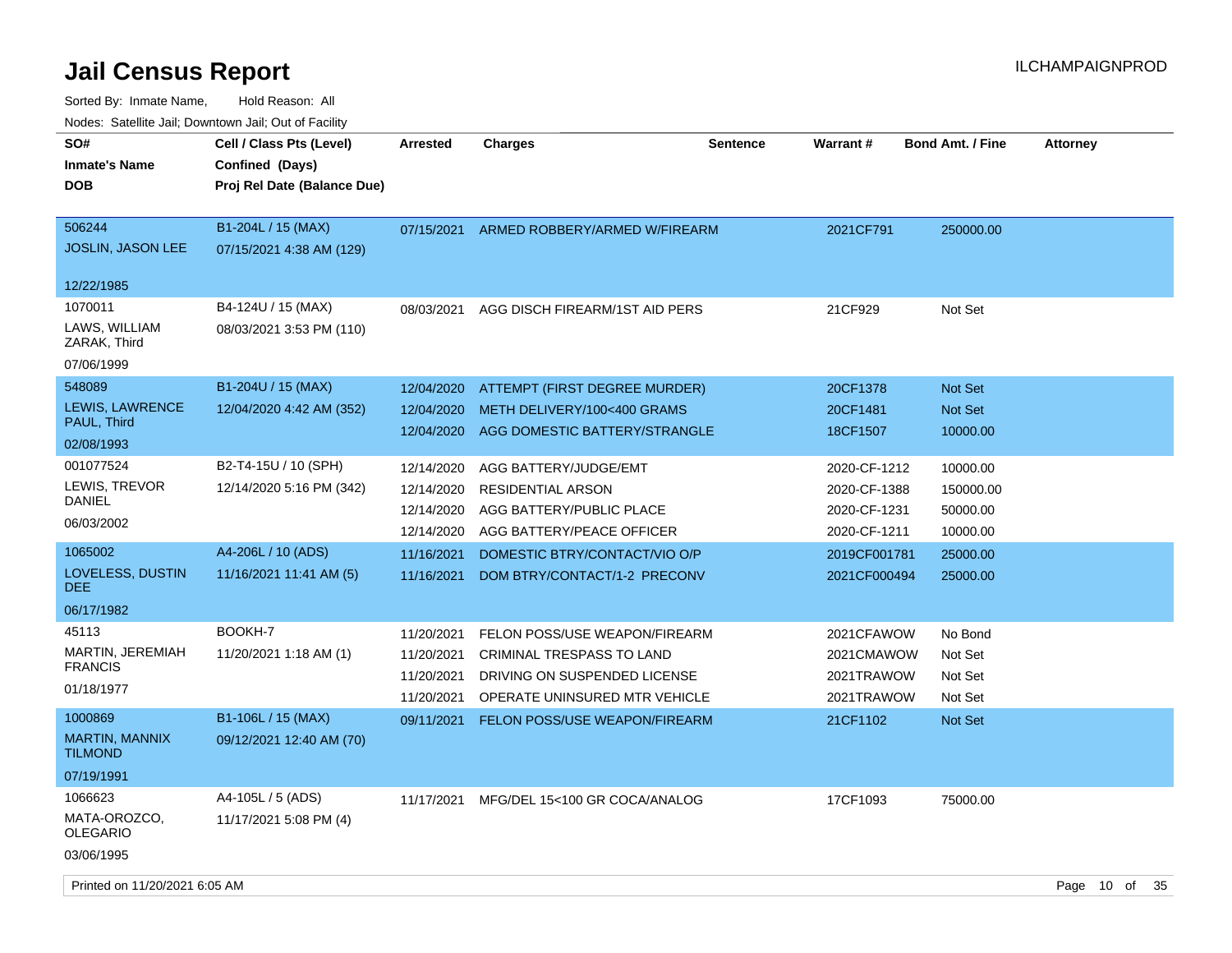| SO#<br><b>Inmate's Name</b><br><b>DOB</b> | Cell / Class Pts (Level)<br>Confined (Days)<br>Proj Rel Date (Balance Due) | <b>Arrested</b>          | <b>Charges</b>                                  | <b>Sentence</b> | Warrant#               | <b>Bond Amt. / Fine</b> | <b>Attorney</b> |
|-------------------------------------------|----------------------------------------------------------------------------|--------------------------|-------------------------------------------------|-----------------|------------------------|-------------------------|-----------------|
|                                           |                                                                            |                          |                                                 |                 |                        |                         |                 |
| 48792                                     | BOOKH-7                                                                    | 11/19/2021               | <b>CRIMINAL TRESPASS BUILDING</b>               |                 | 21CFAWOW               | Not Set                 |                 |
| <b>MCCLAIN, HURCHEL</b><br><b>JOSEPH</b>  | 11/20/2021 4:11 AM (1)                                                     | 11/19/2021               | <b>FELON POSS/USE WEAPON/FIREARM</b>            |                 | 21CFAWOW               | Not Set                 |                 |
| 05/01/1979                                |                                                                            |                          |                                                 |                 |                        |                         |                 |
| 001077938                                 | BOOKH-2 / 15 (ADS)                                                         | 05/10/2021               | AGG KIDNAPING DISCH FIR/HARM                    |                 | 21CF532                | Not Set                 |                 |
| MCGAHA,<br>CHRISTOPHER D                  | 05/10/2021 7:02 PM (195)                                                   | 05/11/2021<br>05/27/2021 | <b>MURDER</b><br>ESCAPE FROM DEPT OF CORRECTION |                 | 2021-CF-215<br>21CF600 | No Bond<br>Not Set      |                 |
| 07/27/1991                                |                                                                            |                          |                                                 |                 |                        |                         |                 |
| 001078575                                 | A3-111L / 10 (MED)                                                         | 11/09/2021               | <b>GUNRUNNING</b>                               |                 | 21CF1330               | 750000.00               |                 |
| MCLAURIN, KEYON A                         | 11/09/2021 12:41 PM (12)                                                   |                          |                                                 |                 |                        |                         |                 |
| 11/19/2002                                |                                                                            |                          |                                                 |                 |                        |                         |                 |
| 1043071                                   | A2-220L / 10 (MED)                                                         | 11/08/2021               | CRIM DMG/GOVT PROP/<\$500                       |                 | 21CF1378               | Not Set                 |                 |
| MERRELL-<br>SUTHERLAND, ALICIA            | 11/08/2021 2:22 AM (13)                                                    | 11/08/2021               | CRIM TRESPASS TO STATE LAND                     |                 | 2021CM208              | 25000.00                |                 |
| 11/26/1972                                |                                                                            |                          |                                                 |                 |                        |                         |                 |
| 001077902                                 | <b>BOOKH-5</b>                                                             | 11/19/2021               | CRIM DMG TO PROP \$500-10K                      |                 | 2021CFAWOW             | Not Set                 |                 |
| MOFFETT, CAROLYN<br><b>REENE</b>          | 11/19/2021 10:30 PM (2)                                                    |                          |                                                 |                 |                        |                         |                 |
| 10/23/1988                                |                                                                            |                          |                                                 |                 |                        |                         |                 |
| 1076384                                   | A2-120L / 5 (ADS)                                                          | 10/28/2021               | RETAIL THEFT/DISP MERCH/<\$300                  |                 | 21CM149                | 12500.00                |                 |
|                                           | MURPHY, AZIA CIMONE 10/29/2021 12:49 AM (23)                               |                          |                                                 |                 |                        |                         |                 |
| 09/23/1995                                |                                                                            |                          |                                                 |                 |                        |                         |                 |
| 001078517                                 | B2-T1-02L / 15 (SPH)                                                       | 10/19/2021               | ATTEMPT (FIRST DEGREE MURDER)                   |                 | 21CF1267               | Not Set                 |                 |
| <b>NELSON, RORY</b><br><b>DEMOND</b>      | 10/19/2021 3:55 AM (33)                                                    |                          |                                                 |                 |                        |                         |                 |
| 08/14/1984                                |                                                                            |                          |                                                 |                 |                        |                         |                 |
| 1064809                                   | B4-127U / 10 (MED)                                                         | 11/03/2021               | CRIMINAL TRESPASS TO LAND                       |                 | 21CF1318               | 50000.00                |                 |
| PARKER, ALVIN<br><b>JARELL</b>            | 11/03/2021 2:39 PM (18)                                                    | 11/08/2021               | FELON POSS/USE FIREARM PRIOR                    |                 | 21CF635                | 25000.00                |                 |
| 08/24/1982                                |                                                                            |                          |                                                 |                 |                        |                         |                 |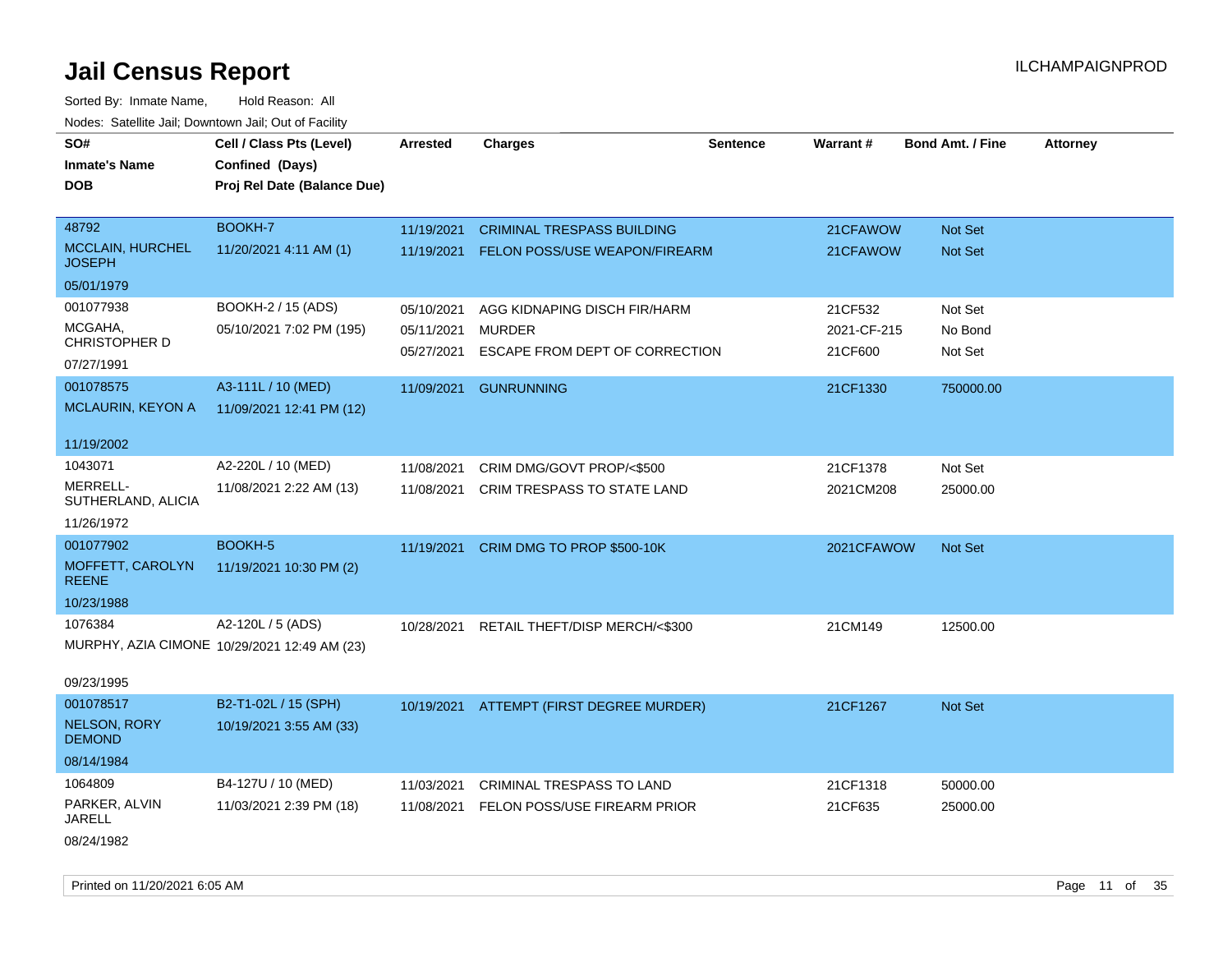Sorted By: Inmate Name, Hold Reason: All Nodes: Satellite Jail; Downtown Jail; Out of Facility

| SO#<br><b>Inmate's Name</b><br><b>DOB</b>                        | Cell / Class Pts (Level)<br>Confined (Days)<br>Proj Rel Date (Balance Due) | Arrested                               | <b>Charges</b>                                                  | <b>Sentence</b> | Warrant#                              | <b>Bond Amt. / Fine</b>       | <b>Attorney</b> |
|------------------------------------------------------------------|----------------------------------------------------------------------------|----------------------------------------|-----------------------------------------------------------------|-----------------|---------------------------------------|-------------------------------|-----------------|
| 001078558<br>PARRISH, DOMINIC<br><b>WALTER</b>                   | B4-226U / 10 (MED)<br>11/03/2021 1:25 PM (18)                              | 11/03/2021                             | UNLAWFUL USE OF A WEAPON                                        |                 | 21CF1352                              | Not Set                       |                 |
| 08/23/2001                                                       |                                                                            |                                        |                                                                 |                 |                                       |                               |                 |
| 001077876<br>PETTIGREW, LARRY<br>DALE, Junior<br>07/11/1989      | A4-201L / 15 (MAX)<br>11/14/2021 1:00 PM (7)                               | 11/14/2021<br>11/15/2021<br>11/15/2021 | <b>ROBBERY</b><br>FLEEING/ATTEMPT ELUDE OFFICER<br>FORGERY      |                 | 21CF1394<br>2020TR10495<br>2019CF1659 | Not Set<br>5000.00<br>No Bond |                 |
| 999352<br>PIRLOT, JUSTIN LEE                                     | B3-W5-20L / 10 (MED)<br>09/09/2021 11:28 AM (73)                           | 09/09/2021<br>10/23/2021               | <b>VIOLATE OP/OTHER PRIOR</b><br><b>FALSE REPORT OF OFFENSE</b> |                 | 21CF1092<br>2019CF836                 | Not Set<br>5000.00            |                 |
| 11/08/1982                                                       |                                                                            |                                        |                                                                 |                 |                                       |                               |                 |
| 1069524<br>RAY DAVIS, KAMARI<br><b>DAYVON</b>                    | B4-221L / 15 (MAX)<br>08/09/2021 2:44 AM (104)                             | 08/08/2021                             | MFG/DEL CANNABIS/30-500 GRAMS                                   |                 | 21CF953                               | Not Set                       |                 |
| 03/30/2000                                                       |                                                                            |                                        |                                                                 |                 |                                       |                               |                 |
| 959760<br><b>RENFRO, PIERRE</b><br><b>DECARLOS</b><br>08/13/1987 | BOOKH-8<br>11/19/2021 12:53 AM (2)                                         | 11/18/2021                             | DOMESTIC BATTERY/OTHER PRIOR                                    |                 | 21CF1417                              | Not Set                       |                 |
| 001078588<br>ROBINSON, RONALD<br><b>JACK</b><br>08/29/1976       | A4-206U / 5 (ADS)<br>11/16/2021 6:20 PM (5)                                | 11/16/2021                             | DRVG UNDER INFLU OF ALCOHOL                                     |                 | 21DT316                               | 240.00                        |                 |
| 979485<br>RODRIGUEZ, JOSHUA<br><b>ANTHONY</b><br>04/06/1990      | B2-T4-16L / 15 (ADS)<br>03/12/2021 1:57 PM (254)                           | 03/12/2021                             | PRED CRIM SEX ASLT/VICTIM <13                                   |                 | 21CF282                               | Not Set                       |                 |
| 1068592<br>ROSS, TEVONTAE<br>TERRANCE<br>12/15/1998              | BOOKF-1 / 15 (MAX)<br>11/12/2021 8:41 AM (9)                               | 11/12/2021                             | <b>BURGLARY</b>                                                 |                 | 21CF1393                              | Not Set                       |                 |

Printed on 11/20/2021 6:05 AM **Page 12** of 35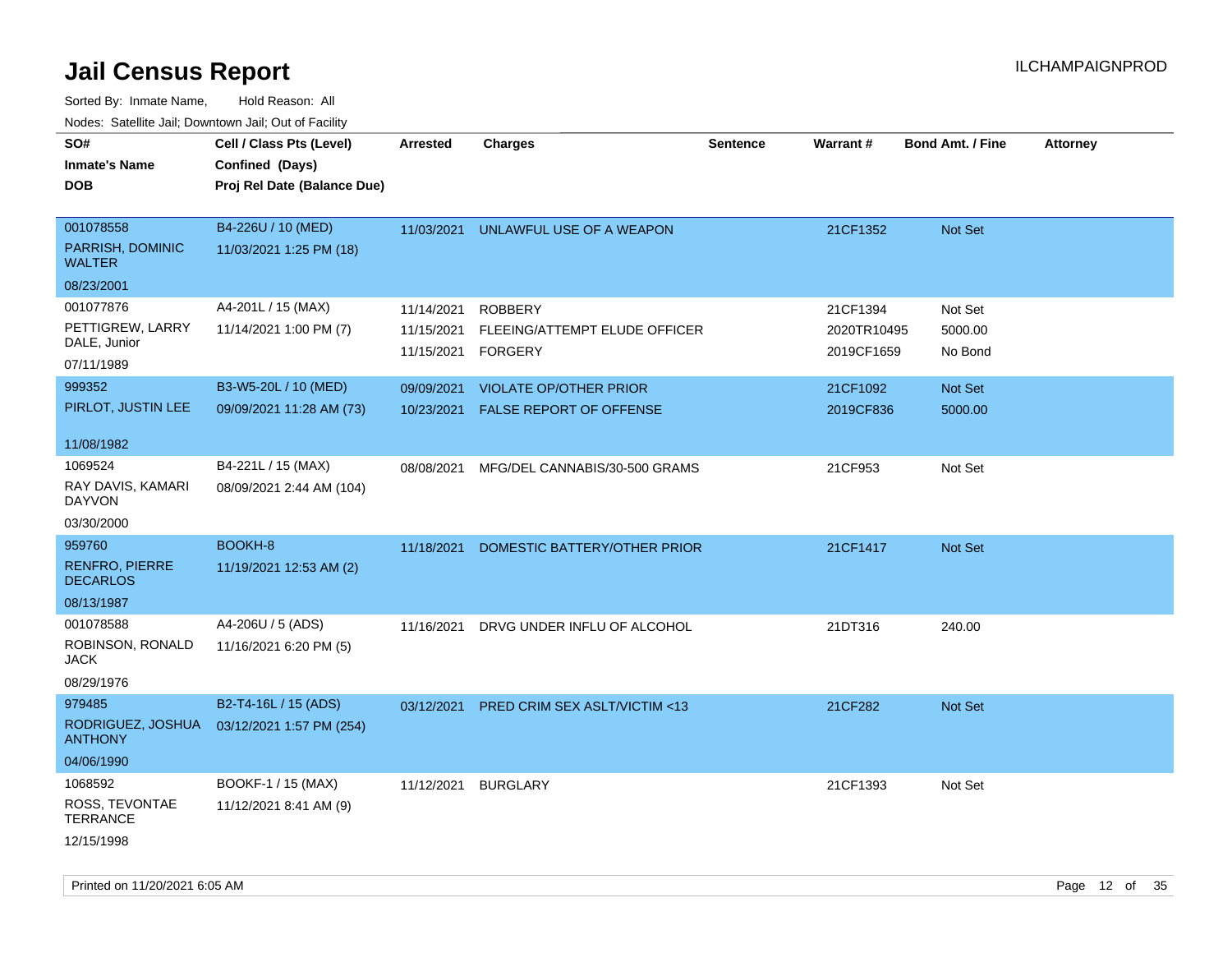Sorted By: Inmate Name, Hold Reason: All Nodes: Satellite Jail; Downtown Jail; Out of Facility

| SO#<br><b>Inmate's Name</b><br><b>DOB</b>    | Cell / Class Pts (Level)<br>Confined (Days)<br>Proj Rel Date (Balance Due) | <b>Arrested</b> | <b>Charges</b>                      | <b>Sentence</b> | Warrant#    | <b>Bond Amt. / Fine</b> | <b>Attorney</b> |
|----------------------------------------------|----------------------------------------------------------------------------|-----------------|-------------------------------------|-----------------|-------------|-------------------------|-----------------|
| 1071161                                      | B4-124L / 15 (MAX)                                                         | 08/18/2021      | DELIVERY OF OR POSSESSION OF W/ INT |                 | 21CF1008    | No Bond                 |                 |
| <b>SANDERS, MARKELL</b><br>LAMAR             | 08/18/2021 6:18 PM (95)                                                    | 08/19/2021      | <b>PAROLE REVOCATION</b>            |                 | CH2105176   | No Bond                 |                 |
| 02/02/2000                                   |                                                                            |                 |                                     |                 |             |                         |                 |
| 1047469                                      | B3-W5-18L / 10 (MED)                                                       | 07/03/2021      | CRIMINAL SEX ASSAULT/CONSENT        |                 | 21CF773     | Not Set                 |                 |
| ALLEN                                        | SCHINDLER, RICHARD 07/03/2021 10:25 PM (141)                               |                 |                                     |                 |             |                         |                 |
| 10/16/1979                                   |                                                                            |                 |                                     |                 |             |                         |                 |
| 001078441                                    | BOOKF-3 / 15 (ADS)                                                         | 10/01/2021      | ARMED HABITUAL CRIMINAL             |                 | 21CF1182    | Not Set                 |                 |
| SINGLETON, CORRIE<br><b>DERRELL</b>          | 10/01/2021 12:36 PM (51)                                                   |                 |                                     |                 |             |                         |                 |
| 05/07/1983                                   |                                                                            |                 |                                     |                 |             |                         |                 |
| 001078347                                    | A1-125L / 5 (MIN)                                                          | 09/04/2021      | CHILD ABDUCTN/CONCEAL/DETAIN        |                 | 21CF942     | 500000.00               |                 |
| SMITH, CRYSTAL<br>MARGARET                   | 09/04/2021 3:34 PM (78)                                                    |                 |                                     |                 |             |                         |                 |
| 10/15/1992                                   |                                                                            |                 |                                     |                 |             |                         |                 |
| 001078115                                    | B4-224U / 15 (MAX)                                                         | 07/01/2021      | ARMED VIOLENCE/CATEGORY I           |                 | 21CF772     | <b>Not Set</b>          |                 |
| SMITH, JAMES<br>NASHAUN, Junior              | 07/01/2021 2:44 PM (143)                                                   | 07/30/2021      | DRIVING ON SUSPENDED LICENSE        |                 | 21TR5804    | 1500.00                 |                 |
| 09/18/2000                                   |                                                                            |                 |                                     |                 |             |                         |                 |
| 1010270                                      | A4-107L / 10 (ADS)                                                         | 11/18/2021      | PAROLE REVOCATION                   |                 | CH2106808   | No Bond                 |                 |
| SMITH, KYLE<br><b>DOUGLAS</b>                | 11/18/2021 11:19 AM (3)                                                    | 11/18/2021      | <b>CIVIL FTA WARRANT</b>            |                 | 2020F000095 | 2500.00                 |                 |
| 10/07/1991                                   |                                                                            |                 |                                     |                 |             |                         |                 |
| 001077269                                    | B3-W1-03U / 5 (MIN)                                                        | 10/13/2021      | RECEIVE/POSS/SELL STOLEN VEH        |                 | 2020CF1122  | 15000.00                |                 |
| SPURLIN, DAVID ELLIS 10/13/2021 7:36 AM (39) |                                                                            |                 |                                     |                 |             |                         |                 |
| 03/25/1987                                   |                                                                            |                 |                                     |                 |             |                         |                 |
| 960772                                       | A4-101L / 5 (ADS)                                                          | 11/11/2021      | POSSESSION OF METH< 5 GRAMS         |                 | 2020CF362   | 100000.00               |                 |
| STARK, FARON<br><b>MICHAEL</b>               | 11/11/2021 10:28 PM (10)                                                   |                 |                                     |                 |             |                         |                 |
| 05/12/1988                                   |                                                                            |                 |                                     |                 |             |                         |                 |

Printed on 11/20/2021 6:05 AM **Page 13** of 35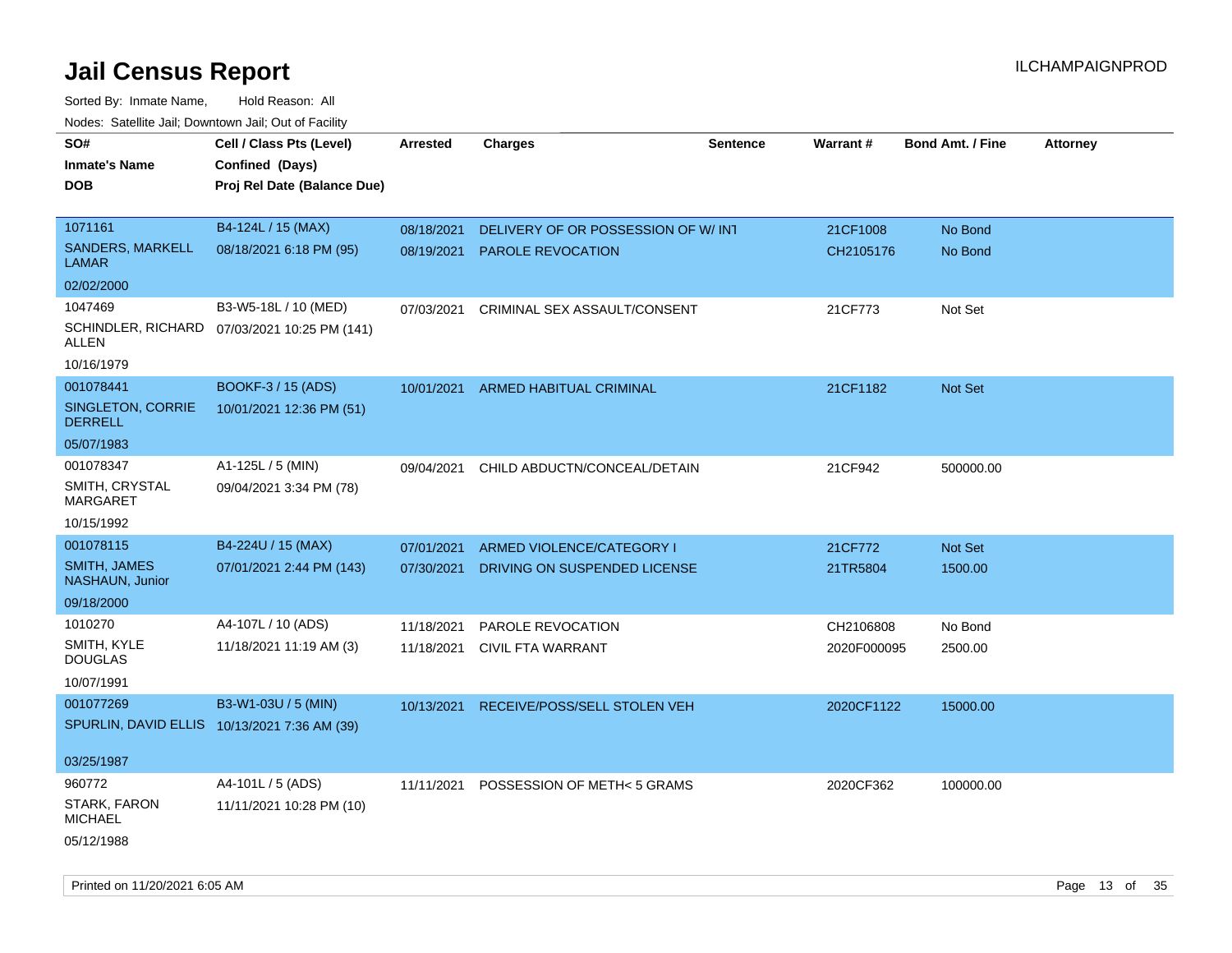| Todoo. Catolino can, Bottittottii can, Odt on Taoliit,<br>SO# | Cell / Class Pts (Level)    | <b>Arrested</b> | <b>Charges</b>                      | <b>Sentence</b> | Warrant#  | <b>Bond Amt. / Fine</b> | <b>Attorney</b> |
|---------------------------------------------------------------|-----------------------------|-----------------|-------------------------------------|-----------------|-----------|-------------------------|-----------------|
| <b>Inmate's Name</b>                                          | Confined (Days)             |                 |                                     |                 |           |                         |                 |
| <b>DOB</b>                                                    | Proj Rel Date (Balance Due) |                 |                                     |                 |           |                         |                 |
|                                                               |                             |                 |                                     |                 |           |                         |                 |
| 1057312                                                       | A3-216U / 10 (MED)          | 11/10/2021      | HOME INVASION/FIREARM               |                 | 21CF1388  | Not Set                 |                 |
| <b>STARKS, RAMEON</b><br><b>TAHZIER</b>                       | 11/10/2021 9:51 PM (11)     |                 |                                     |                 |           |                         |                 |
| 12/18/1996                                                    |                             |                 |                                     |                 |           |                         |                 |
| 38305                                                         | B2-T2-06L / 10 (SPH)        | 03/18/2020      | <b>CRIMINAL SEXUAL ABUSE</b>        |                 | 20CF-343  | 500000.00               |                 |
| STOVER, JOSH<br>ANDREW                                        | 03/18/2020 10:24 AM (613)   |                 |                                     |                 |           |                         |                 |
| 08/18/1973                                                    |                             |                 |                                     |                 |           |                         |                 |
| 001078436                                                     | B2-T1-04L / 10 (SPH)        | 09/30/2021      | <b>CRIMINAL SEX ASSAULT/CONSENT</b> |                 | 20CF255   | 150000.00               |                 |
| STRONG, CORTEZ                                                | 09/30/2021 2:47 PM (52)     |                 |                                     |                 |           |                         |                 |
| 04/13/1996                                                    |                             |                 |                                     |                 |           |                         |                 |
| 1066794                                                       | B3-W2-07U / 5 (MIN)         | 09/07/2021      | VIOLATE OP/OTHER PRIOR              |                 | 21CF1061  | Not Set                 |                 |
| TAYLOR, STANLEY<br><b>JAMES</b>                               | 09/07/2021 7:01 AM (75)     |                 |                                     |                 |           |                         |                 |
| 01/05/1994                                                    |                             |                 |                                     |                 |           |                         |                 |
| 001078471                                                     | B4-227L / 10 (MED)          | 10/11/2021      | AGG UUW/VEHICLE/<21                 |                 | 21CF1210  | 100.00                  |                 |
| THATCH, OMARION<br><b>DIAMONTE</b>                            | 10/11/2021 1:26 AM (41)     |                 |                                     |                 |           |                         |                 |
| 09/05/2003                                                    |                             |                 |                                     |                 |           |                         |                 |
| 21252                                                         | B4-121U / 15 (MAX)          | 10/18/2021      | MFG/DEL 1<15 GR COCAINE/ANLG        |                 | 2021CF172 | 25000.00                |                 |
| THOMAS, ELIJAH                                                | 10/18/2021 12:35 AM (34)    |                 |                                     |                 |           |                         |                 |
| 07/31/1962                                                    |                             |                 |                                     |                 |           |                         |                 |
| 32058                                                         | B4-123U / 15 (MAX)          | 06/14/2021      | <b>AGG DISCH FIREARM</b>            |                 | 21CF690   | Not Set                 |                 |
| THOMPSON, STEVEN<br><b>ONEAL</b>                              | 06/14/2021 6:44 AM (160)    |                 |                                     |                 |           |                         |                 |
| 03/14/1969                                                    |                             |                 |                                     |                 |           |                         |                 |
| 001077400                                                     | A3-114L                     | 11/19/2021      | AGG DUI/NO VALID INS                |                 | 20DT325   | Not Set                 |                 |
| TOWERY, NELSON<br>ALLEN, Junior                               | 11/19/2021 2:30 PM (2)      |                 |                                     |                 |           |                         |                 |
| 10/09/1975                                                    | 11/22/2021 (0.00)           |                 |                                     |                 |           |                         |                 |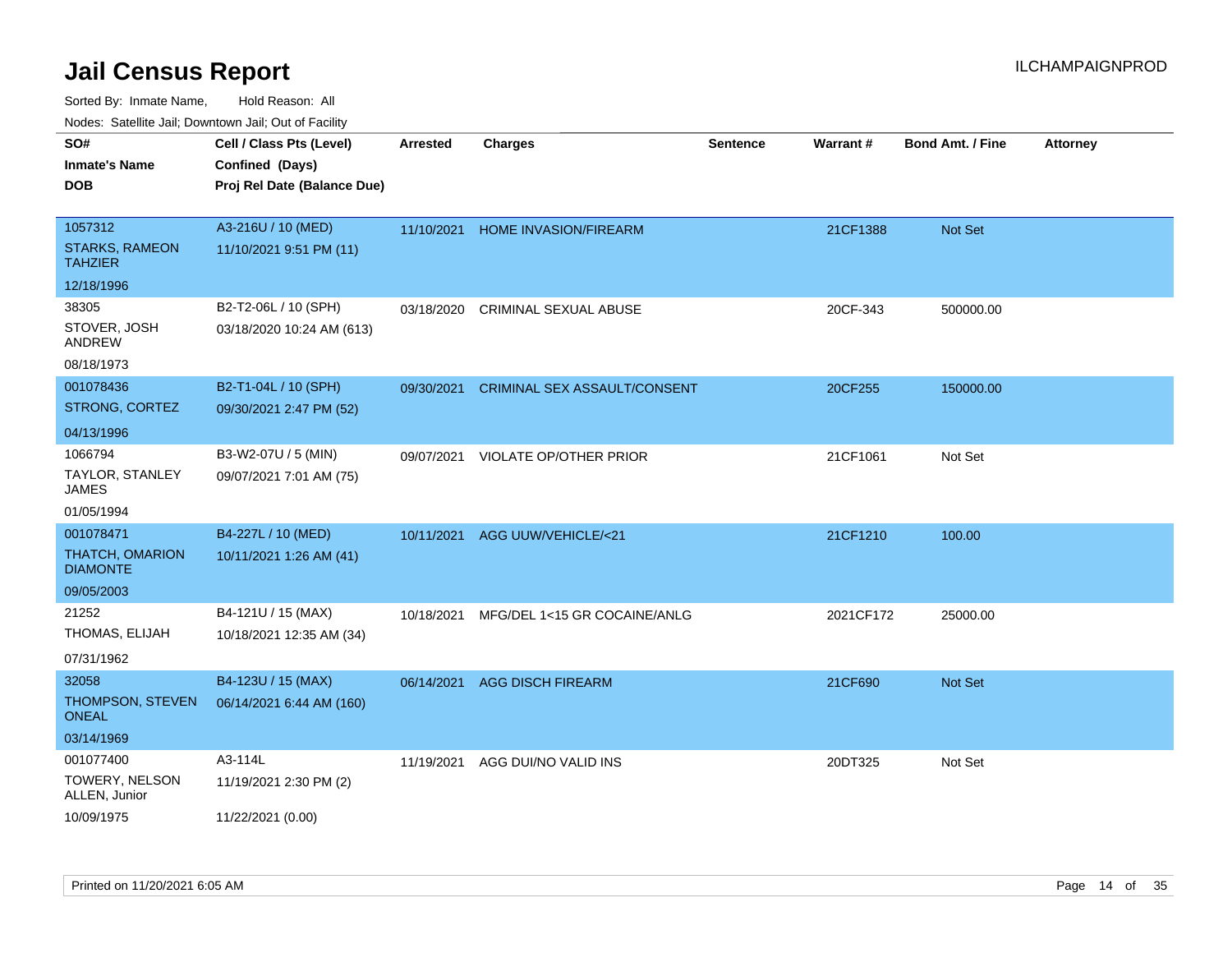Sorted By: Inmate Name, Hold Reason: All

| Nodes: Satellite Jail; Downtown Jail; Out of Facility |                             |                 |                               |                 |            |                         |                 |  |  |
|-------------------------------------------------------|-----------------------------|-----------------|-------------------------------|-----------------|------------|-------------------------|-----------------|--|--|
| SO#                                                   | Cell / Class Pts (Level)    | <b>Arrested</b> | <b>Charges</b>                | <b>Sentence</b> | Warrant#   | <b>Bond Amt. / Fine</b> | <b>Attorney</b> |  |  |
| <b>Inmate's Name</b>                                  | Confined (Days)             |                 |                               |                 |            |                         |                 |  |  |
| <b>DOB</b>                                            | Proj Rel Date (Balance Due) |                 |                               |                 |            |                         |                 |  |  |
|                                                       |                             |                 |                               |                 |            |                         |                 |  |  |
| 32910                                                 | B3-W4-14L / 10 (MED)        | 10/04/2021      | DOM BTRY/HARM/1-2 PRECONV     |                 | 21CF1189   | <b>Not Set</b>          |                 |  |  |
| <b>TULL, CHRISTOPHER</b><br><b>MICHAEL</b>            | 10/04/2021 10:53 PM (48)    |                 |                               |                 |            |                         |                 |  |  |
| 04/02/1971                                            |                             |                 |                               |                 |            |                         |                 |  |  |
| 001078529                                             | A2-122L / 10 (ADS)          | 10/23/2021      | ARMED ROBBERY/NO FIREARM      |                 | 21CF1286   | Not Set                 |                 |  |  |
| VANHOOK, ALEXIS<br><b>ANNE</b>                        | 10/23/2021 5:50 PM (29)     |                 |                               |                 |            |                         |                 |  |  |
| 10/25/1998                                            |                             |                 |                               |                 |            |                         |                 |  |  |
| 1070737                                               | A1-226L / 15 (MAX)          | 10/14/2021      | AGG KIDNAPG/<13/INTEL DISABL  |                 | 2020CF418  | 250000.00               |                 |  |  |
| <b>WASHINGTON,</b><br><b>JASTINA VIRGINIA</b>         | 10/14/2021 12:02 PM (38)    |                 |                               |                 |            |                         |                 |  |  |
| 04/11/2000                                            |                             |                 |                               |                 |            |                         |                 |  |  |
| 977140                                                | B1-203L / 10 (MED)          | 10/24/2021      | ARMED HABITUAL CRIMINAL       |                 | 21CF1289   | Not Set                 |                 |  |  |
| <b>WEBSTER, DERRIAL</b><br><b>DEVON</b>               | 10/24/2021 2:46 AM (28)     |                 |                               |                 |            |                         |                 |  |  |
| 01/14/1990                                            |                             |                 |                               |                 |            |                         |                 |  |  |
| 001078096                                             | A1-227L / 5 (MIN)           | 10/30/2021      | DOM BTRY/BOD HARM/3 PRECONV   |                 | 21CM264    | 1000.00                 |                 |  |  |
| <b>WELLS, HAYLEY</b><br><b>CHRISTINE</b>              | 10/30/2021 5:03 AM (22)     | 10/30/2021      | AGGRAVATED DOMESTIC BATTERY   |                 | 21CF1319   | Not Set                 |                 |  |  |
| 08/19/1995                                            |                             |                 |                               |                 |            |                         |                 |  |  |
| 001078328                                             | B1-207U / 15 (MAX)          | 08/30/2021      | FELON POSS/USE WEAPON/FIREARM |                 | 21CF1045   | Not Set                 |                 |  |  |
| WHITE, JUSTIN<br><b>STEVEN</b>                        | 08/30/2021 10:48 AM (83)    |                 |                               |                 |            |                         |                 |  |  |
| 10/25/1995                                            |                             |                 |                               |                 |            |                         |                 |  |  |
| 503631                                                | A3-213U / 10 (MED)          | 11/10/2021      | <b>PAROLE REVOCATION</b>      |                 | CH2100061  | No Bond                 |                 |  |  |
| <b>WILLIAMS, DOUGLAS</b><br><b>LAMAR</b>              | 11/10/2021 1:11 PM (11)     | 11/10/2021      | AGG BATTERY/USE DEADLY WEAPON |                 | 20CF1340   | 25000.00                |                 |  |  |
| 03/01/1991                                            |                             |                 |                               |                 |            |                         |                 |  |  |
| 638552                                                | B2-DR / 5 (SPH)             | 10/07/2021      | CHILD PORNOGRAPHY/PHOTOGRAPH  |                 | 2021CF1207 | No Bond                 |                 |  |  |
| WILLIAMS, MICHAEL<br><b>JAMES</b>                     | 10/07/2021 12:20 PM (45)    |                 |                               |                 |            |                         |                 |  |  |
| 03/29/1964                                            |                             |                 |                               |                 |            |                         |                 |  |  |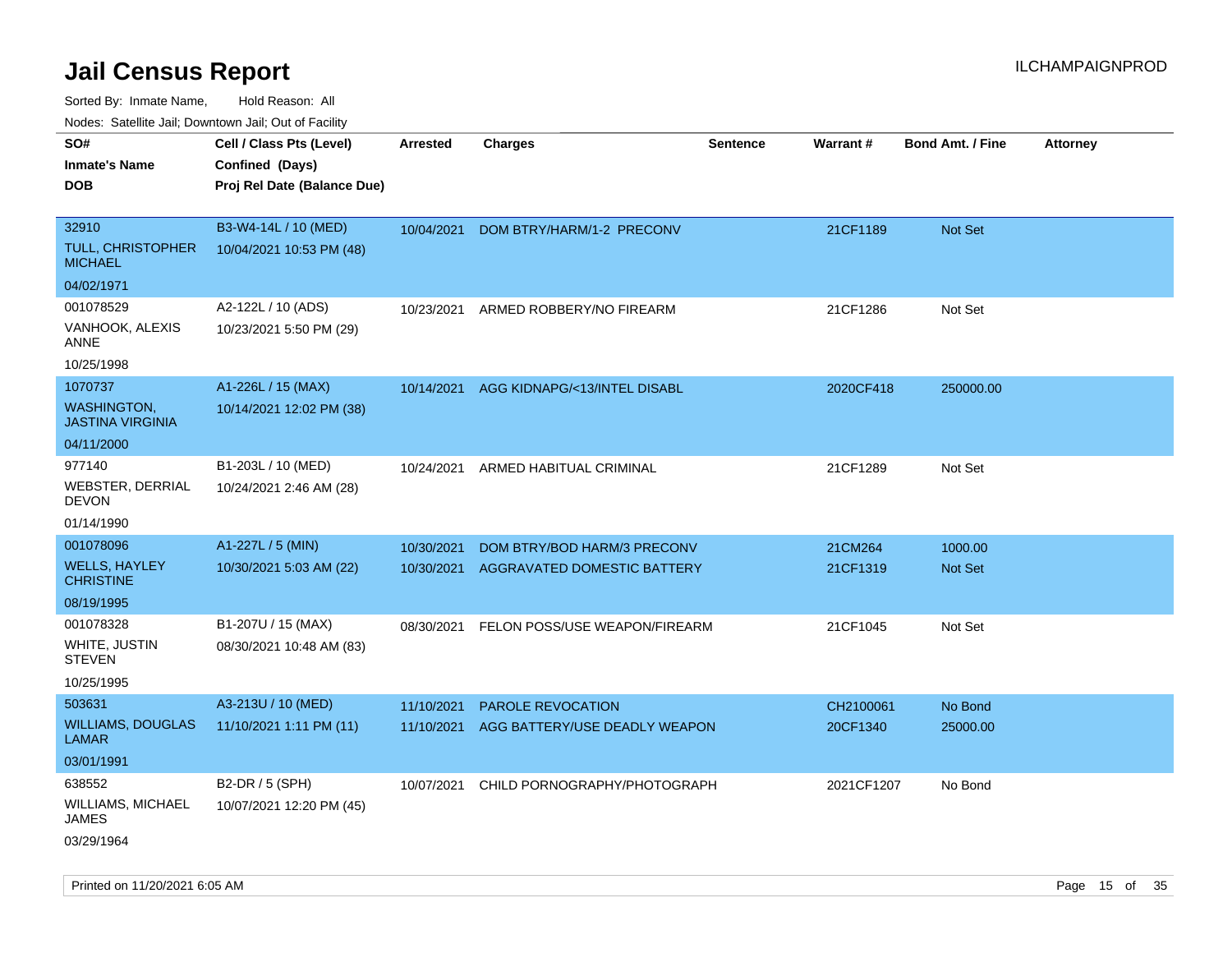| SO#                                          | Cell / Class Pts (Level)    | <b>Arrested</b>   | <b>Charges</b>                 | <b>Sentence</b> | Warrant#    | <b>Bond Amt. / Fine</b> | <b>Attorney</b> |
|----------------------------------------------|-----------------------------|-------------------|--------------------------------|-----------------|-------------|-------------------------|-----------------|
| <b>Inmate's Name</b>                         | Confined (Days)             |                   |                                |                 |             |                         |                 |
| <b>DOB</b>                                   | Proj Rel Date (Balance Due) |                   |                                |                 |             |                         |                 |
|                                              |                             |                   |                                |                 |             |                         |                 |
| 1066370                                      | B1-101L / 15 (MAX)          | 07/28/2021        | ARMED VIOLENCE/CATEGORY III    |                 | 2021 CF 882 | Not Set                 |                 |
| <b>WILLIAMS, REONTE</b><br><b>REMIR</b>      | 07/28/2021 5:40 AM (116)    |                   |                                |                 |             |                         |                 |
| 05/14/1999                                   |                             |                   |                                |                 |             |                         |                 |
| 001078494                                    | B1-104L / 15 (MAX)          | 10/15/2021        | AGG UNLAWFUL USE OF WEAPON/VEH |                 | 21CF1254    | No Bond                 |                 |
| WILLIAMS, TAVARAZ<br>LASHAWN                 | 10/15/2021 12:17 PM (37)    |                   |                                |                 |             |                         |                 |
| 04/19/1990                                   |                             |                   |                                |                 |             |                         |                 |
| 996311                                       | B1-106U / 5 (MIN)           | 10/29/2021        | DOMESTIC BATTERY/OTHER PRIOR   |                 | 21CF1326    | No Bond                 |                 |
| <b>WILLIAMS,</b><br><b>TRAYSHAUN DEVONTA</b> | 10/29/2021 10:51 PM (23)    |                   |                                |                 |             |                         |                 |
| 02/18/1992                                   |                             |                   |                                |                 |             |                         |                 |
| 001078539                                    | B4-221U / 15 (MAX)          | 10/27/2021        | AGG DISCHARGE FIREARM          |                 | 21CF1296    | 750000.00               |                 |
| WRIGHT, AMARION<br><b>MALIK</b>              | 10/27/2021 7:31 AM (25)     |                   |                                |                 |             |                         |                 |
| 10/31/2002                                   |                             |                   |                                |                 |             |                         |                 |
| <b>Total Satellite Jail: 122</b>             |                             | <b>Males: 105</b> | Females: 17<br>Unknown: 0      |                 |             |                         |                 |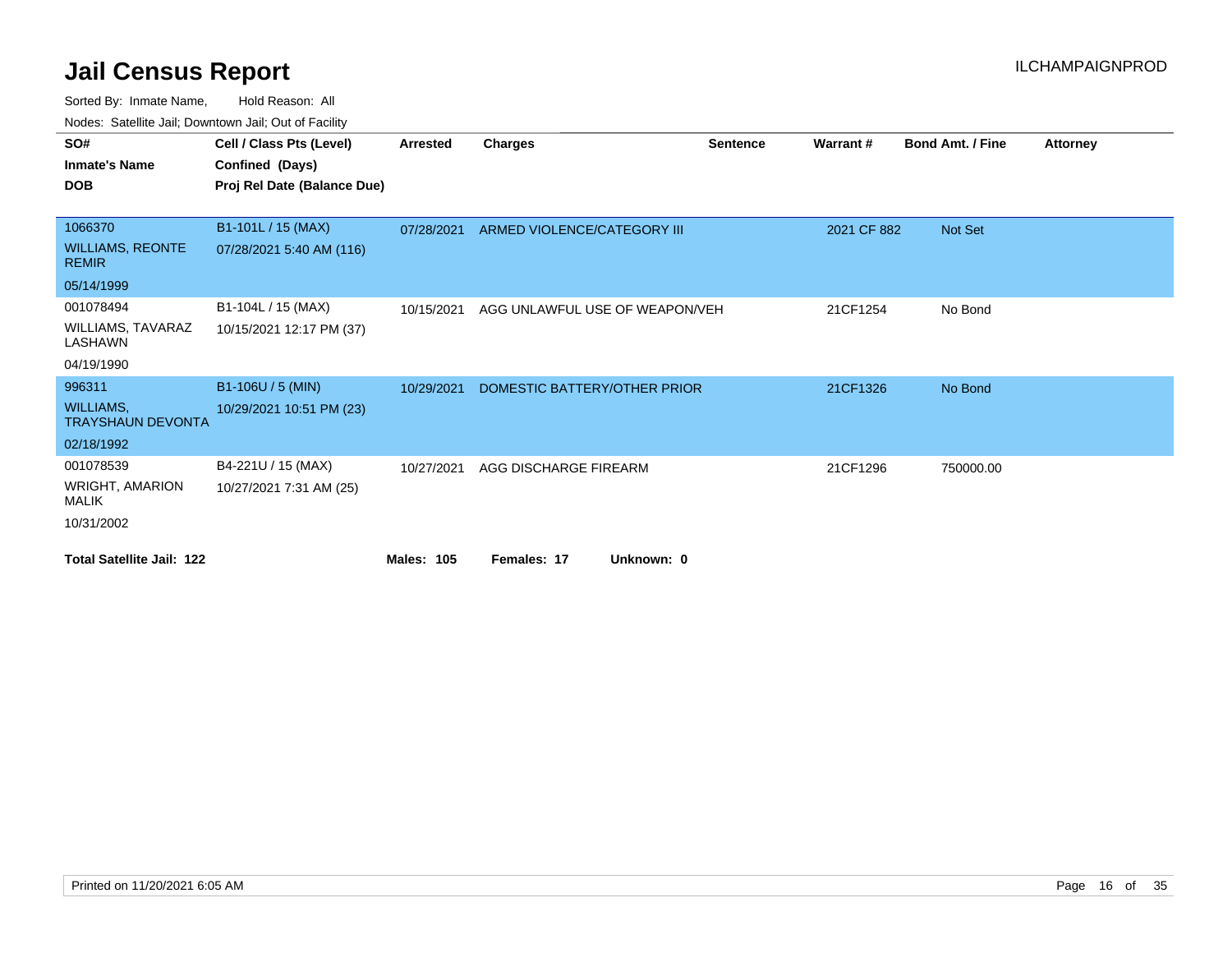| <b>Downtown Jail</b>                    |                             |                 |                                           |                 |            |                         |                 |
|-----------------------------------------|-----------------------------|-----------------|-------------------------------------------|-----------------|------------|-------------------------|-----------------|
| SO#                                     | Cell / Class Pts (Level)    | <b>Arrested</b> | <b>Charges</b>                            | <b>Sentence</b> | Warrant#   | <b>Bond Amt. / Fine</b> | <b>Attorney</b> |
| <b>Inmate's Name</b>                    | Confined (Days)             |                 |                                           |                 |            |                         |                 |
| DOB                                     | Proj Rel Date (Balance Due) |                 |                                           |                 |            |                         |                 |
|                                         |                             |                 |                                           |                 |            |                         |                 |
| 1073165                                 | G4L / 5 (MIN)               | 04/30/2021      | UNLWFL POSS/DRIVER/VEH/STOLEN             |                 | 21CF486    | Not Set                 |                 |
| <b>ACKERMAN, CODY</b>                   | 04/30/2021 4:48 PM (205)    | 04/30/2021      | FORGERY/ISSUE/DELIVER DOCUMENT            |                 | 19CF143    | 75000.00                |                 |
| <b>JAMES</b>                            |                             | 04/30/2021      | <b>BURGLARY</b>                           |                 | 21CF516    | <b>Not Set</b>          |                 |
| 02/01/1989                              |                             | 05/03/2021      | FORGERY/ISSUE/DELIVER DOCUMENT            |                 | 2018CF689  | 2500.00 / 75.00         |                 |
| 517915                                  | G8U / 5 (MIN)               | 08/03/2021      | <b>BURGLARY</b>                           |                 | 21CF289    | 20000.00                |                 |
| <b>BOXLEY, CHARLES</b>                  | 08/03/2021 2:18 PM (110)    | 08/03/2021      | <b>BURGLARY</b>                           |                 | 21CF679    | 20000.00                |                 |
| <b>OMAR</b>                             |                             | 08/03/2021      | FORGERY/ISSUE/DELIVER DOCUMENT            |                 |            | No Bond                 |                 |
| 01/10/1985                              |                             |                 |                                           |                 |            |                         |                 |
| 995432                                  | E1L / 10 (ADS)              | 10/22/2021      | POSSESS DRUG PARAPHERNALIA                |                 | 20CM650    | 10000.00                |                 |
| <b>BROWN, JAVON</b><br><b>SHANTEZ</b>   | 10/22/2021 2:36 AM (30)     | 10/22/2021      | <b>RESIST/OBSTRUCTING A PEACE OFFICEF</b> |                 | 21CM489    | <b>Not Set</b>          |                 |
| 10/14/1991                              |                             |                 |                                           |                 |            |                         |                 |
| 1075941                                 | G2L / 5 (MIN)               | 10/08/2021      | HARASS WITNESS/FAMILY MBR/REP             |                 | 2021CF1188 | 500000.00               |                 |
| <b>BROWN, LIONEL</b><br><b>TERRELL</b>  | 10/08/2021 5:16 PM (44)     |                 |                                           |                 |            |                         |                 |
| 10/19/1981                              |                             |                 |                                           |                 |            |                         |                 |
| 61904                                   | D <sub>4</sub> / 15 (ADS)   | 10/23/2021      | <b>ROBBERY</b>                            |                 | 21CF1287   | <b>Not Set</b>          |                 |
| <b>BURNETT, TIMOTHY</b><br><b>LYNN</b>  | 10/23/2021 5:43 PM (29)     |                 |                                           |                 |            |                         |                 |
| 09/09/1983                              |                             |                 |                                           |                 |            |                         |                 |
| 1075361                                 | J6L / 5 (ADS)               | 04/16/2021      | <b>BURGLARY</b>                           |                 | 21CF414    | Not Set                 |                 |
| COWART, TORREY<br>BENJAMEN, Junior      | 04/16/2021 9:17 PM (219)    |                 |                                           |                 |            |                         |                 |
| 11/22/1987                              |                             |                 |                                           |                 |            |                         |                 |
| 34111                                   | G6L / 5 (MIN)               | 10/29/2021      | OBSTRUCT JUST/DESTROY EVIDENCE            |                 | 2018CF1243 | 50000.00                |                 |
| <b>CROSSLAND, KEVIN</b><br><b>SHAWN</b> | 10/29/2021 10:15 PM (23)    |                 |                                           |                 |            |                         |                 |
| 10/02/1967                              |                             |                 |                                           |                 |            |                         |                 |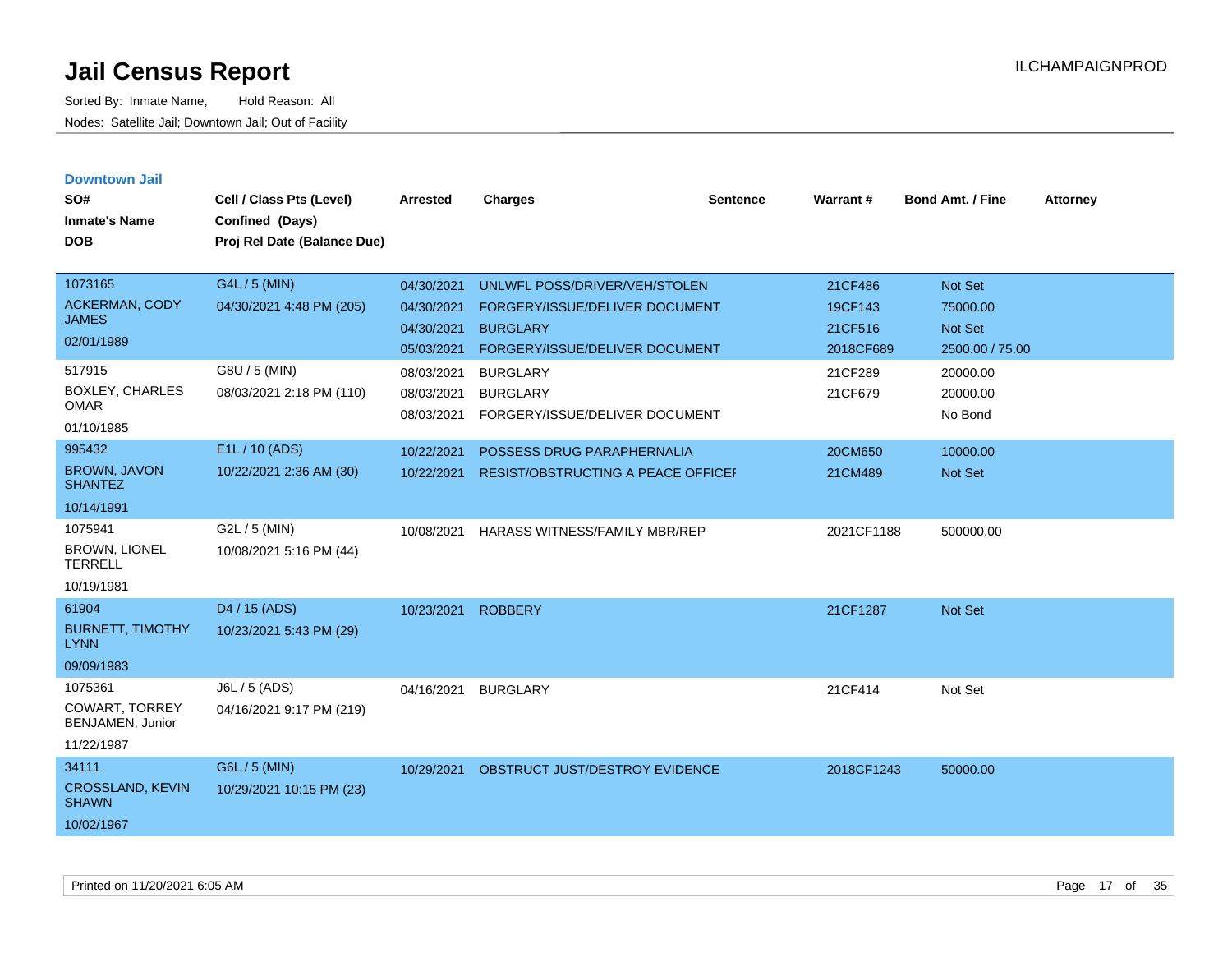Sorted By: Inmate Name, Hold Reason: All Nodes: Satellite Jail; Downtown Jail; Out of Facility

| SO#                                      | Cell / Class Pts (Level)                     | <b>Arrested</b> | <b>Charges</b>                   | Sentence | Warrant#   | Bond Amt. / Fine | <b>Attorney</b> |
|------------------------------------------|----------------------------------------------|-----------------|----------------------------------|----------|------------|------------------|-----------------|
| <b>Inmate's Name</b>                     | Confined (Days)                              |                 |                                  |          |            |                  |                 |
| <b>DOB</b>                               | Proj Rel Date (Balance Due)                  |                 |                                  |          |            |                  |                 |
|                                          |                                              |                 |                                  |          |            |                  |                 |
| 56063                                    | H4L / 10 (ADS)                               | 09/18/2021      | <b>AGGRAVATED BATTERY</b>        |          | 21CF1127   | Not Set          |                 |
| DAVIS, DAMIEN<br><b>DOMINIQUE</b>        | 09/18/2021 4:25 AM (64)                      | 09/19/2021      | <b>AGGRAVATED BATTERY</b>        |          | 21CF1132   | <b>Not Set</b>   |                 |
| 02/28/1977                               |                                              |                 |                                  |          |            |                  |                 |
| 1066719                                  | C5L / 10 (MED)                               | 06/09/2021      | AGG DOMESTIC BATTERY/STRANGLE    |          | 21CF310    | 100000.00        |                 |
| DAVIS, TAVEON                            | 06/09/2021 10:50 PM (165)                    | 06/09/2021      | RET THEFT/DISP MERCH/>\$300      |          | 19CF959    | 5000.00          |                 |
| <b>CORNELIUS</b>                         |                                              | 06/09/2021      | RETAIL THEFT/DISP MERCH/<\$300   |          | 19CM897    | 3000.00          |                 |
| 12/21/1997                               |                                              |                 |                                  |          |            |                  |                 |
| 001078538                                | C4L / 10 (MED)                               | 10/26/2021      | <b>CRIM SEX ASSAULT/FORCE</b>    |          | 21CF1301   | <b>Not Set</b>   |                 |
| <b>DAWKINS, LEN</b>                      | 10/26/2021 8:18 PM (26)                      |                 |                                  |          |            |                  |                 |
| 03/23/1987                               |                                              |                 |                                  |          |            |                  |                 |
| 571307                                   | J3L / 15 (ADS)                               | 09/14/2020      | <b>CRIM SEXUAL ABUSE/CONSENT</b> |          | 2020CF1026 | Not Set          |                 |
| DOMINGO-<br>CASTANEDA,                   | 09/14/2020 11:19 PM (433)                    | 09/14/2020      | PRED CRIM SEX ASLT/VICTIM <13    |          | 2020CF1025 | Not Set          |                 |
| 09/29/1989                               |                                              |                 |                                  |          |            |                  |                 |
| 527379                                   | C9U / 15 (ADS)                               | 10/25/2021      | <b>ARMED HABITUAL CRIMINAL</b>   |          | 21CF1297   | <b>Not Set</b>   |                 |
| DRAKE, MARCELL<br><b>DEON</b>            | 10/25/2021 5:05 PM (27)                      | 10/27/2021      | AGG DOMESTIC BATTERY/STRANGLE    |          | 21CF1245   | <b>Not Set</b>   |                 |
| 04/20/1987                               |                                              |                 |                                  |          |            |                  |                 |
| 959292                                   | K1 / 15 (ADS)                                | 04/01/2021      | ATTEMPT (FIRST DEGREE MURDER)    |          | 2020CF565  | 2000000.00       |                 |
| DUNCAN, COREYON<br><b>ANTHONY</b>        | 04/01/2021 8:46 PM (234)                     |                 |                                  |          |            |                  |                 |
| 01/17/1989                               |                                              |                 |                                  |          |            |                  |                 |
| 1053207                                  | K <sub>2</sub> / 15 (SPH)                    | 06/06/2019      | MURDER/INTENT TO KILL/INJURE     |          | 2019-CF849 | 2000000.00       |                 |
| <b>FAUST, JAQUAVEON</b><br><b>LAVELL</b> | 06/06/2019 2:24 PM (899)                     |                 |                                  |          |            |                  |                 |
| 07/25/1996                               |                                              |                 |                                  |          |            |                  |                 |
| 962759                                   | E6L / 5 (ADS)                                | 07/16/2021      | METH DELIVERY<5 GRAMS            |          | 21CF833    | Not Set          |                 |
|                                          | FINLEY, KEVIN DANTE 07/16/2021 9:44 PM (128) | 07/29/2021      | AGG CRIM SEX ASSAULT/FELONY      |          | 21CF891    | No Bond          |                 |

12/28/1988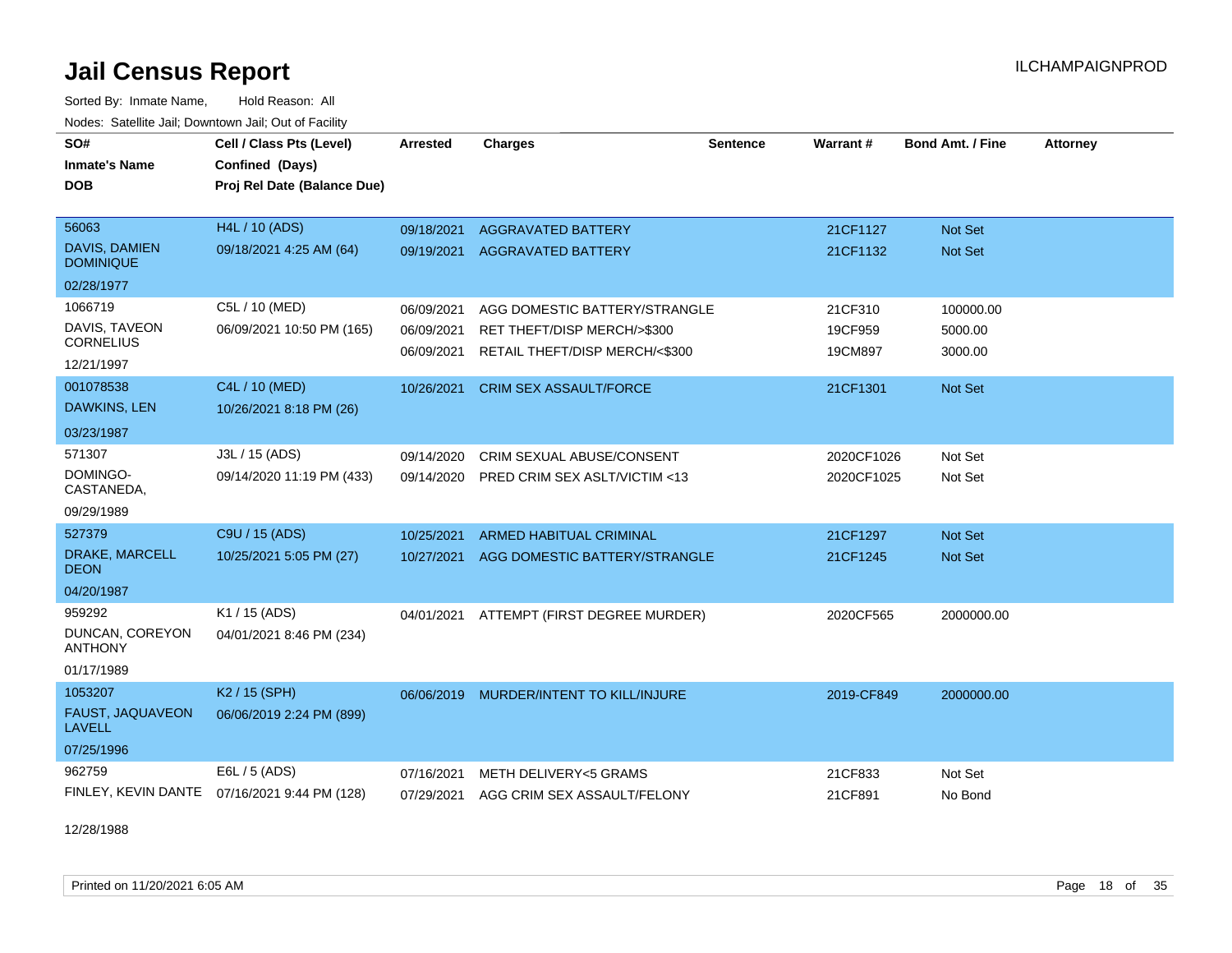Sorted By: Inmate Name, Hold Reason: All Nodes: Satellite Jail; Downtown Jail; Out of Facility

|                                        | rouco. Calcinic Jan, Downtown Jan, Out of Facility                         |                          |                                                       |                 |                         |                         |                 |
|----------------------------------------|----------------------------------------------------------------------------|--------------------------|-------------------------------------------------------|-----------------|-------------------------|-------------------------|-----------------|
| SO#<br>Inmate's Name<br><b>DOB</b>     | Cell / Class Pts (Level)<br>Confined (Days)<br>Proj Rel Date (Balance Due) | <b>Arrested</b>          | <b>Charges</b>                                        | <b>Sentence</b> | <b>Warrant#</b>         | <b>Bond Amt. / Fine</b> | <b>Attorney</b> |
|                                        |                                                                            |                          |                                                       |                 |                         |                         |                 |
| 1068917                                | H1L / 5 (MIN)                                                              |                          | 08/11/2021 VIO ORDER/PRIOR VIO OF ORDER               |                 | 21CF965                 | Not Set                 |                 |
| <b>GARCIA, JUAN</b><br>CARLOS          | 08/11/2021 9:24 PM (102)                                                   |                          |                                                       |                 |                         |                         |                 |
| 10/21/1997                             |                                                                            |                          |                                                       |                 |                         |                         |                 |
| 1071098                                | F5L / 15 (MAX)                                                             | 11/06/2021               | AGG CRIM SEX ASSAULT/FIREARM                          |                 | 21CF1368                | Not Set                 |                 |
| HARRIS, SHEMAR<br>HARLEM               | 11/06/2021 8:22 AM (15)                                                    |                          |                                                       |                 |                         |                         |                 |
| 07/22/2000                             |                                                                            |                          |                                                       |                 |                         |                         |                 |
| 1073611                                | G5L / 5 (MIN)                                                              | 02/09/2021               | DELIVERY OF OR POSSESSION OF W/ INT                   |                 | 21CF160                 | Not Set                 |                 |
| HAYES, CAMERON<br><b>TAYLOR MALEEK</b> | 02/09/2021 3:10 PM (285)                                                   | 02/09/2021               | MFG 15>100 GR ECSTASY/ANALOG                          |                 | 21CF121                 | 500000.00               |                 |
| 08/10/1998                             |                                                                            |                          |                                                       |                 |                         |                         |                 |
| 544770                                 | F9U / 10 (MED)                                                             | 08/14/2021               | AGG DOMESTIC BATTERY/STRANGLE                         |                 | 2021CF514               | 25000.00                |                 |
| HAYES, DEVON<br>JERMAINE               | 08/14/2021 2:56 AM (99)                                                    | 08/14/2021               | AGGRAVATED DOMESTIC BATTERY                           |                 | 21CF977                 | No Bond                 |                 |
| 11/07/1987                             |                                                                            |                          |                                                       |                 |                         |                         |                 |
| 1015002                                | J1L / 10 (ADS)                                                             | 07/22/2021               | <b>AGGRAVATED BATTERY</b>                             |                 | 2021CF861               | <b>Not Set</b>          |                 |
| <b>HERRERA, ANDREW</b><br>WESLEY       | 07/22/2021 9:17 PM (122)                                                   |                          |                                                       |                 |                         |                         |                 |
| 12/17/1993                             |                                                                            |                          |                                                       |                 |                         |                         |                 |
| 1024228                                | K3 / 15 (SPH)                                                              | 04/24/2018               | *MURDER/INTENT TO KILL/INJURE                         |                 | 2018-CF1170             | 5000000.00              |                 |
| HILL, JAMONTE<br>RASHAD                | 04/24/2018 4:07 PM (1,307)                                                 |                          |                                                       |                 |                         |                         |                 |
| 05/23/1994                             |                                                                            |                          |                                                       |                 |                         |                         |                 |
| 49618                                  | G6U / 5 (MIN)                                                              | 10/26/2021               | AGG FLEEING POLICE/21 MPH OVER                        |                 | 21CF1300                | No Bond                 |                 |
| HITES, STEVEN<br>WAYNE                 | 10/26/2021 7:42 AM (26)                                                    |                          |                                                       |                 |                         |                         |                 |
| 12/31/1979                             |                                                                            |                          |                                                       |                 |                         |                         |                 |
| 1063119                                | F5U / 10 (MED)                                                             | 11/05/2021               | THEFT/STOLEN/INTENT <\$500                            |                 | 2020CM14                | 5000.00                 |                 |
| HUNT, KHALLEEL<br>MALIK                | 11/05/2021 7:47 AM (16)                                                    | 11/05/2021<br>11/05/2021 | <b>BURGLARY</b><br><b>BURGLARY W/O CAUSING DAMAGE</b> |                 | 2018CF877<br>2018CF1687 | 10000.00<br>10000.00    |                 |
| 03/28/1999                             |                                                                            |                          |                                                       |                 |                         |                         |                 |

Printed on 11/20/2021 6:05 AM **Page 19 of 35**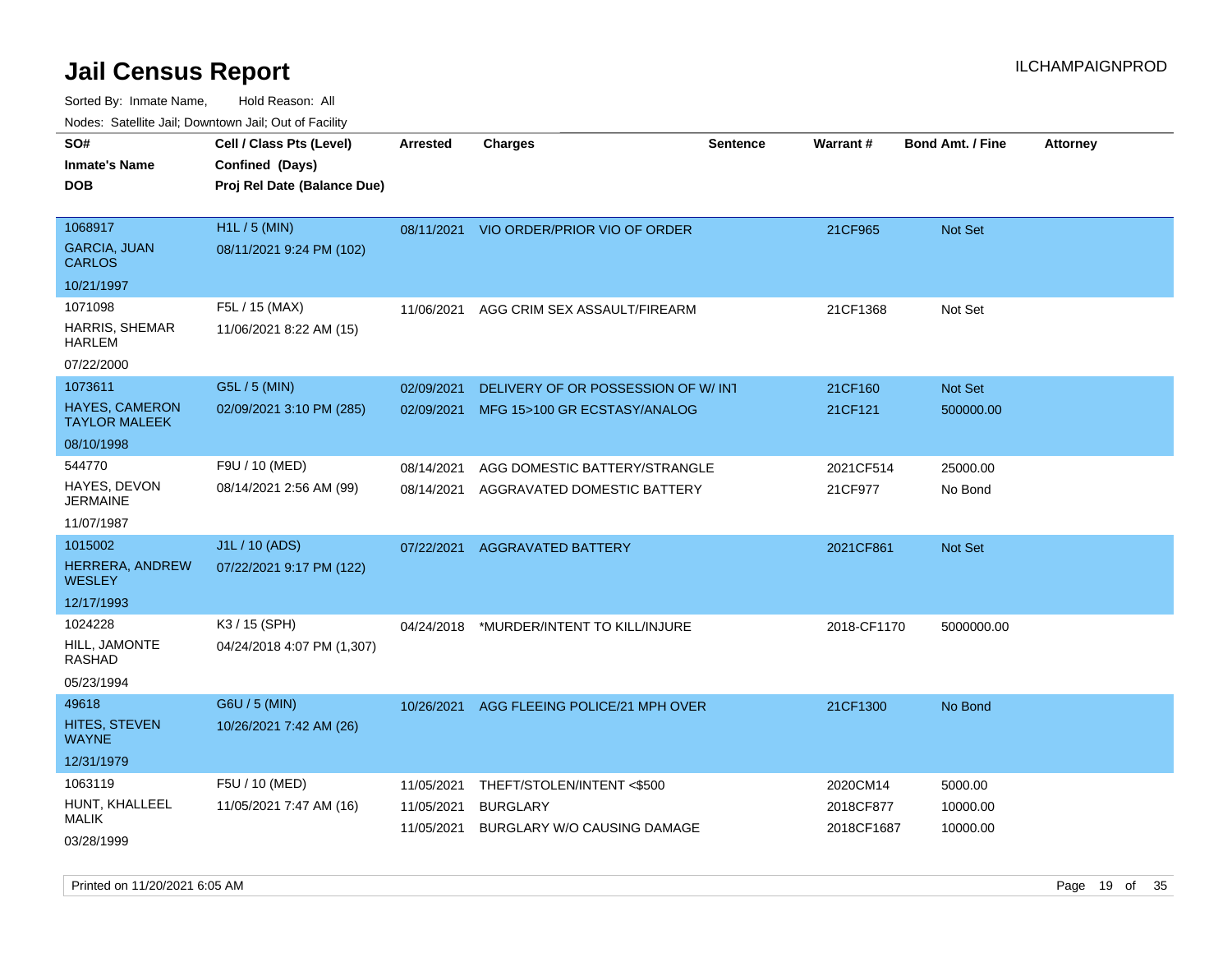| SO#<br><b>Inmate's Name</b><br><b>DOB</b>  | Cell / Class Pts (Level)<br>Confined (Days)<br>Proj Rel Date (Balance Due) | Arrested   | <b>Charges</b>                       | <b>Sentence</b> | <b>Warrant#</b> | <b>Bond Amt. / Fine</b> | <b>Attorney</b> |
|--------------------------------------------|----------------------------------------------------------------------------|------------|--------------------------------------|-----------------|-----------------|-------------------------|-----------------|
| 1073894<br>JOKICH, ANTON VEGO              | E4U / 10 (ADS)<br>09/09/2021 2:14 PM (73)                                  | 09/09/2021 | <b>VIOLATE SEX OFFENDER REGIS/2+</b> |                 | 2021CF920       | 10000.00                |                 |
| 05/30/1969                                 |                                                                            |            |                                      |                 |                 |                         |                 |
| 23138                                      | D1 / 15 (MAX)                                                              | 06/17/2021 | STALKING/TRANSMITS THREAT            |                 | 18CF1332        | Not Set                 |                 |
| JONES, GLENN<br><b>CLAYTON</b>             | 06/17/2021 12:51 PM (157)                                                  | 06/17/2021 | AGG CRIM SEXUAL ABUSE/FELONY         |                 | 18-CF-1333      | Not Set                 |                 |
| 08/17/1958                                 |                                                                            |            |                                      |                 |                 |                         |                 |
| 1017120                                    | G9L / 5 (MIN)                                                              | 10/29/2021 | <b>BATTERY/CAUSE BODILY HARM</b>     |                 | 21CM498         | Not Set                 |                 |
| JONES, JOSHUA LYNN 10/29/2021 3:15 AM (23) |                                                                            | 10/29/2021 | AGG ASLT/USE DDLY WEAPON             |                 | 21CM452         | 2500.00                 |                 |
| 05/16/1993                                 |                                                                            |            |                                      |                 |                 |                         |                 |
| 001077231                                  | J5L / 10 (ADS)                                                             | 11/02/2021 | RECEIVE/POSS/SELL STOLEN VEH         |                 | 21CF25          | 15000.00                |                 |
| KOLESAR, JEREMY J                          | 11/02/2021 5:51 PM (19)                                                    | 11/02/2021 | VIOLATE SEX OFFENDER REGIS           |                 | 21CF924         | 10000.00                |                 |
| 10/20/1979                                 |                                                                            |            |                                      |                 |                 |                         |                 |
| 24308                                      | D <sub>2</sub> / 15 (MAX)                                                  | 06/03/2021 | <b>ROBBERY</b>                       |                 | 21CF625         | No Bond                 |                 |
| KWIATKOWSKI,<br><b>ROBERT JOHN</b>         | 06/03/2021 10:40 PM (171)                                                  |            |                                      |                 |                 |                         |                 |
| 08/08/1963                                 |                                                                            |            |                                      |                 |                 |                         |                 |
| 37260                                      | C2U / 10 (ADS)                                                             | 09/09/2021 | FORGERY/ISSUE DOCUMENT/1 UPC         |                 | 2019 CF 559     | 200000.00               |                 |
| LENARD, DEMETRIUS<br><b>MARQUIS</b>        | 09/09/2021 1:44 AM (73)                                                    |            |                                      |                 |                 |                         |                 |
| 07/03/1973                                 |                                                                            |            |                                      |                 |                 |                         |                 |
| 29681                                      | J2L / 15 (ADS)                                                             | 07/14/2020 | PREDATORY CRIMINAL SEX ASSLT/CHILD   |                 | 20CF-781        | 250000.00               |                 |
| LENOIR, JOHN<br><b>CHRISTOPHER</b>         | 07/14/2020 12:51 PM (495)                                                  |            |                                      |                 |                 |                         |                 |
| 04/20/1966                                 |                                                                            |            |                                      |                 |                 |                         |                 |
| 001078249                                  | B3 / 10 (MED)                                                              | 08/07/2021 | FELON POSS/USE WEAPON/FIREARM        |                 | 21CF947         | Not Set                 |                 |
| MCCLENDON, CALVIN<br>м                     | 08/07/2021 8:56 AM (106)                                                   |            |                                      |                 |                 |                         |                 |
| 04/29/1990                                 |                                                                            |            |                                      |                 |                 |                         |                 |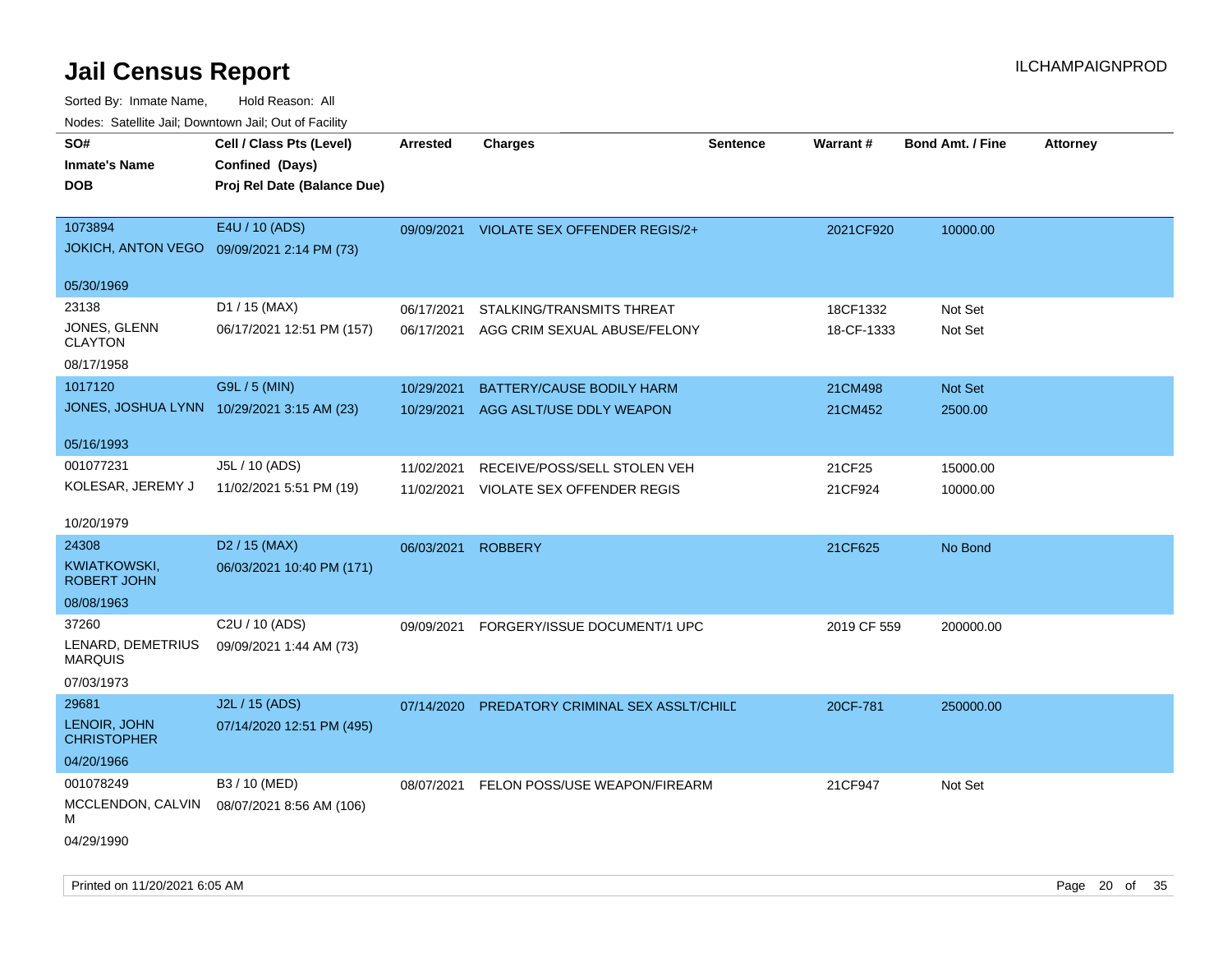Sorted By: Inmate Name, Hold Reason: All

Nodes: Satellite Jail; Downtown Jail; Out of Facility

| SO#<br><b>Inmate's Name</b><br><b>DOB</b>            | Cell / Class Pts (Level)<br>Confined (Days)<br>Proj Rel Date (Balance Due) | Arrested             | <b>Charges</b>                                           | Sentence | <b>Warrant#</b> | <b>Bond Amt. / Fine</b> | <b>Attorney</b> |
|------------------------------------------------------|----------------------------------------------------------------------------|----------------------|----------------------------------------------------------|----------|-----------------|-------------------------|-----------------|
| 40235                                                | G9U / 5 (MIN)                                                              | 10/04/2021 AGG DUI/4 |                                                          |          | 2021CF1145      | 35000.00                |                 |
| MERRIWEATHER,<br><b>MARCUS TODD</b>                  | 10/04/2021 4:41 PM (48)                                                    |                      |                                                          |          |                 |                         |                 |
| 11/28/1967                                           |                                                                            |                      |                                                          |          |                 |                         |                 |
| 1040273                                              | E3L / 15 (ADS)                                                             | 09/30/2021           | PRED CRIM SEX ASLT/VICTIM <13                            |          | 21CF329         | 500000.00               |                 |
| METCALFE, LANELL<br><b>JARON</b>                     | 09/30/2021 11:32 PM (52)                                                   |                      |                                                          |          |                 |                         |                 |
| 09/22/1988                                           |                                                                            |                      |                                                          |          |                 |                         |                 |
| 1075635                                              | B <sub>2</sub> / 10 (ADS)                                                  | 05/11/2021           | AGG DISCHARGE FIREARM/OCC VEH                            |          | 21CF538         | <b>Not Set</b>          |                 |
| MILES, DEVLON VON,<br>Junior                         | 05/11/2021 10:39 PM (194)                                                  | 05/11/2021           | MFG/DEL CANNABIS/30-500 GRAMS                            |          | 20CF1402        | 100000.00               |                 |
| 11/04/2000                                           |                                                                            |                      |                                                          |          |                 |                         |                 |
| 39106                                                | C3L / 10 (SPH)                                                             | 10/12/2021           | DOMESTIC BATTERY/OTHER PRIOR                             |          | 21CF1217        | Not Set                 |                 |
| MOORE, ANDREW LEE, 10/12/2021 1:02 AM (40)<br>Junior |                                                                            |                      |                                                          |          |                 |                         |                 |
| 04/12/1973                                           |                                                                            |                      |                                                          |          |                 |                         |                 |
| 1069209                                              | H <sub>2</sub> L / 10 (ADS)                                                | 04/07/2021           | AGG BATTERY/GREAT BODILY HARM                            |          | 21CF376         | <b>Not Set</b>          |                 |
| MOORE, DEVONTE<br><b>JAMAL</b>                       | 04/07/2021 6:25 PM (228)                                                   |                      |                                                          |          |                 |                         |                 |
| 09/24/1995                                           |                                                                            |                      |                                                          |          |                 |                         |                 |
| 966887                                               | F1L / 15 (MAX)                                                             | 11/05/2021           | DELIVERY OF OR POSSESSION OF W/IN110y/0m/0d (DC 19CF1425 |          |                 | No Bond                 |                 |
| NELSON, DARRYL<br><b>WAYNE</b>                       | 11/05/2021 11:00 AM (16)                                                   |                      |                                                          |          |                 |                         |                 |
| 01/16/1984                                           |                                                                            |                      |                                                          |          |                 |                         |                 |
| 001078357                                            | H6L / 15 (ADS)                                                             | 09/17/2021           | ARMED ROBBERY/ARMED W/FIREARM                            |          | 21CF1230        | Not Set                 |                 |
| PETTIGREW, CAREY                                     | 09/17/2021 9:56 AM (65)                                                    | 09/17/2021           | ARMED ROBBERY/ARMED W/FIREARM                            |          | 21CF1128        | <b>Not Set</b>          |                 |
| <b>CORNITRIAS DEOBLO</b>                             |                                                                            | 09/17/2021           | ARMED ROBBERY/ARMED W/FIREARM                            |          | 21CF1129        | <b>Not Set</b>          |                 |
| 08/31/1986                                           |                                                                            |                      |                                                          |          |                 |                         |                 |
| 1022441                                              | H3L / 10 (ADS)                                                             | 10/27/2021           | AGG BATTERY/PEACE OFFICER                                |          | 2021 CF 12      | No Bond                 |                 |
| PICKENS, DONTRELL<br><b>DEMAR</b>                    | 10/27/2021 1:39 PM (25)                                                    | 10/27/2021           | AGG BATTERY/PEACE OFFICER                                |          | 2020 CF 1488    | No Bond                 |                 |
| . <i>.</i> .                                         |                                                                            |                      |                                                          |          |                 |                         |                 |

12/10/1993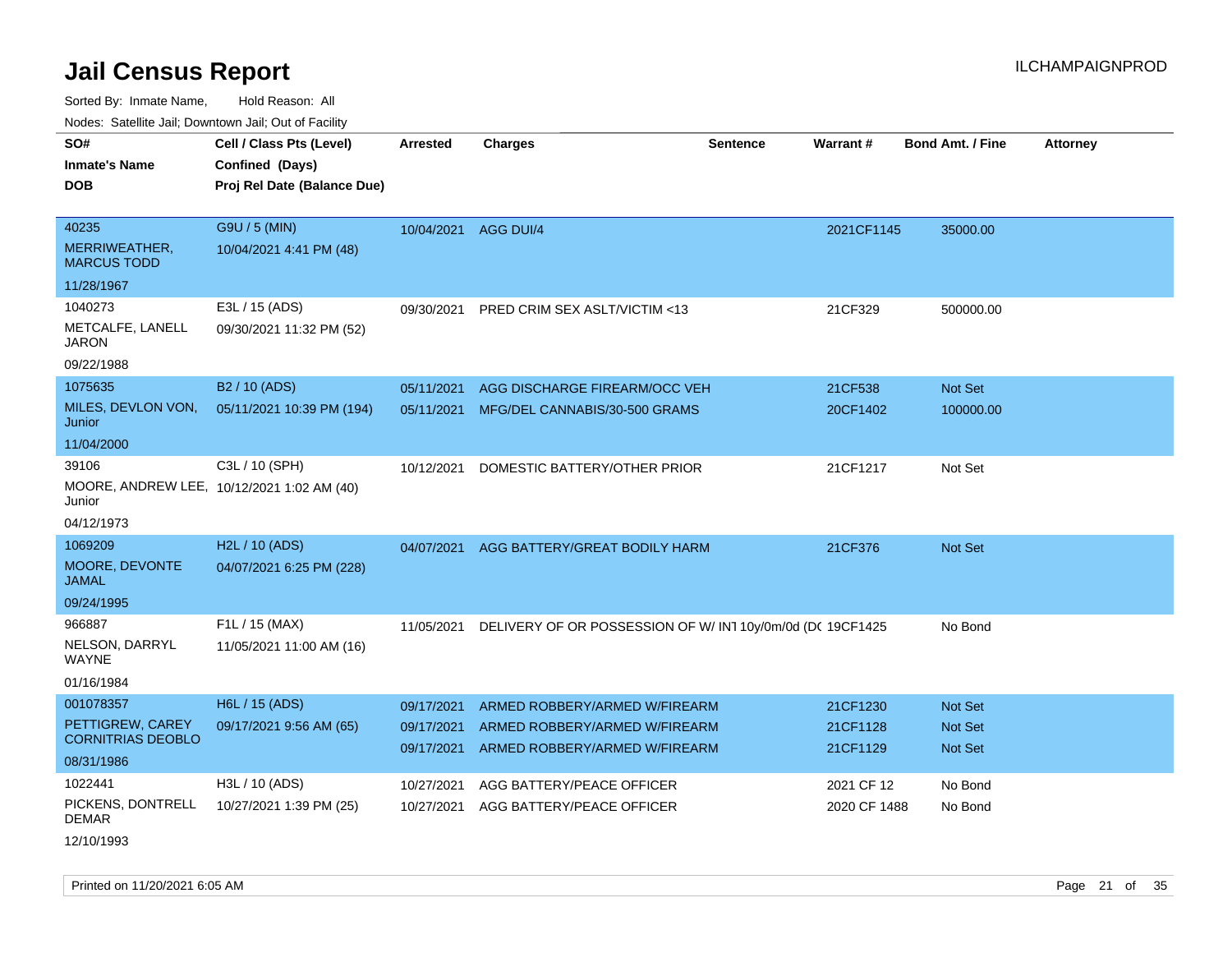| Cell / Class Pts (Level)<br>Confined (Days)<br>Proj Rel Date (Balance Due) | <b>Arrested</b>                                                                                        | <b>Charges</b>               | <b>Sentence</b>                                                                                                                                                                                                                        | Warrant#                                                                                                                             | <b>Bond Amt. / Fine</b> | <b>Attorney</b>                   |
|----------------------------------------------------------------------------|--------------------------------------------------------------------------------------------------------|------------------------------|----------------------------------------------------------------------------------------------------------------------------------------------------------------------------------------------------------------------------------------|--------------------------------------------------------------------------------------------------------------------------------------|-------------------------|-----------------------------------|
|                                                                            |                                                                                                        |                              |                                                                                                                                                                                                                                        |                                                                                                                                      |                         |                                   |
| A1U / 15 (SPH)                                                             | 01/17/2021                                                                                             |                              |                                                                                                                                                                                                                                        | 2021CF65                                                                                                                             | Not Set                 |                                   |
| 01/17/2021 2:40 PM (308)                                                   | 01/17/2021                                                                                             |                              |                                                                                                                                                                                                                                        | 2020CF824                                                                                                                            | 75000.00                |                                   |
|                                                                            | 02/17/2021                                                                                             |                              | 4y (DOC)                                                                                                                                                                                                                               |                                                                                                                                      | 250000.00               |                                   |
|                                                                            |                                                                                                        |                              |                                                                                                                                                                                                                                        |                                                                                                                                      |                         |                                   |
| B1 / 10 (MED)                                                              | 06/07/2021                                                                                             |                              |                                                                                                                                                                                                                                        | 21CF639                                                                                                                              | Not Set                 |                                   |
| 06/07/2021 1:53 AM (167)                                                   |                                                                                                        |                              |                                                                                                                                                                                                                                        |                                                                                                                                      |                         |                                   |
|                                                                            |                                                                                                        |                              |                                                                                                                                                                                                                                        |                                                                                                                                      |                         |                                   |
| 14 / 10 (ADS)                                                              | 10/21/2021                                                                                             |                              |                                                                                                                                                                                                                                        | 21CM123                                                                                                                              | 1000.00                 |                                   |
| 10/21/2021 12:34 AM (31)                                                   | 10/21/2021                                                                                             | DOMESTIC BATTERY/OTHER PRIOR |                                                                                                                                                                                                                                        | 21CF1269                                                                                                                             | Not Set                 |                                   |
|                                                                            | 10/21/2021                                                                                             |                              |                                                                                                                                                                                                                                        |                                                                                                                                      |                         |                                   |
|                                                                            |                                                                                                        |                              |                                                                                                                                                                                                                                        |                                                                                                                                      |                         |                                   |
| $G3L / 5$ (MIN)                                                            | 11/07/2021                                                                                             |                              |                                                                                                                                                                                                                                        | 21CF1371                                                                                                                             | Not Set                 |                                   |
| SESSUM, NICHOLAS C 11/07/2021 9:33 PM (14)                                 |                                                                                                        |                              |                                                                                                                                                                                                                                        |                                                                                                                                      |                         |                                   |
|                                                                            |                                                                                                        |                              |                                                                                                                                                                                                                                        |                                                                                                                                      |                         |                                   |
|                                                                            |                                                                                                        |                              |                                                                                                                                                                                                                                        |                                                                                                                                      |                         |                                   |
|                                                                            | 09/28/2021                                                                                             |                              |                                                                                                                                                                                                                                        | 21CF952                                                                                                                              | 10000.00                |                                   |
|                                                                            |                                                                                                        |                              |                                                                                                                                                                                                                                        |                                                                                                                                      |                         |                                   |
|                                                                            |                                                                                                        |                              |                                                                                                                                                                                                                                        |                                                                                                                                      |                         |                                   |
| F3L / 10 (MED)                                                             | 10/22/2021                                                                                             |                              |                                                                                                                                                                                                                                        | 21CF1123                                                                                                                             | 50000.00                |                                   |
| SOULE, AUSTIN TYLER 10/22/2021 6:49 AM (30)                                |                                                                                                        |                              |                                                                                                                                                                                                                                        |                                                                                                                                      |                         |                                   |
|                                                                            |                                                                                                        |                              |                                                                                                                                                                                                                                        |                                                                                                                                      |                         |                                   |
|                                                                            |                                                                                                        |                              |                                                                                                                                                                                                                                        |                                                                                                                                      |                         |                                   |
|                                                                            | 05/26/2021                                                                                             |                              |                                                                                                                                                                                                                                        | 21CF598                                                                                                                              | <b>Not Set</b>          |                                   |
| 05/27/2021 12:59 AM (178)                                                  | 05/26/2021                                                                                             |                              |                                                                                                                                                                                                                                        | 21TR4000                                                                                                                             | Not Set                 |                                   |
|                                                                            | 05/26/2021                                                                                             | <b>BURGLARY</b>              |                                                                                                                                                                                                                                        | 21CF667                                                                                                                              | <b>Not Set</b>          |                                   |
|                                                                            |                                                                                                        |                              |                                                                                                                                                                                                                                        |                                                                                                                                      |                         |                                   |
|                                                                            | 09/08/2021                                                                                             |                              |                                                                                                                                                                                                                                        |                                                                                                                                      |                         |                                   |
|                                                                            |                                                                                                        |                              |                                                                                                                                                                                                                                        |                                                                                                                                      |                         |                                   |
|                                                                            |                                                                                                        |                              |                                                                                                                                                                                                                                        |                                                                                                                                      |                         |                                   |
|                                                                            | G7L / 5 (MIN)<br>09/28/2021 2:04 AM (54)<br>G1U / 5 (MIN)<br>H5L / 10 (ADS)<br>09/08/2021 3:28 PM (74) |                              | ARMED ROBBERY/NO FIREARM<br><b>AGGRAVATED BATTERY</b><br>DOMESTIC BATTERY/OTHER PRIOR<br>AGG ASLT/USE DDLY WEAPON<br>PROBATION VIOLATION<br><b>IDENTITY THEFT/\$2K-\$10K</b><br>METH DELIVERY/5<15 GRAMS<br>DRIVING ON REVOKED LICENSE | ATTEMPT (FIRST DEGREE MURDER)<br>POSSESSING A CONTROLLED SUBSTAND<br>AGG DOMESTIC BATTERY/STRANGLE<br>AGG ASLT PEACE OFF/FIRE/ER WRK | 20CF1051                | 2019CF1220<br>10000.00<br>No Bond |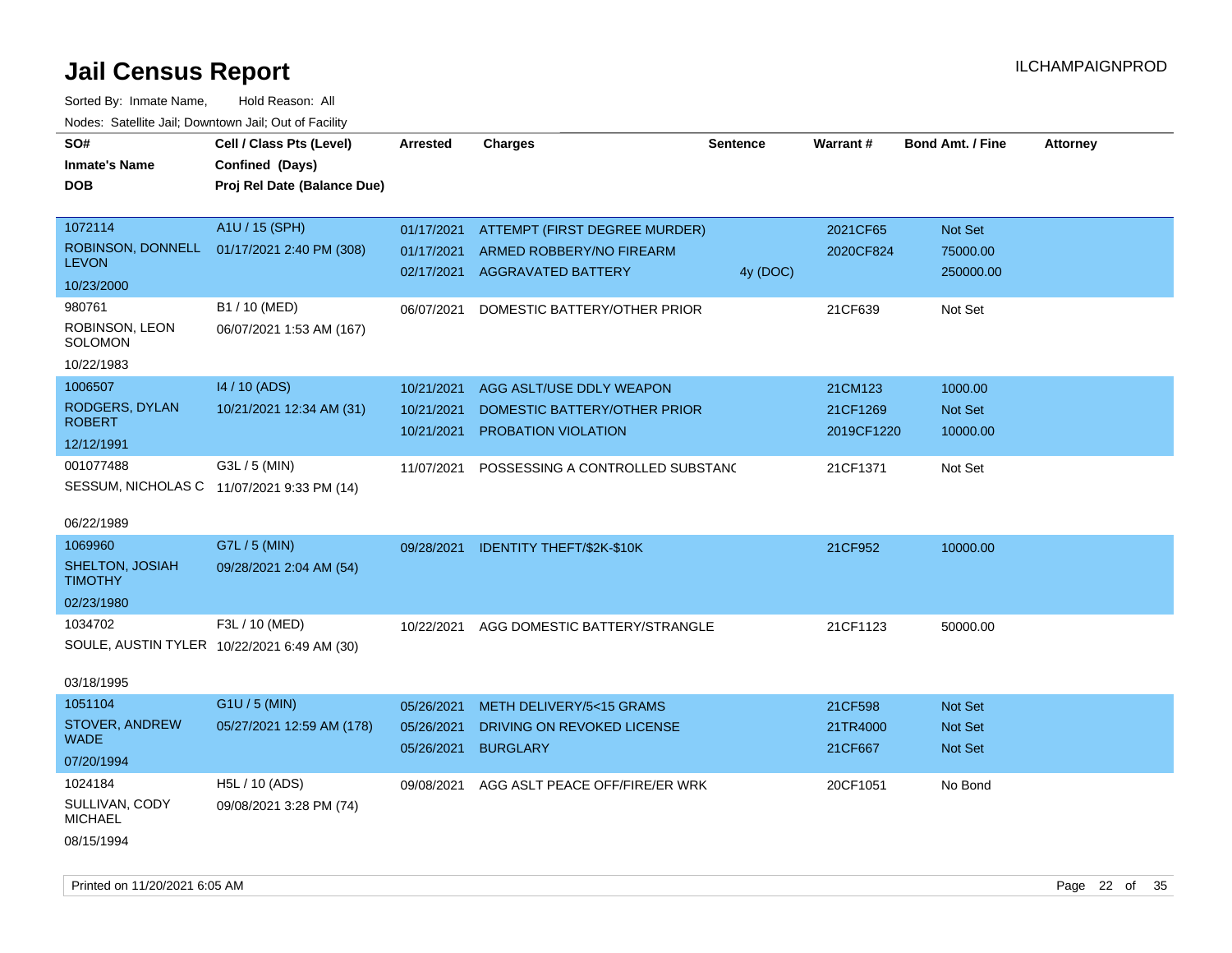Sorted By: Inmate Name, Hold Reason: All Nodes: Satellite Jail; Downtown Jail; Out of Facility

| SO#                                     | Cell / Class Pts (Level)    | <b>Arrested</b> | <b>Charges</b>                    | <b>Sentence</b> | <b>Warrant#</b> | <b>Bond Amt. / Fine</b> | <b>Attorney</b> |
|-----------------------------------------|-----------------------------|-----------------|-----------------------------------|-----------------|-----------------|-------------------------|-----------------|
| <b>Inmate's Name</b>                    | Confined (Days)             |                 |                                   |                 |                 |                         |                 |
| DOB                                     | Proj Rel Date (Balance Due) |                 |                                   |                 |                 |                         |                 |
|                                         |                             |                 |                                   |                 |                 |                         |                 |
| 1035647                                 | I3 / 10 (ADS)               | 10/29/2021      | CRIM DMG TO PROP \$500-10K        |                 | 21CF983         | 10000.00                |                 |
| SUMO, DAVID KLON                        | 10/29/2021 6:36 PM (23)     | 10/29/2021      | CRIM DMG/GOVT PROP/>\$500-\$10K   |                 | 21CF984         | 10000.00                |                 |
| 06/23/1975                              |                             |                 |                                   |                 |                 |                         |                 |
| 1068839                                 | F8L / 15 (MAX)              | 08/07/2020      | <b>HOMICIDE</b>                   |                 | 2020-CF851      | 1000000.00              |                 |
| TAYLOR, LONDON<br>JAVON                 | 08/07/2020 10:30 AM (471)   |                 |                                   |                 |                 |                         |                 |
| 08/16/1999                              |                             |                 |                                   |                 |                 |                         |                 |
| 1004142                                 | F9L / 15 (MAX)              | 10/22/2021      | <b>PAROLE REVOCATION</b>          |                 |                 | Not Set                 |                 |
| TOY, KAYON LARENZ                       | 10/22/2021 1:01 PM (30)     | 10/27/2021      | POSSESSION OF METH/15<100GRAMS    |                 | 2021CF1298      | 1500000.00              |                 |
| 09/12/1991                              |                             |                 |                                   |                 |                 |                         |                 |
| 1056971                                 | D6 / 10 (ADS)               | 08/07/2021      | FELON POSS/USE WEAPON/FIREARM     |                 | 21CF948         | No Bond                 |                 |
| TRAVIS, DENZEL<br>DANTRELL              | 08/07/2021 7:36 AM (106)    | 08/08/2021      | AGG BATTERY/PUBLIC PLACE          |                 | 2020CF647       | 25000.00                |                 |
| 03/21/1993                              |                             |                 |                                   |                 |                 |                         |                 |
| 001078250                               | F2L / 10 (MED)              | 08/07/2021      | FELON POSS WEAPON/BODY ARMOR      |                 | 21CF950         | Not Set                 |                 |
| <b>TRAVIS, JORDAN</b><br><b>TESHAUN</b> | 08/07/2021 10:27 AM (106)   |                 |                                   |                 |                 |                         |                 |
| 03/03/1996                              |                             |                 |                                   |                 |                 |                         |                 |
| 969709                                  | G8L / 5 (MIN)               | 10/29/2021      | CRIM DMG TO PROP \$500-10K        |                 |                 | Not Set                 |                 |
| TUFTE, BRYCE<br><b>MATTHEW</b>          | 10/29/2021 3:14 PM (23)     | 10/29/2021      | DRIVING ON SUSPENDED LICENSE      |                 | 20TR2181        | 5000.00                 |                 |
| 05/30/1988                              | 12/20/2021 (0.00)           |                 |                                   |                 |                 |                         |                 |
| 30108                                   | J4L / 15 (ADS)              | 07/30/2021      | <b>MURDER</b>                     |                 | 21CF902         | 2000000.00              |                 |
| VANDYKE, DARYL<br><b>ANTHONY</b>        | 07/30/2021 8:29 PM (114)    |                 |                                   |                 |                 |                         |                 |
| 10/04/1965                              |                             |                 |                                   |                 |                 |                         |                 |
| 968681                                  | D5 / 15 (ADS)               | 08/27/2021      | AGG CRIM SX AB/VIC 13<18/TRUST    |                 | 2020CF499       | 250000.00               |                 |
| <b>WADE, DEMETRIUS</b><br>DARYL         | 08/27/2021 2:25 AM (86)     | 08/27/2021      | <b>INDIRECT CRIMINAL CONTEMPT</b> | 5y (DOC)        | 2021CC16        | No Bond                 |                 |
|                                         |                             |                 |                                   |                 |                 |                         |                 |

01/07/1987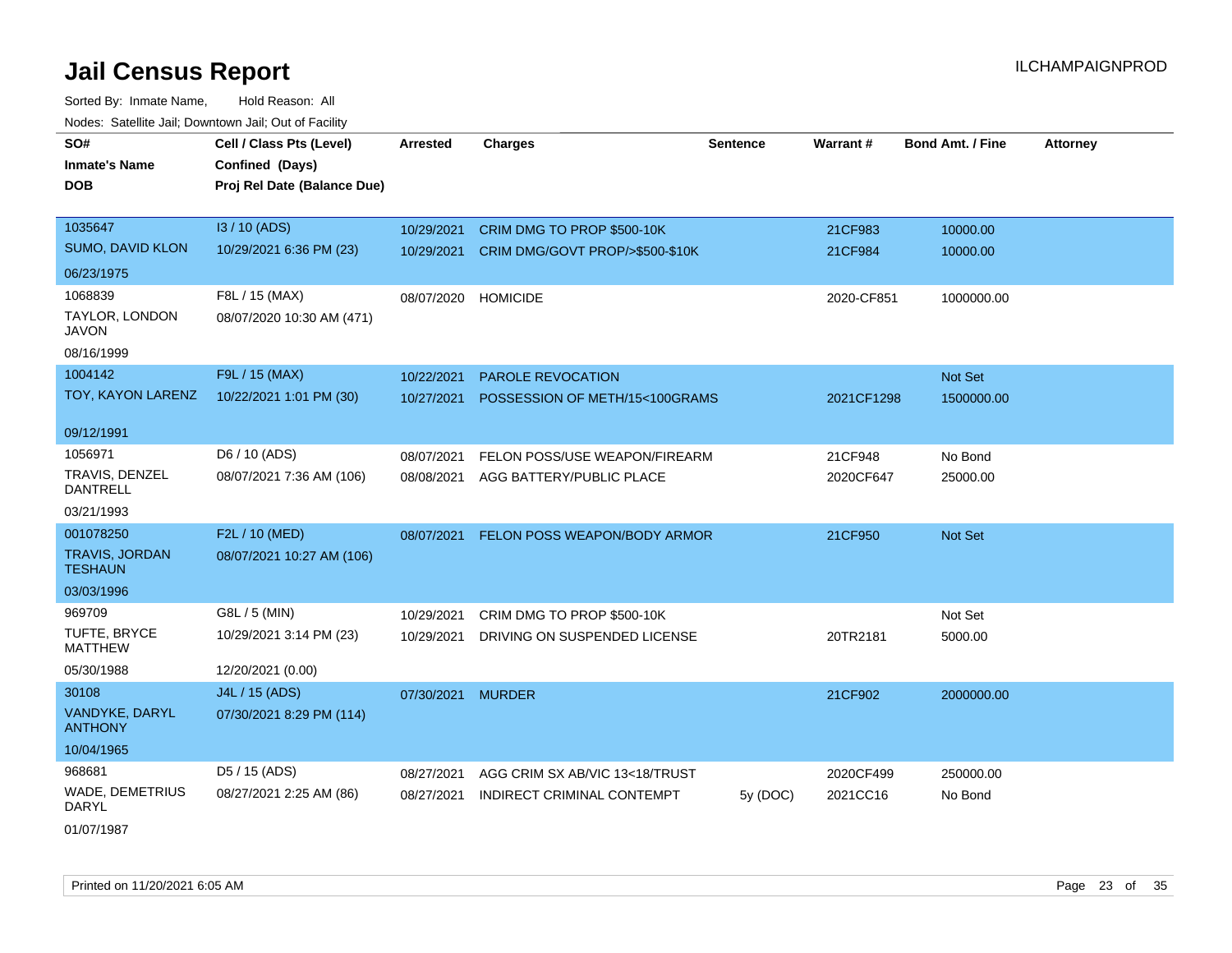| SO#                                       | Cell / Class Pts (Level)    | Arrested   | <b>Charges</b>              | <b>Sentence</b> | <b>Warrant#</b> | <b>Bond Amt. / Fine</b> | <b>Attorney</b> |
|-------------------------------------------|-----------------------------|------------|-----------------------------|-----------------|-----------------|-------------------------|-----------------|
| <b>Inmate's Name</b>                      | Confined (Days)             |            |                             |                 |                 |                         |                 |
| <b>DOB</b>                                | Proj Rel Date (Balance Due) |            |                             |                 |                 |                         |                 |
|                                           |                             |            |                             |                 |                 |                         |                 |
| 1070904                                   | G7U / 5 (MIN)               | 10/28/2021 | <b>BURGLARY</b>             |                 | 2021CF321       | 15000.00                |                 |
| <b>WANKEL, JONAH</b><br><b>JAMES</b>      | 10/28/2021 3:42 AM (24)     |            |                             |                 |                 |                         |                 |
| 12/15/1993                                |                             |            |                             |                 |                 |                         |                 |
| 44836                                     | E2L / 15 (ADS)              | 11/02/2021 | <b>DISORDERLY CONDUCT</b>   |                 |                 | Not Set                 |                 |
| <b>WESLEY, FRANK</b>                      | 11/02/2021 4:08 AM (19)     | 11/02/2021 | CRIM TRESPASS TO STATE LAND |                 | 21118875        | Not Set                 |                 |
| <b>LADELL</b>                             |                             | 11/02/2021 | THEFT                       |                 |                 | Not Set                 |                 |
| 09/17/1977                                |                             |            |                             |                 |                 |                         |                 |
| 001078511                                 | G3U / 5 (MIN)               | 10/18/2021 | WRIT                        |                 | 20CF1318        | No Bond                 |                 |
| <b>WILLIAMS, KANAAN</b><br><b>AUBREY</b>  | 10/18/2021 2:21 PM (34)     |            |                             |                 |                 |                         |                 |
| 03/17/2000                                |                             |            |                             |                 |                 |                         |                 |
| 1058072                                   | A2U / 15 (SPH)              | 02/25/2021 | ARMED HABITUAL CRIMINAL     |                 |                 | Not Set                 |                 |
| WILLIAMS, KENNETH<br><b>BERNARD</b>       | 02/25/2021 3:24 PM (269)    |            |                             |                 |                 |                         |                 |
| 10/04/1985                                |                             |            |                             |                 |                 |                         |                 |
| 53518                                     | I5 / 15 (ADS)               | 08/19/2021 | <b>AGGRAVATED BATTERY</b>   |                 | 21CF1014        | Not Set                 |                 |
| <b>WILLIAMS, TORREY</b><br><b>TOSHIBA</b> | 08/19/2021 10:10 AM (94)    | 09/01/2021 | <b>PROBATION VIOLATION</b>  |                 | 20CF381         | <b>Not Set</b>          |                 |
| 03/30/1975                                |                             |            |                             |                 |                 |                         |                 |
| 9326                                      | $12/5$ (ADS)                | 06/14/2021 | <b>BURGLARY</b>             |                 | 2020-CF-625     | Not Set                 |                 |
| YOUNG, ANTHONY<br>PAUL                    | 06/14/2021 12:07 PM (160)   |            |                             |                 |                 |                         |                 |
| 03/13/1954                                |                             |            |                             |                 |                 |                         |                 |
| <b>Total Downtown Jail: 61</b>            |                             | Males: 61  | Females: 0<br>Unknown: 0    |                 |                 |                         |                 |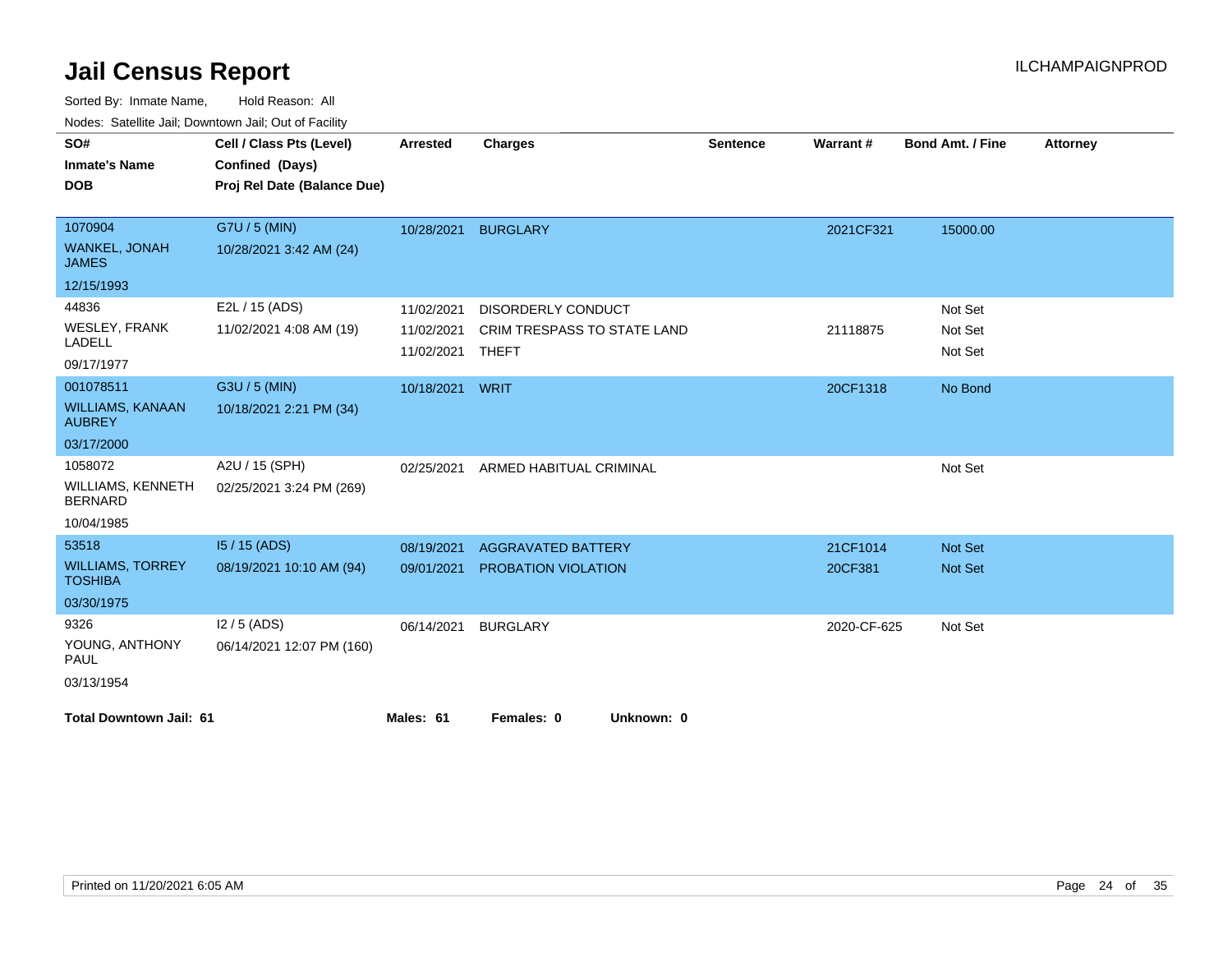|  |  | <b>Out of Facility</b> |
|--|--|------------------------|
|  |  |                        |

| SO#<br><b>Inmate's Name</b><br><b>DOB</b>                                     | Cell / Class Pts (Level)<br>Confined (Days)<br>Proj Rel Date (Balance Due) | <b>Arrested</b>                        | <b>Charges</b>                                                                                     | <b>Sentence</b> | Warrant#                        | <b>Bond Amt. / Fine</b>       | <b>Attorney</b> |
|-------------------------------------------------------------------------------|----------------------------------------------------------------------------|----------------------------------------|----------------------------------------------------------------------------------------------------|-----------------|---------------------------------|-------------------------------|-----------------|
| 61095<br>AMOS, DERRICK<br><b>JAMES</b>                                        | <b>DEW / 10 (ADS)</b><br>05/02/2021 9:02 PM (203)                          | 05/02/2021                             | HOME INVASION/CAUSE INJURY                                                                         |                 | 2021CF323                       | 100000.00                     |                 |
| 06/12/1985<br>19971<br><b>LYNN</b><br>08/17/1961                              | <b>EHD</b><br>BARNESKE, RAYMOND 11/09/2021 9:32 AM (12)<br>5/6/2022 (0.00) | 11/09/2021                             | DRIVING RVK/SUSP DUI/SSS 4-9                                                                       |                 | 2021CF968                       | Not Set                       |                 |
| 516062<br><b>BENNETT, JOHN</b><br><b>MICHAEL</b><br>04/30/1986                | <b>DEW / 15 (MAX)</b><br>02/22/2021 10:47 AM (272)                         | 02/22/2021<br>02/22/2021               | <b>PHONE HARASSMENT/2+</b><br>AGG DISCH FIR/VEH/PC OFF/FRMAN                                       |                 | 20CF194<br>21CF210              | 5000.00<br>No Bond            |                 |
| 976538                                                                        | EHD<br>BLISSIT, WYATT TYRES 10/12/2021 10:05 AM (40)                       | 10/12/2021                             | DOMESTIC BATTERY/OTHER PRIOR                                                                       |                 | 2020CF1095                      | Not Set                       |                 |
| 09/05/1989<br>33993<br><b>BOOKER, STEPHON</b><br><b>MONTELL</b><br>06/11/1971 | 1/6/2022 (0.00)<br><b>DEW / 10 (MED)</b><br>06/14/2021 7:42 PM (160)       | 06/14/2021<br>06/14/2021<br>06/14/2021 | <b>AGGRAVATED DOMESTIC BATTERY</b><br>POSSESSING A CONTROLLED SUBSTANC<br><b>PAROLE REVOCATION</b> |                 | 21CF688<br>21CF657<br>CH2103612 | Not Set<br>Not Set<br>No Bond |                 |
| 1074315<br><b>BRIGGS, PATRICK</b><br><b>MONTAY</b><br>08/05/2001              | DEW / 15 (MAX)<br>08/03/2021 4:56 PM (110)                                 | 07/27/2021                             | AGG DISCHARGE FIREARM/VEH/SCH                                                                      |                 | 21CF927                         | Not Set                       |                 |
| 001078065<br><b>BROWN, CHARMAN</b><br><b>LAKEEF</b><br>11/30/2002             | <b>KAN / 10 (ADS)</b><br>06/17/2021 12:32 PM (157)                         | 06/17/2021                             | AGG BATTERY/DISCHARGE FIREARM                                                                      |                 | 21CF704                         | 1000000.00                    |                 |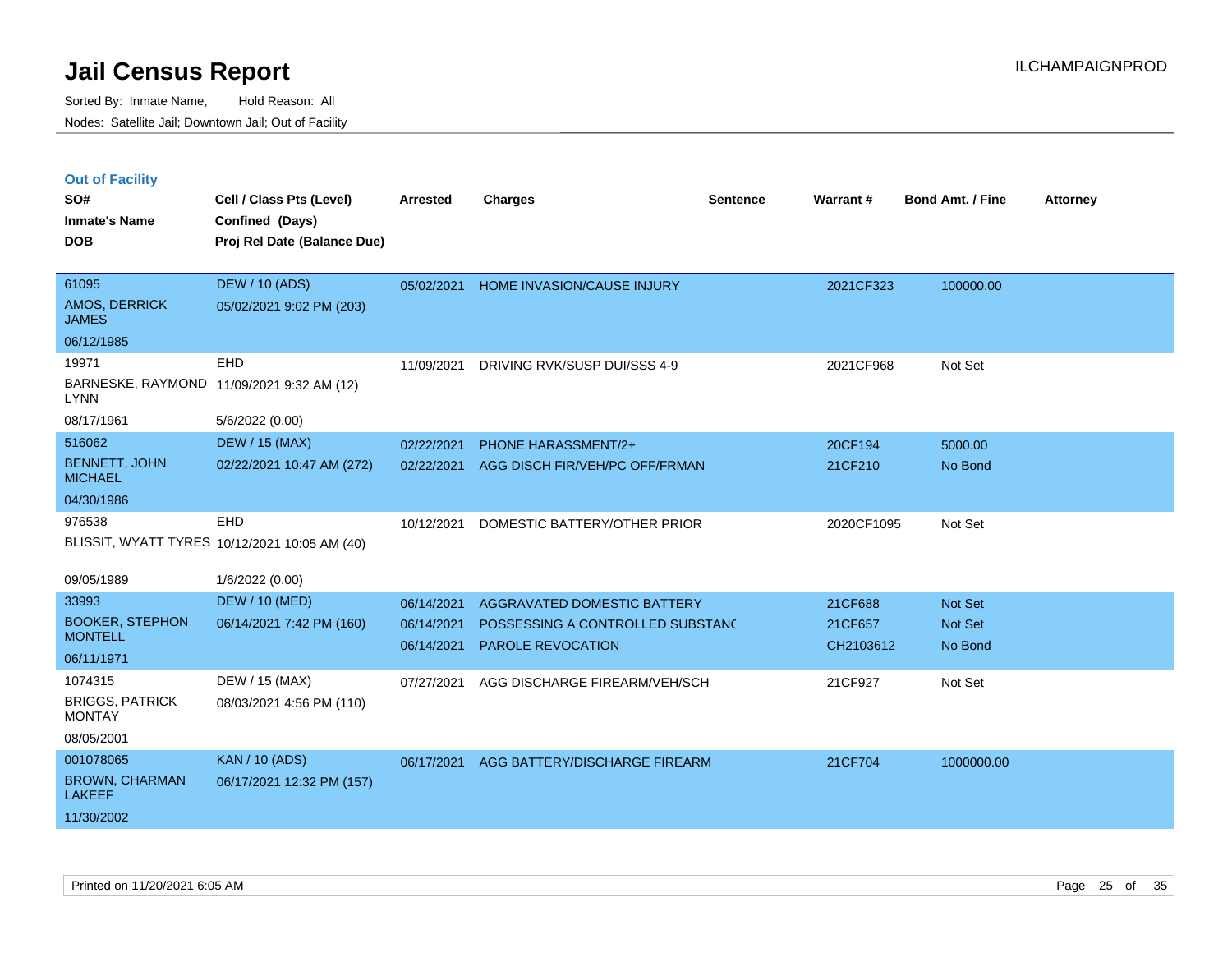| soupois catomic can, Dominomii can, Cat or I domt<br>SO#<br><b>Inmate's Name</b><br><b>DOB</b> | Cell / Class Pts (Level)<br>Confined (Days)<br>Proj Rel Date (Balance Due) | <b>Arrested</b>          | <b>Charges</b>                                                       | <b>Sentence</b> | Warrant#             | <b>Bond Amt. / Fine</b> | <b>Attorney</b> |
|------------------------------------------------------------------------------------------------|----------------------------------------------------------------------------|--------------------------|----------------------------------------------------------------------|-----------------|----------------------|-------------------------|-----------------|
| 1038554<br><b>BROWN, CORRION</b><br><b>DEVONTAE</b>                                            | <b>KAN / 15 (MAX)</b><br>08/18/2021 5:40 PM (95)                           | 08/18/2021<br>08/18/2021 | DELIVERY OF OR POSSESSION OF W/INT<br><b>ARMED HABITUAL CRIMINAL</b> |                 | 21CF1009<br>21CF1162 | No Bond<br>Not Set      |                 |
| 04/19/1995                                                                                     |                                                                            |                          |                                                                      |                 |                      |                         |                 |
| 1071662<br>BROWN, JAWON<br>EDWARD                                                              | KAN / 15 (MAX)<br>12/14/2020 6:02 PM (342)                                 | 12/07/2020               | FELON POSS/USE FIREARM PRIOR                                         | 7y (DOC)        | 20CF1418             | 250000.00               |                 |
| 04/21/2000                                                                                     |                                                                            |                          |                                                                      |                 |                      |                         |                 |
| 1038579<br><b>BROWN, MARKEL</b><br>rikki                                                       | <b>KAN / 15 (MAX)</b><br>08/18/2021 2:05 PM (95)                           | 08/18/2021               | FELON POSS/USE WEAPON/FIREARM                                        |                 | 21CF1010             | Not Set                 |                 |
| 01/06/1995                                                                                     |                                                                            |                          |                                                                      |                 |                      |                         |                 |
| 1003006<br><b>BROWN, ROCKEITH</b><br><b>JAVONTE</b><br>07/23/1991                              | KAN / 15 (MAX)<br>08/19/2021 12:55 AM (94)                                 | 08/19/2021               | FELON POSS/USE MACHINE GUN                                           |                 | 21CF1011             | No Bond                 |                 |
| 987334<br>CAIN, ISAIAH<br><b>DEPRIEST</b><br>12/23/1990                                        | <b>DEW / 15 (MAX)</b><br>03/10/2021 2:22 PM (256)                          | 03/10/2021               | ATTEMPT (FIRST DEGREE MURDER)                                        |                 | 19CF689              | Not Set                 |                 |
| 992962<br>CAMPBELL, KEITH<br>KNAQEEB<br>07/22/1991                                             | DEW / 15 (ADS)<br>05/25/2021 1:19 PM (180)                                 | 05/25/2021               | MURDER/INTENT TO KILL/INJURE                                         |                 | 2018CF1045           | 1000000.00              |                 |
| 1064992<br>CARTER, KEJUAN<br><b>JAVONTE</b><br>06/27/1998                                      | <b>KAN / 15 (MAX)</b><br>09/20/2021 11:42 PM (62)                          | 09/20/2021               | ARMED VIOLENCE/CATEGORY I                                            |                 | 21CF1137             | Not Set                 |                 |
| 959420<br>CHAPPLE, RAYMOND<br>DEONTE<br>06/30/1988                                             | <b>EHD</b><br>11/16/2021 9:49 AM (5)<br>12/29/2021 (0.00)                  | 11/16/2021               | AGG DUI/NO VALID DL                                                  |                 | 2021CF673            | Not Set                 |                 |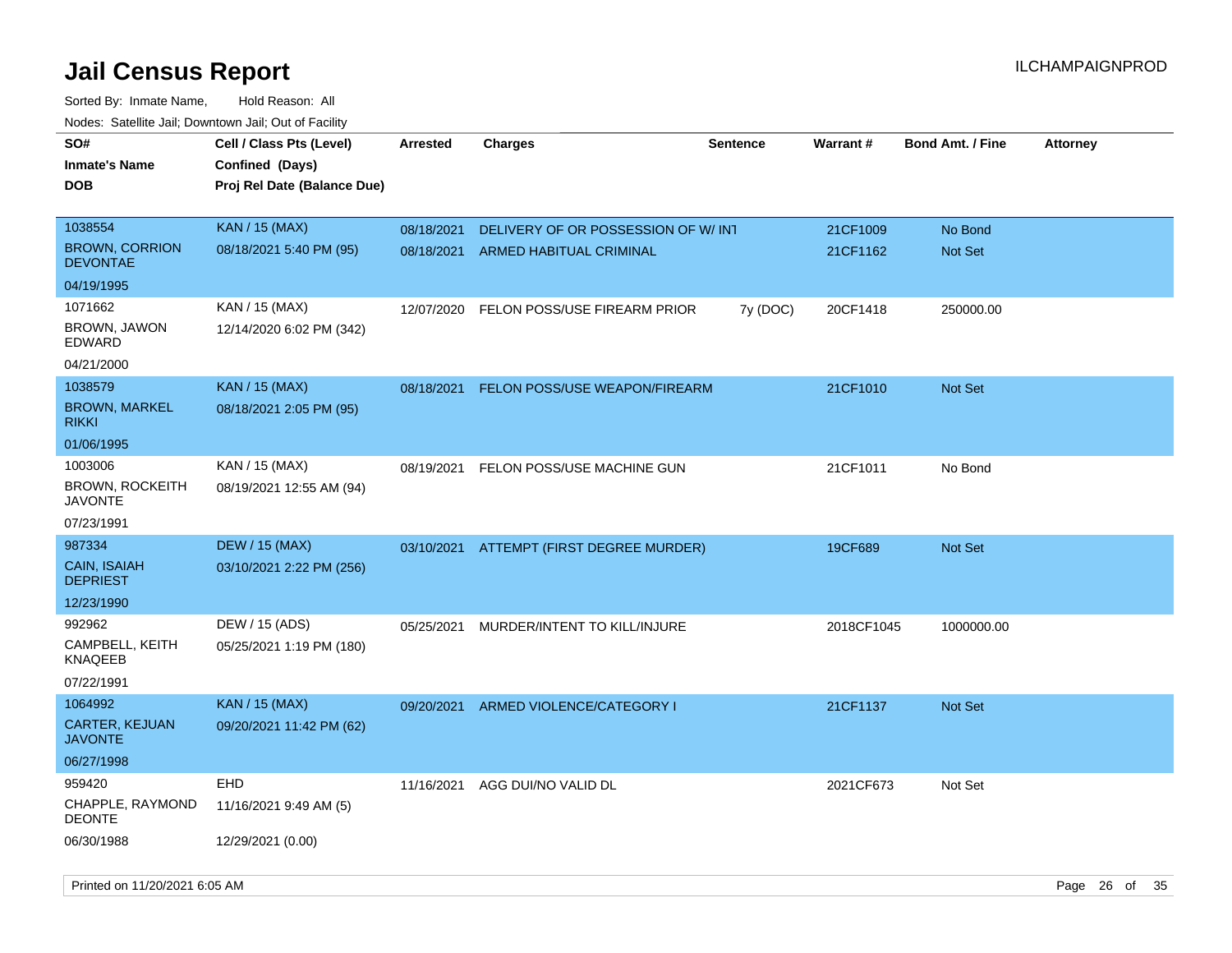| SO#<br><b>Inmate's Name</b><br><b>DOB</b>                            | Cell / Class Pts (Level)<br>Confined (Days)<br>Proj Rel Date (Balance Due) | <b>Arrested</b>                        | <b>Charges</b>                                                                                   | <b>Sentence</b> | Warrant#                             | <b>Bond Amt. / Fine</b>       | <b>Attorney</b> |
|----------------------------------------------------------------------|----------------------------------------------------------------------------|----------------------------------------|--------------------------------------------------------------------------------------------------|-----------------|--------------------------------------|-------------------------------|-----------------|
| 1068848<br><b>CHATMAN, MICHAEL</b><br><b>DAISEAN</b><br>11/12/1999   | <b>KAN / 15 (MAX)</b><br>02/06/2020 5:22 PM (654)                          | 02/06/2020                             | MURDER/INTENT TO KILL/INJURE                                                                     |                 | 20CF-156                             | No Bond                       |                 |
| 001078461<br>COLE, ERIC JOSE<br>01/24/2002                           | KAN / 10 (MED)<br>10/08/2021 12:25 AM (44)                                 | 10/07/2021<br>10/07/2021<br>10/08/2021 | AGG UNLAWFUL USE WEAPON/PERSON<br>AGG DOMESTIC BATTERY/STRANGLE<br>HARASS WITNESS/FAMILY MBR/REP |                 | 2021CF1209<br>2021CF1208<br>21CF1218 | No Bond<br>Not Set<br>Not Set |                 |
| 57733<br><b>CRAIG, ANTOINE</b><br><b>DARRELL</b><br>10/09/1982       | <b>KAN / 15 (SPH)</b><br>02/25/2020 4:08 PM (635)                          | 02/25/2020<br>02/25/2020               | <b>HOMICIDE</b><br>FELON POSS/USE WEAPON/FIREARM                                                 |                 | 2020-CF250<br>19CF-1827              | 2000000.00<br>80000.00        |                 |
| 001077939<br><b>CROSS, PATRICK</b><br><b>DONTRELLE</b><br>11/07/2001 | DEW / 10 (MED)<br>05/10/2021 7:31 PM (195)                                 | 05/10/2021<br>06/02/2021               | FIREARM/FOID INVALID/NOT ELIG<br>POSS STOLEN VEHICLE > \$25,000                                  |                 | 21CF526<br>21CF612                   | No Bond<br>Not Set            |                 |
| 62096<br><b>DEES, CHARLES</b><br><b>ANTHONY</b><br>02/24/1981        | <b>EHD</b><br>11/16/2021 11:13 AM (5)<br>11/25/2021 (0.00)                 | 11/16/2021                             | DRIVING ON REVOKED LICENSE                                                                       |                 | 2020TR9624                           | Not Set                       |                 |
| 1061304<br>DORRIS, KEMION<br><b>DAETOCE</b><br>11/19/1997            | DEW / 15 (MAX)<br>10/11/2021 7:30 PM (41)                                  | 10/11/2021<br>10/11/2021<br>10/11/2021 | ARMED HABITUAL CRIMINAL<br>ARMED HABITUAL CRIMINAL<br>HOME INVASION/FIREARM                      |                 | 21CF1226<br>21CF1227<br>21CF1228     | No Bond<br>No Bond<br>No Bond |                 |
| 1076663<br>DYE, KENNE YAKIEM<br>05/30/1988                           | <b>DEW / 15 (MAX)</b><br>07/15/2020 11:49 AM (494)                         | 07/15/2020                             | *ARMED HABITUAL CRIMINAL                                                                         |                 | 2020-CF783                           | 500000.00                     |                 |
| 27428<br>FRANKLIN, TYRONE<br>Senior<br>09/12/1966                    | <b>EHD</b><br>09/21/2021 9:27 AM (61)<br>12/19/2021 (0.00)                 | 09/21/2021<br>09/21/2021               | DRIVING RVK/SUSP DUI/SSS 3RD<br>DRIVING RVK/SUSP DUI/SSS 3RD                                     |                 | 2020CF1368<br>2021CF435              | Not Set<br>Not Set            |                 |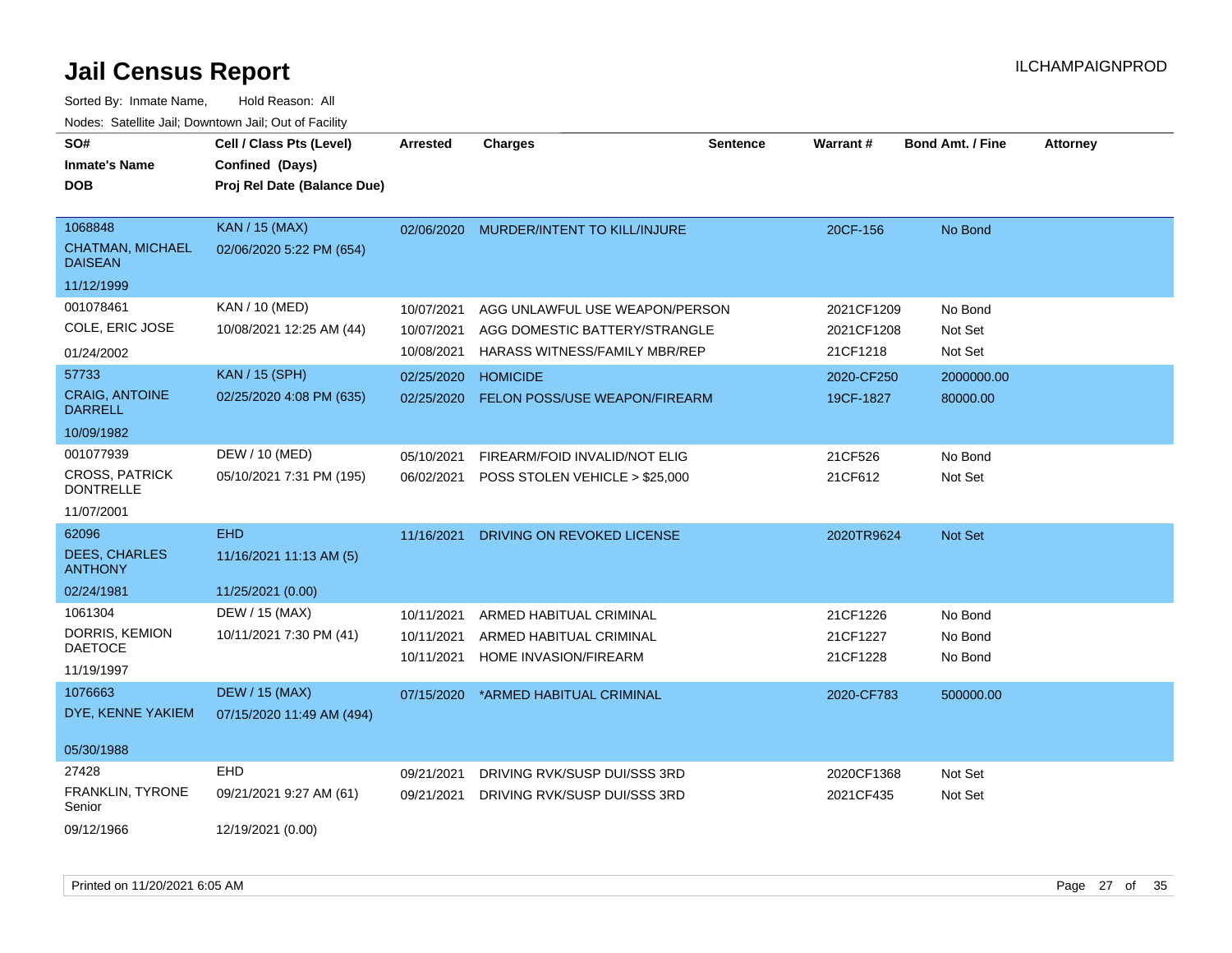Sorted By: Inmate Name, Hold Reason: All Nodes: Satellite Jail; Downtown Jail; Out of Facility

| SO#<br><b>Inmate's Name</b><br><b>DOB</b>                   | Cell / Class Pts (Level)<br>Confined (Days)<br>Proj Rel Date (Balance Due) | <b>Arrested</b>                        | <b>Charges</b>                                                                               | <b>Sentence</b> | Warrant #                     | <b>Bond Amt. / Fine</b>          | <b>Attorney</b> |
|-------------------------------------------------------------|----------------------------------------------------------------------------|----------------------------------------|----------------------------------------------------------------------------------------------|-----------------|-------------------------------|----------------------------------|-----------------|
| 60154<br>GARCIA-MEZA,<br><b>CARLOS</b>                      | <b>EHD</b><br>10/20/2021 9:23 AM (32)                                      |                                        | 10/20/2021 AGG DUI/LIC SUSP OR REVOKED                                                       |                 | 2021cf261                     | Not Set                          |                 |
| 03/06/1983                                                  | 1/16/2022 (0.00)                                                           |                                        |                                                                                              |                 |                               |                                  |                 |
| 001077363<br>GARY, DAKOTA<br><b>TREVON</b>                  | KAN / 25 (SPH)<br>10/30/2020 10:41 AM (387)                                | 10/30/2020                             | HOME INVASION/FIREARM                                                                        |                 | 20CF1202                      | 500000.00                        |                 |
| 12/31/2001                                                  |                                                                            |                                        |                                                                                              |                 |                               |                                  |                 |
| 1065946<br><b>GODBOLT, DESMOND</b><br><b>DEVONTAE</b>       | <b>KAN / 10 (MED)</b><br>09/04/2021 1:17 AM (78)                           | 09/04/2021<br>09/04/2021               | AGG BATTERY/DISCHARGE FIREARM<br>RESIST/OBSTRUCTING A PEACE OFFICEF                          |                 | 21CF1057<br>21CM407           | 750000.00<br>Not Set             |                 |
| 11/15/1997                                                  |                                                                            |                                        |                                                                                              |                 |                               |                                  |                 |
| 1070118                                                     | KAN / 15 (MAX)                                                             | 08/31/2021                             | AGGRAVATED DOMESTIC BATTERY                                                                  |                 | 21CF1049                      | No Bond                          |                 |
| GRAHAM, CORTEZ<br><b>LAMON</b>                              | 08/31/2021 9:32 PM (82)                                                    | 09/02/2021                             | PROBATION VIOLATION                                                                          |                 | 21CF55                        | Not Set                          |                 |
| 03/31/1976                                                  |                                                                            |                                        |                                                                                              |                 |                               |                                  |                 |
| 1000641                                                     | <b>KAN / 10 (MED)</b>                                                      | 09/14/2021                             | <b>ARMED HABITUAL CRIMINAL</b>                                                               |                 | 21CF1116                      | No Bond                          |                 |
| <b>GRANT, CEDRIC</b><br><b>DYSHAWN</b>                      | 09/14/2021 6:32 PM (68)                                                    |                                        |                                                                                              |                 |                               |                                  |                 |
| 01/03/1991                                                  |                                                                            |                                        |                                                                                              |                 |                               |                                  |                 |
| 46548                                                       | EHD                                                                        | 11/16/2021                             | DRIVING RVK/SUSP DUI/SSS 2ND                                                                 |                 | 2021CF739                     | Not Set                          |                 |
| GRAY, DEMARCO<br><b>COTESS</b>                              | 11/16/2021 9:13 AM (5)                                                     |                                        |                                                                                              |                 |                               |                                  |                 |
| 10/19/1976                                                  | 12/15/2021 (0.00)                                                          |                                        |                                                                                              |                 |                               |                                  |                 |
| 1076506                                                     | <b>KAN / 15 (MAX)</b>                                                      | 09/17/2021                             | AGG UUW/PERSON/CM THREAT VIOL                                                                |                 | 21CF1131                      | <b>Not Set</b>                   |                 |
|                                                             | GRAY, JAMARH EMERE 09/17/2021 10:41 AM (65)                                | 09/20/2021                             | <b>DOMESTIC BATTERY</b>                                                                      |                 | 21CM430                       | <b>Not Set</b>                   |                 |
| 06/21/2003                                                  |                                                                            |                                        |                                                                                              |                 |                               |                                  |                 |
| 1045186<br>HOLBROOK, JOHNNIE<br><b>MATHIS</b><br>07/19/1996 | DEW / 15 (MAX)<br>08/16/2021 11:07 AM (97)                                 | 08/16/2021<br>08/16/2021<br>08/16/2021 | ARMED VIOLENCE/CATEGORY I<br>FELON POSS/USE WEAPON/FIREARM<br>AGG FLEEING POLICE/21 MPH OVER |                 | 21CF934<br>19CF968<br>21CF988 | 1000000.00<br>Not Set<br>Not Set |                 |
|                                                             |                                                                            | 08/16/2021                             | FELON POSS/USE WEAPON/FIREARM                                                                |                 | 21CF989                       | Not Set                          |                 |

Printed on 11/20/2021 6:05 AM **Page 28** of 35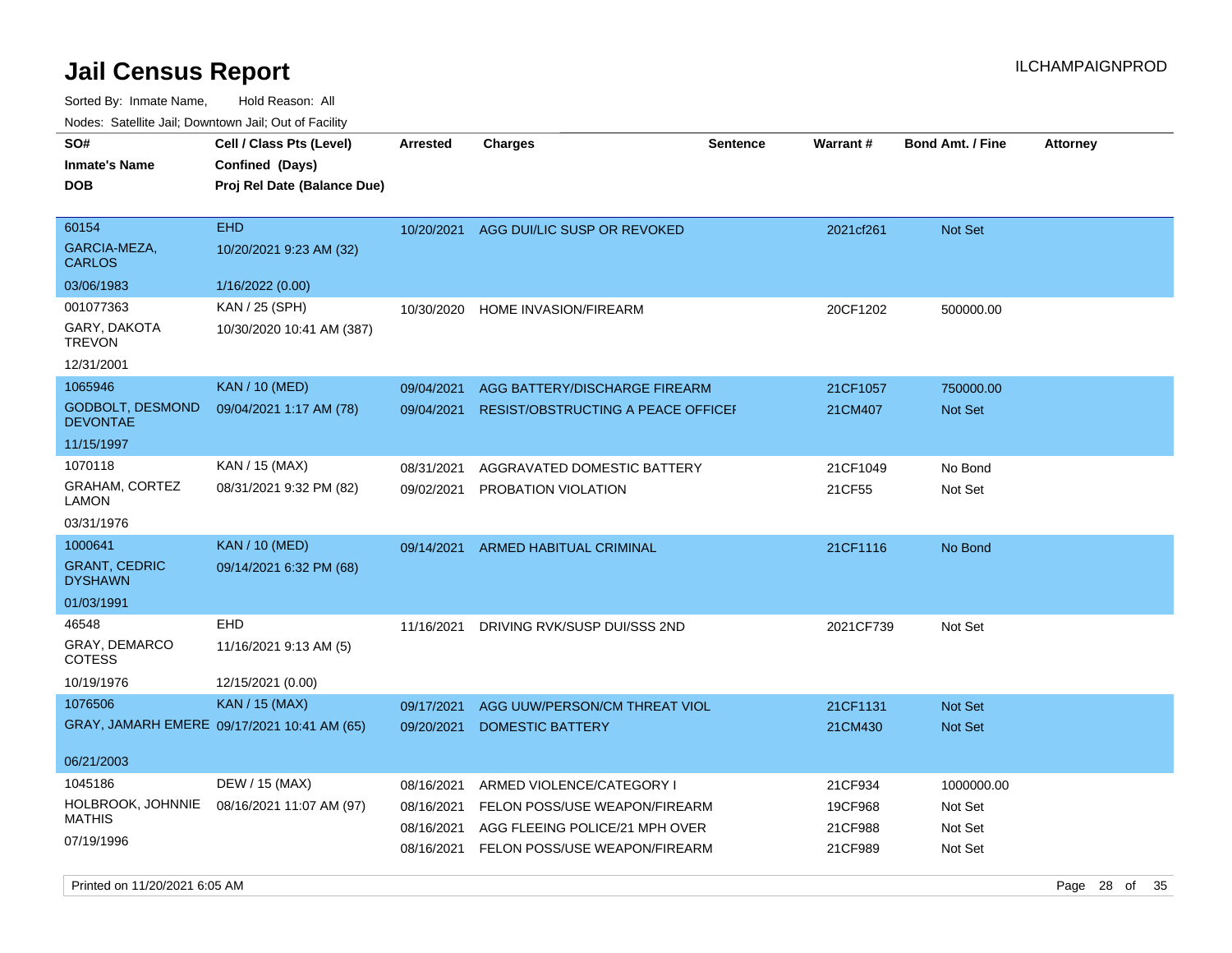| SO#<br><b>Inmate's Name</b><br>DOB      | Cell / Class Pts (Level)<br>Confined (Days)<br>Proj Rel Date (Balance Due) | <b>Arrested</b> | <b>Charges</b>                    | <b>Sentence</b> | <b>Warrant#</b> | <b>Bond Amt. / Fine</b> | <b>Attorney</b> |
|-----------------------------------------|----------------------------------------------------------------------------|-----------------|-----------------------------------|-----------------|-----------------|-------------------------|-----------------|
| 001078146                               | <b>DEW / 15 (MAX)</b>                                                      | 07/09/2021      | AGG BATTERY/DISCHARGE FIREARM     |                 | 21CF795         | 1000000.00              |                 |
| HUNT, TEIGAN<br><b>JAZAIREO</b>         | 07/09/2021 12:41 PM (135)                                                  | 07/09/2021      | ARMED ROBBERY/ARMED W/FIREARM     |                 | 21CF806         | Not Set                 |                 |
| 05/14/2003                              |                                                                            |                 |                                   |                 |                 |                         |                 |
| 989743                                  | DEW / 15 (ADS)                                                             | 04/13/2021      | AGG DISCHARGE FIREARM/VEH/SCH     |                 | 21CF400         | Not Set                 |                 |
| <b>JACKSON, STEVE</b><br>ALLEN          | 04/13/2021 2:45 AM (222)                                                   | 04/13/2021      | AGGRAVATED DOMESTIC BATTERY       |                 | 21CF399         | Not Set                 |                 |
| 06/04/1991                              |                                                                            |                 |                                   |                 |                 |                         |                 |
| 50495                                   | <b>EHD</b>                                                                 | 08/10/2021      | DRIVING RVK/SUSP DUI/SSS 10-14    |                 | 2020CF997       | Not Set                 |                 |
| <b>JENKINS, ARNOLD</b><br><b>FARRIS</b> | 08/10/2021 9:08 AM (103)                                                   | 08/10/2021      | DRIVING RVK/SUSP DUI/SSS 10-14    |                 | 2019CF1363      | <b>Not Set</b>          |                 |
| 04/19/1962                              | 2/4/2022 (0.00)                                                            |                 |                                   |                 |                 |                         |                 |
| 001077709                               | EHD                                                                        | 07/06/2021      | DRIVING RVK/SUSP DUI/SSS 4-9      |                 | 2021CF167       | Not Set                 |                 |
| JINKINS, DEWAYNE<br>ALLEN               | 07/06/2021 9:00 AM (138)                                                   |                 |                                   |                 |                 |                         |                 |
| 01/02/1967                              | 1/1/2022 (0.00)                                                            |                 |                                   |                 |                 |                         |                 |
| 1076450                                 | <b>DEW / 15 (MAX)</b>                                                      | 06/25/2020      | MURDER/INTENT TO KILL/INJURE      |                 | 2020-CF703      | 750000.00               |                 |
| <b>JONES, CARLOS</b><br><b>ANTONIO</b>  | 06/25/2020 2:13 PM (514)                                                   | 11/02/2020      | <b>HOME INVASION/FIREARM</b>      |                 | 20CF1204        | 500000.00               |                 |
| 11/18/2001                              |                                                                            |                 |                                   |                 |                 |                         |                 |
| 001077877                               | DEW / 10 (MED)                                                             | 04/24/2021      | AGG DISCHARGE FIREARM/OCC BLDG    |                 | 21CF459         | Not Set                 |                 |
| JORDAN, PATRICK<br>RODEL                | 04/24/2021 3:53 PM (211)                                                   |                 |                                   |                 |                 |                         |                 |
| 10/22/2002                              |                                                                            |                 |                                   |                 |                 |                         |                 |
| 998873                                  | <b>EHD</b>                                                                 | 10/12/2021      | DRIVING RVK/SUSP DUI/SSS 3RD      |                 | 2021CF235       | Not Set                 |                 |
| KINCAID, AMANDA<br><b>MICHELLE</b>      | 10/12/2021 11:31 AM (40)                                                   |                 |                                   |                 |                 |                         |                 |
| 01/07/1990                              | 1/9/2022 (0.00)                                                            |                 |                                   |                 |                 |                         |                 |
| 001078401                               | DEW / 10 (ADS)                                                             | 09/19/2021      | UNLAWFUL VEHICULAR INVASION       |                 | 21CF1134        | Not Set                 |                 |
| <b>KNIGHT, ERIC</b>                     | 09/19/2021 7:32 PM (63)                                                    | 09/19/2021      | <b>HRSMT/THREATEN PERSON/KILL</b> |                 | 2021CF561       | 50000.00                |                 |
| 07/11/1991                              |                                                                            | 09/21/2021      | <b>BURGLARY</b>                   |                 | 21CF1139        | Not Set                 |                 |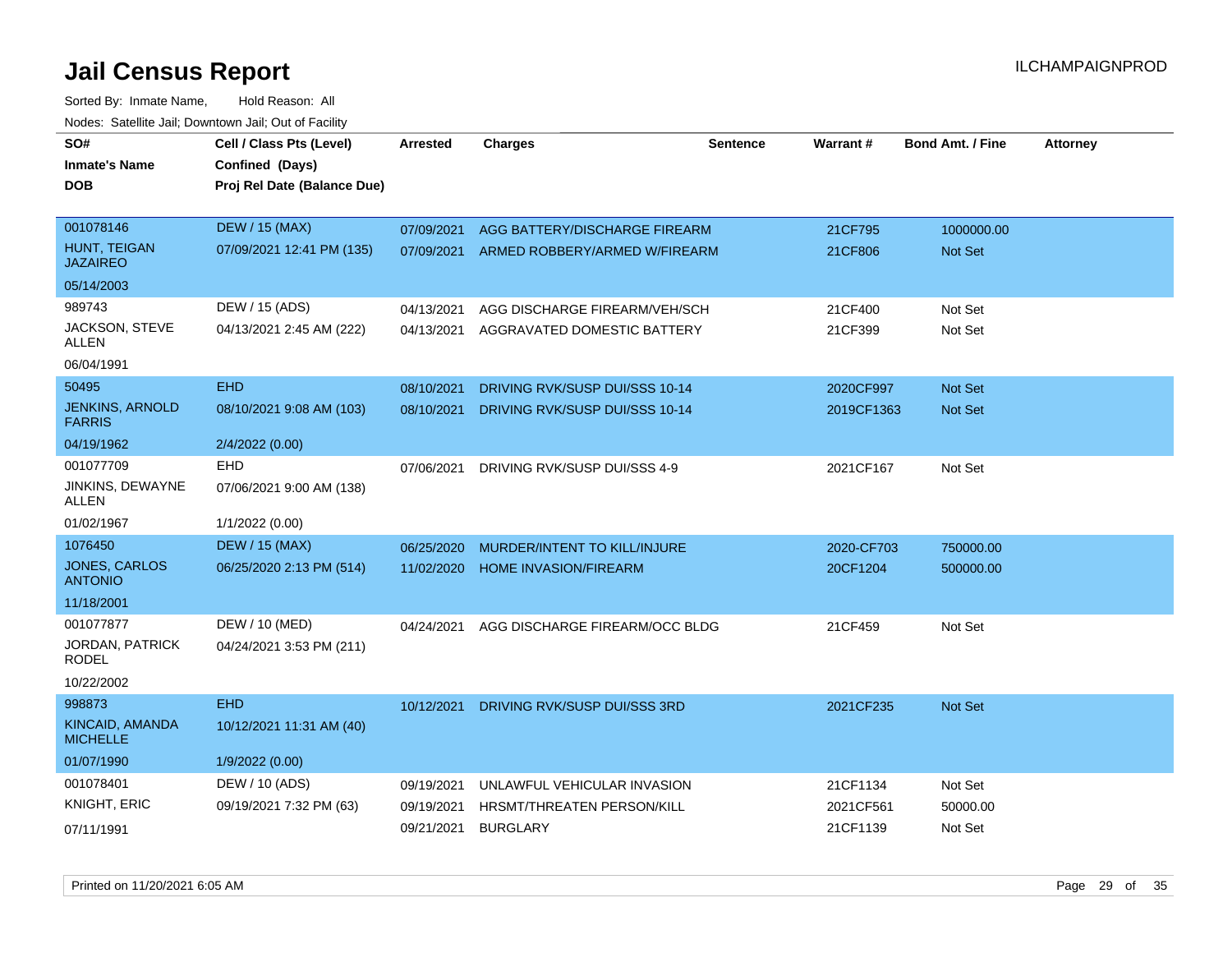| SO#<br><b>Inmate's Name</b><br><b>DOB</b>         | Cell / Class Pts (Level)<br>Confined (Days)<br>Proj Rel Date (Balance Due) | <b>Arrested</b>                        | <b>Charges</b>                                                                                        | <b>Sentence</b> | <b>Warrant#</b>                  | <b>Bond Amt. / Fine</b>          | <b>Attorney</b> |
|---------------------------------------------------|----------------------------------------------------------------------------|----------------------------------------|-------------------------------------------------------------------------------------------------------|-----------------|----------------------------------|----------------------------------|-----------------|
| 1064445<br><b>LARUE, TERENCE</b><br><b>TRAMEL</b> | <b>DEW / 15 (MAX)</b><br>04/23/2021 11:18 AM (212)                         | 04/23/2021<br>04/23/2021<br>04/23/2021 | <b>FELON POSS/USE FIREARM/PAROLE</b><br>AGG DISCHARGE FIREARM/OCC VEH<br>POSSESS 15<100 GRAMS COCAINE |                 | 21CF899<br>2021CF295<br>19CF1052 | Not Set<br>500000.00<br>10000.00 |                 |
| 12/23/1998                                        |                                                                            |                                        |                                                                                                       |                 |                                  |                                  |                 |
| 001078237<br>LAWS, TERON<br>RAMONTE               | KAN / 15 (ADS)<br>08/03/2021 6:29 PM (110)                                 | 08/03/2021                             | AGG DISCHARGE FIREARM/OCC VEH                                                                         |                 | 21CF928                          | No Bond                          |                 |
| 04/03/2001                                        |                                                                            |                                        |                                                                                                       |                 |                                  |                                  |                 |
| 001078470<br>LEE, AMAHRION<br><b>JA'MERE</b>      | <b>DEW / 15 (MAX)</b><br>10/10/2021 1:23 PM (42)                           | 10/10/2021                             | MURDER/INTENT TO KILL/INJURE                                                                          |                 | 21CF1221                         | Not Set                          |                 |
| 11/05/2002                                        |                                                                            |                                        |                                                                                                       |                 |                                  |                                  |                 |
| 001078170<br>LEMONS, DEANGELO<br><b>DEVELLE</b>   | KAN / 10 (MED)<br>09/07/2021 12:49 AM (75)                                 | 09/07/2021                             | AGG UNLAWFUL USE OF WEAPON/VEH                                                                        |                 | 21CF1060                         | Not Set                          |                 |
| 05/29/2003                                        |                                                                            |                                        |                                                                                                       |                 |                                  |                                  |                 |
| 56792                                             | <b>DEW / 10 (MED)</b>                                                      | 02/02/2021                             | ARMED HABITUAL CRIMINAL                                                                               |                 | 2021CF141                        | 500000.00                        |                 |
| LILLARD, LAWRENCE<br><b>TYRONE</b>                | 02/02/2021 2:11 PM (292)                                                   | 02/22/2021                             | DRIVING ON REVOKED LICENSE                                                                            |                 | 21TR426                          | 5000.00                          |                 |
| 10/20/1982                                        |                                                                            |                                        |                                                                                                       |                 |                                  |                                  |                 |
| 964047<br>LODEN, ROBERT<br><b>WAYNE</b>           | EHD<br>11/16/2021 8:29 AM (5)                                              | 11/16/2021                             | DRIVING ON REVOKED LICENSE                                                                            |                 | 2021TR1346                       | Not Set                          |                 |
| 08/10/1989                                        | 11/25/2021 (0.00)                                                          |                                        |                                                                                                       |                 |                                  |                                  |                 |
| 001078407                                         | <b>EHD</b>                                                                 | 09/21/2021                             | DRIVING ON SUSPENDED LICENSE                                                                          |                 | 2019TR16777                      | Not Set                          |                 |
| LOVE, BRANDON<br><b>TERRELL</b>                   | 09/21/2021 11:26 AM (61)                                                   |                                        |                                                                                                       |                 |                                  |                                  |                 |
| 06/13/1994                                        | 12/19/2021 (0.00)                                                          |                                        |                                                                                                       |                 |                                  |                                  |                 |
| 46837<br>MARCRUM, JEFFERY<br>LEE                  | KAN / 15 (MAX)<br>09/07/2021 11:43 AM (75)                                 | 09/07/2021                             | <b>RESIDENTIAL BURGLARY</b>                                                                           |                 | 2019-CF-1207                     | 25000.00                         |                 |
| 11/17/1968                                        |                                                                            |                                        |                                                                                                       |                 |                                  |                                  |                 |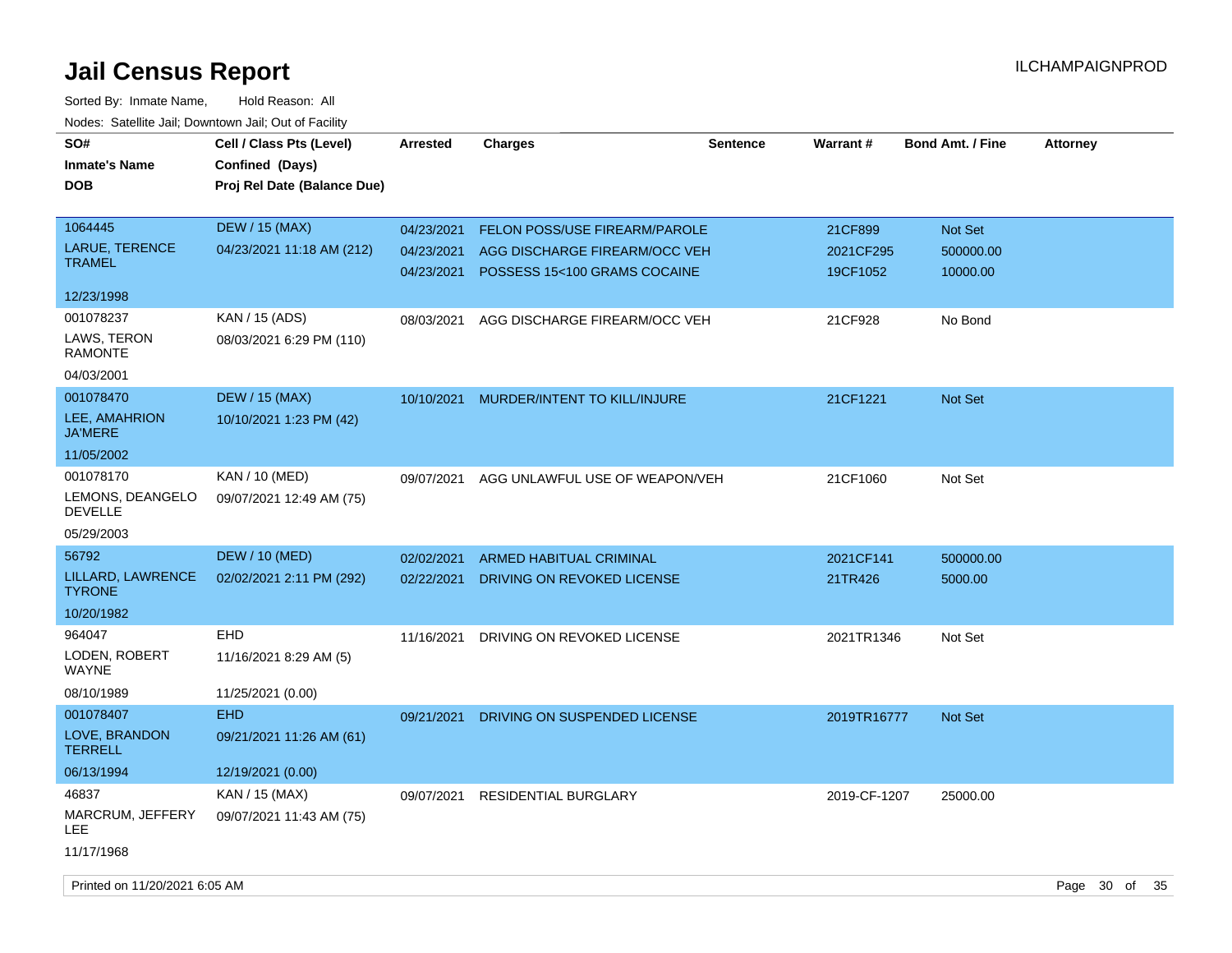| SO#<br><b>Inmate's Name</b><br><b>DOB</b>                  | Cell / Class Pts (Level)<br>Confined (Days)<br>Proj Rel Date (Balance Due) | <b>Arrested</b> | <b>Charges</b>                 | <b>Sentence</b> | <b>Warrant#</b> | Bond Amt. / Fine | <b>Attorney</b> |
|------------------------------------------------------------|----------------------------------------------------------------------------|-----------------|--------------------------------|-----------------|-----------------|------------------|-----------------|
| 1011046<br><b>MILES, DARRION</b><br><b>ANTONIO KEVONTA</b> | <b>KAN / 15 (ADS)</b><br>04/11/2021 12:46 AM (224)                         | 04/10/2021      | ATTEMPT (FIRST DEGREE MURDER)  |                 | 21CF392         | Not Set          |                 |
| 03/18/1990                                                 |                                                                            |                 |                                |                 |                 |                  |                 |
| 001077278                                                  | DEW / 15 (MAX)                                                             | 10/06/2020      | MURDER/INTENT TO KILL/INJURE   |                 | 2020CF146       | 2000000.00       |                 |
| MILLER, D'ANDRE                                            | 10/06/2020 12:49 PM (411)                                                  | 10/06/2020      | AGG FLEEING POLICE/21 MPH OVER |                 | 2019CF1171      | 50000.00         |                 |
| 09/08/1986                                                 |                                                                            |                 |                                |                 |                 |                  |                 |
| 963426                                                     | <b>EHD</b>                                                                 | 09/14/2021      | ACCIDENT INJURY/DEATH/11-403   |                 | 2020CF1367      | Not Set          |                 |
| MITCHELL, MARCELL<br><b>MARTELL</b>                        | 09/14/2021 9:03 AM (68)                                                    |                 |                                |                 |                 |                  |                 |
| 12/19/1987                                                 | 12/10/2021 (0.00)                                                          |                 |                                |                 |                 |                  |                 |
| 1026477                                                    | KAN / 15 (ADS)                                                             | 09/21/2021      | AGG DISCHARGE FIREARM/OCC VEH  |                 | 21CF1138        | Not Set          |                 |
| NEWBILL, DEVONTRE<br><b>LAMONT</b>                         | 09/21/2021 2:27 AM (61)                                                    | 09/22/2021      | PROBATION VIOLATION            |                 | 20CF577         | Not Set          |                 |
| 11/22/1993                                                 |                                                                            |                 |                                |                 |                 |                  |                 |
| 1072907                                                    | <b>KAN</b>                                                                 | 07/14/2021      | ATTEMPT (FIRST DEGREE MURDER)  |                 | 2021-CF-832     | 2000000.00       |                 |
| NIKOLAEV, YEVGENIY                                         | 07/14/2021 10:10 PM (130)                                                  |                 |                                |                 |                 |                  |                 |
| 10/06/1983                                                 |                                                                            |                 |                                |                 |                 |                  |                 |
| 001077928                                                  | EHD                                                                        | 09/01/2021      | AGG DOMESTIC BATTERY/STRANGLE  |                 | 2021CF515       | Not Set          |                 |
| PATTON, MICHAEL<br><b>RYAN</b>                             | 09/01/2021 9:43 AM (81)                                                    |                 |                                |                 |                 |                  |                 |
| 08/15/1994                                                 | 12/31/2021 (0.00)                                                          |                 |                                |                 |                 |                  |                 |
| 001078063                                                  | <b>DEW / 15 (MAX)</b>                                                      | 06/15/2021      | AGG CRIM SEX ASSAULT/WEAPON    |                 | 2021CF678       | 1000000.00       |                 |
|                                                            | PERRY, ROBERT Junior 06/15/2021 4:37 PM (159)                              | 06/15/2021      | <b>ROBBERY</b>                 |                 | 2021CF159       | 25000.00         |                 |
| 12/21/1990                                                 |                                                                            |                 |                                |                 |                 |                  |                 |
| 1072761                                                    | EHD                                                                        | 11/03/2021      | DRIVING ON SUSPENDED LICENSE   |                 | 2020TR5958      | Not Set          |                 |
| POWELL, KYESHA<br><b>MONAE</b>                             | 11/03/2021 10:01 AM (18)                                                   |                 |                                |                 |                 |                  |                 |
| 07/14/2000                                                 | 12/17/2021 (0.00)                                                          |                 |                                |                 |                 |                  |                 |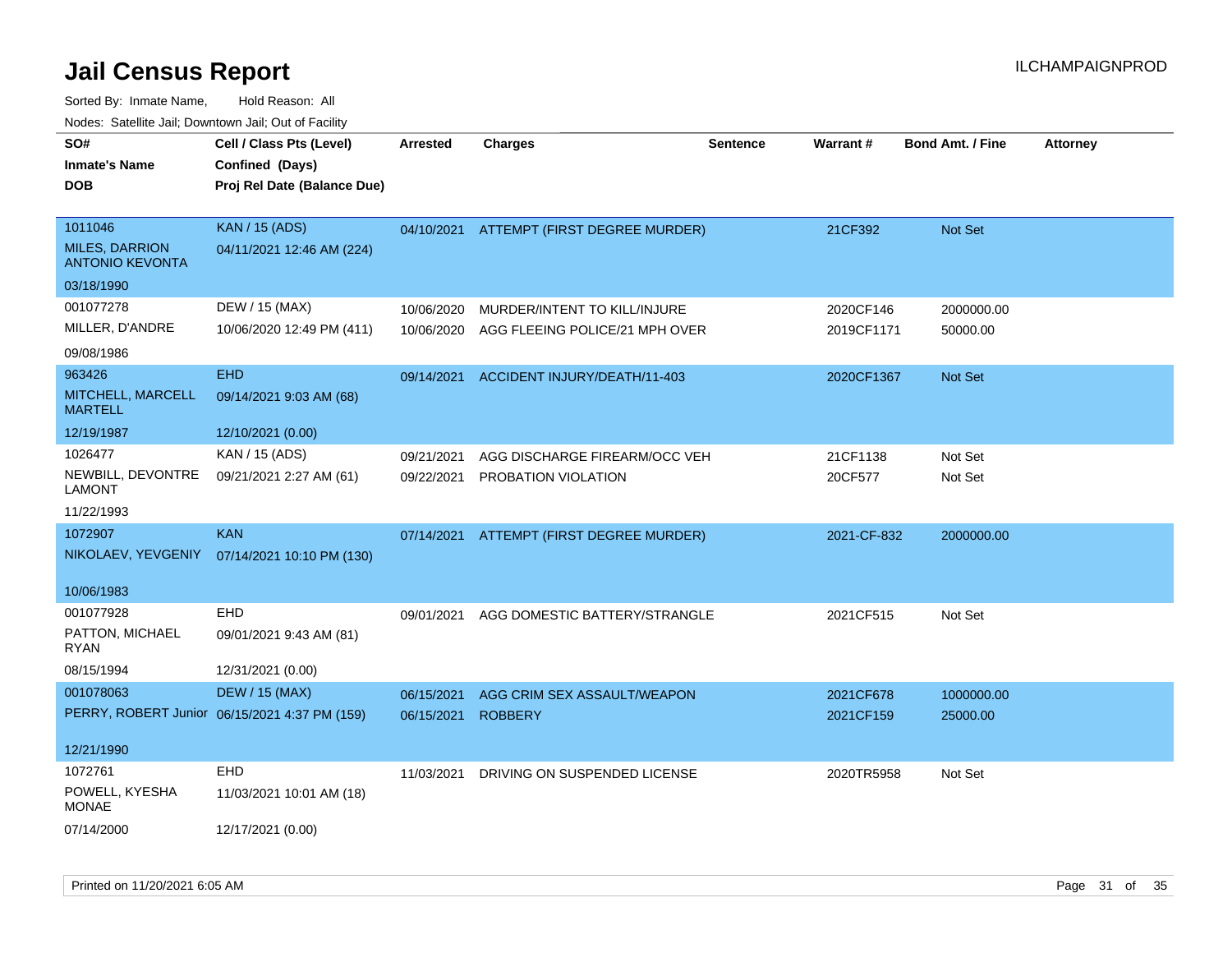| SO#<br><b>Inmate's Name</b>             | Cell / Class Pts (Level)<br>Confined (Days) | <b>Arrested</b> | <b>Charges</b>                           | <b>Sentence</b> | Warrant#    | <b>Bond Amt. / Fine</b> | <b>Attorney</b> |
|-----------------------------------------|---------------------------------------------|-----------------|------------------------------------------|-----------------|-------------|-------------------------|-----------------|
|                                         |                                             |                 |                                          |                 |             |                         |                 |
| <b>DOB</b>                              | Proj Rel Date (Balance Due)                 |                 |                                          |                 |             |                         |                 |
|                                         |                                             |                 |                                          |                 |             |                         |                 |
| 001077614                               | <b>KAN / 15 (MAX)</b>                       |                 | 01/17/2021 ATTEMPT (FIRST DEGREE MURDER) |                 | 21CF66      | <b>Not Set</b>          |                 |
| <b>DEVON</b>                            | ROBINSON, DONTRELL 01/17/2021 3:08 PM (308) |                 |                                          |                 |             |                         |                 |
| 09/22/2002                              |                                             |                 |                                          |                 |             |                         |                 |
| 1061216                                 | KAN / 10 (MED)                              | 06/22/2021      | HOME INVASION/FIREARM                    |                 | 21CF727     | Not Set                 |                 |
| RUNGE, ANDRE<br><b>MARSEAN</b>          | 06/22/2021 4:42 PM (152)                    |                 |                                          |                 |             |                         |                 |
| 12/05/1997                              |                                             |                 |                                          |                 |             |                         |                 |
| 650295                                  | <b>PIA / 50 (MAX)</b>                       | 04/22/2020      | <b>CRIMINAL SEXUAL ASSAULT</b>           |                 | 2020-CF407  | 750000.00               |                 |
| SANDAGE, JERALD                         | 04/22/2020 6:30 AM (578)                    | 04/22/2020      | <b>CRIMINAL SEXUAL ASSAULT</b>           |                 | 2020-CF408  | 750000.00               |                 |
| <b>EUGENE</b>                           |                                             | 04/22/2020      | <b>CRIMINAL SEXUAL ABUSE</b>             |                 | 2020-CF409  | 750000.00               |                 |
| 06/07/1971                              |                                             | 04/22/2020      | <b>CRIMINAL SEXUAL ASSAULT</b>           |                 | 2020-CF410  | 750000.00               |                 |
|                                         |                                             | 04/22/2020      | <b>OFFICIAL MISCONDUCT</b>               |                 | 2019-CF1811 | 25000.00                |                 |
| 1062194                                 | DEW / 15 (MAX)                              | 02/27/2020      | MURDER/OTHER FORCIBLE FELONY             |                 | 20CF-247    | 1000000.00              |                 |
| SIMMONS, MICHAEL<br>JAMAL               | 02/27/2020 1:11 PM (633)                    | 09/23/2020      | AGG BATTERY/DISCHARGE FIREARM            |                 | 20CF1061    | Not Set                 |                 |
| 11/03/1997                              |                                             |                 |                                          |                 |             |                         |                 |
| 55331                                   | <b>DEW / 15 (MAX)</b>                       | 07/31/2021      | ARMED HABITUAL CRIMINAL                  |                 | 21CF900     | <b>Not Set</b>          |                 |
| <b>SMITH, TARRIO</b><br><b>TERRELLE</b> | 07/31/2021 2:22 AM (113)                    |                 |                                          |                 |             |                         |                 |
| 04/25/1982                              |                                             |                 |                                          |                 |             |                         |                 |
| 001077868                               | DEW / 15 (MAX)                              | 04/21/2021      | ARMED ROBBERY/ARMED W/FIREARM            |                 | 21CF445     | Not Set                 |                 |
| SPEARMENT,<br><b>KENTRELL</b>           | 04/21/2021 9:48 PM (214)                    | 08/19/2021      | FLEEING/ATTEMPT ELUDE OFFICER            |                 | 2021TR1053  | 1000.00                 |                 |
| 01/21/2002                              |                                             |                 |                                          |                 |             |                         |                 |
| 759816                                  | <b>EHD</b>                                  | 11/17/2021      | AGG DUI/3                                |                 | 2021CF382   | <b>Not Set</b>          |                 |
| <b>ST AUBIN, LACY</b><br><b>NICOLE</b>  | 11/17/2021 10:17 AM (4)                     |                 |                                          |                 |             |                         |                 |
| 07/20/1984                              | 11/30/2021 (0.00)                           |                 |                                          |                 |             |                         |                 |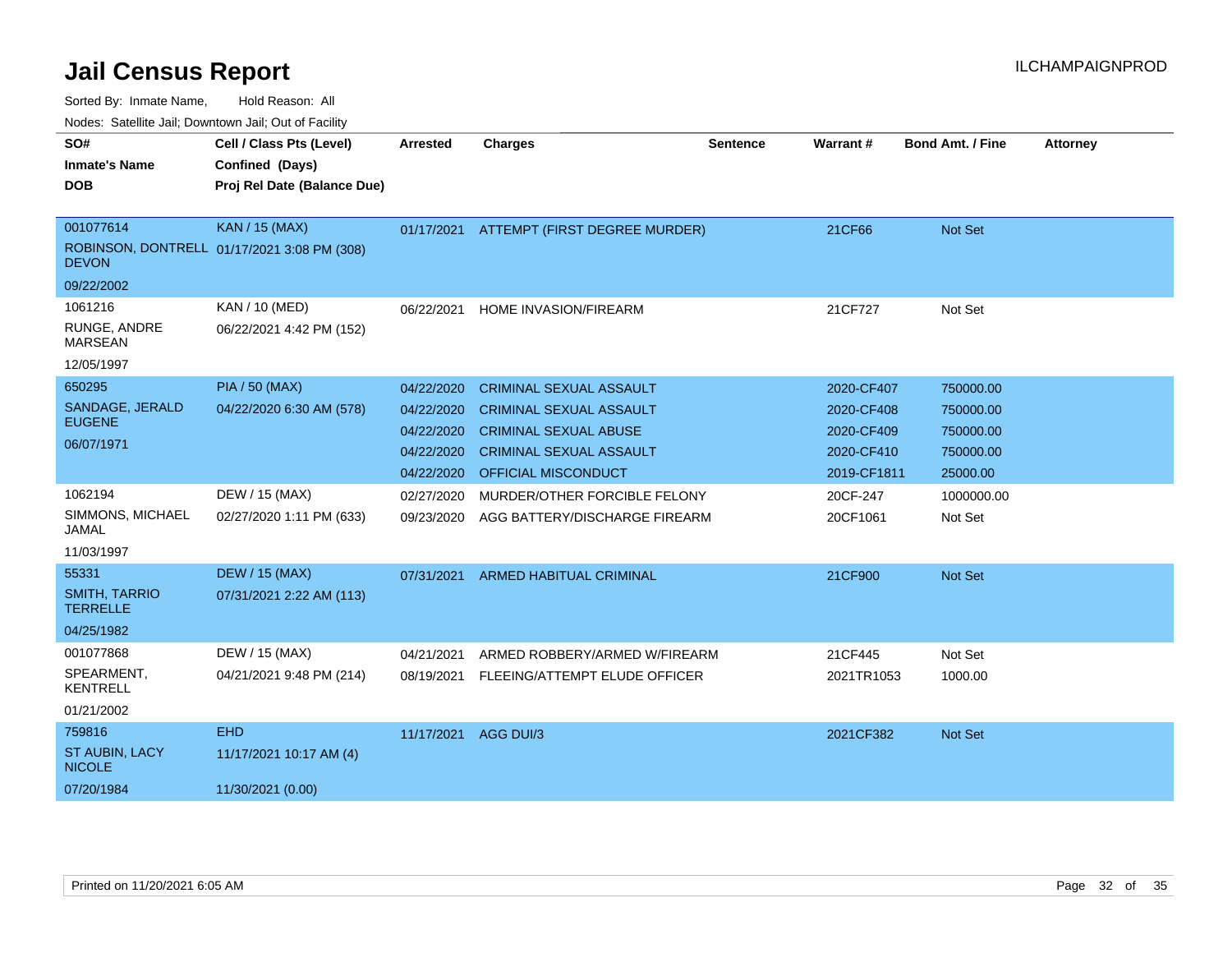Sorted By: Inmate Name, Hold Reason: All

| Nodes: Satellite Jail; Downtown Jail; Out of Facility |                                              |                 |                                          |                 |                 |                  |                 |  |
|-------------------------------------------------------|----------------------------------------------|-----------------|------------------------------------------|-----------------|-----------------|------------------|-----------------|--|
| SO#                                                   | Cell / Class Pts (Level)                     | <b>Arrested</b> | <b>Charges</b>                           | <b>Sentence</b> | <b>Warrant#</b> | Bond Amt. / Fine | <b>Attorney</b> |  |
| <b>Inmate's Name</b>                                  | Confined (Days)                              |                 |                                          |                 |                 |                  |                 |  |
| <b>DOB</b>                                            | Proj Rel Date (Balance Due)                  |                 |                                          |                 |                 |                  |                 |  |
|                                                       |                                              |                 |                                          |                 |                 |                  |                 |  |
| 001077854                                             | <b>EHD</b>                                   | 09/15/2021      | DRIVING RVK/SUSP DUI/SSS 4-9             |                 | 2021CF306       | Not Set          |                 |  |
| STUKINS, DANNY RAY                                    | 09/15/2021 10:17 AM (67)                     |                 |                                          |                 |                 |                  |                 |  |
| 07/05/1985                                            | 3/13/2022 (0.00)                             |                 |                                          |                 |                 |                  |                 |  |
| 1046632                                               | KAN / 15 (MAX)                               |                 | 09/14/2021 ARMED VIOLENCE/CATEGORY II    |                 | 21CF912         | 750000.00        |                 |  |
|                                                       | TATE, JAVON MARQUIS 09/14/2021 12:10 PM (68) |                 |                                          |                 |                 |                  |                 |  |
|                                                       |                                              |                 |                                          |                 |                 |                  |                 |  |
| 08/10/1996                                            |                                              |                 |                                          |                 |                 |                  |                 |  |
| 949990                                                | <b>DEW / 15 (MAX)</b>                        | 07/27/2021      | AGG DISCHARGE FIREARM/OCC VEH            |                 | 2021CF829       | 750000.00        |                 |  |
| <b>THATCH, CALVIN</b><br><b>ANTHONY</b>               | 07/27/2021 5:12 PM (117)                     | 07/27/2021      | <b>WARRANT OUT OF COUNTY</b>             |                 | 21TR49          | 1500.00          |                 |  |
|                                                       |                                              |                 |                                          |                 |                 |                  |                 |  |
| 07/09/1986                                            |                                              |                 |                                          |                 |                 |                  |                 |  |
| 001077662                                             | DEW / 15 (MAX)                               | 02/03/2021      | ARMED ROBBERY/ARMED W/FIREARM            |                 | 21CF123         | 250000.00        |                 |  |
| TIPSORD, NOAH LEE                                     | 02/03/2021 4:33 PM (291)                     |                 |                                          |                 |                 |                  |                 |  |
| 08/14/1998                                            |                                              |                 |                                          |                 |                 |                  |                 |  |
| 1033031                                               | <b>KAN / 15 (MAX)</b>                        |                 | 08/19/2020 *AGG BATTERY W/FIREARM/PERSON |                 | 2020-CF923      | 500000.00        |                 |  |
| TOMS, ANDREW                                          | 08/19/2020 5:59 PM (459)                     |                 |                                          |                 |                 |                  |                 |  |
| <b>CHUCKY</b>                                         |                                              |                 |                                          |                 |                 |                  |                 |  |
| 09/28/1978                                            |                                              |                 |                                          |                 |                 |                  |                 |  |
| 27007                                                 | KAN / 15 (MAX)                               | 09/19/2021      | DOMESTIC BATTERY/OTHER PRIOR             |                 | 21CF1133        | No Bond          |                 |  |
| TUELL, ROBERT<br><b>STEPHEN</b>                       | 09/19/2021 9:51 AM (63)                      |                 |                                          |                 |                 |                  |                 |  |
| 09/25/1967                                            |                                              |                 |                                          |                 |                 |                  |                 |  |
| 001078263                                             | <b>KAN / 10 (ADS)</b>                        | 08/11/2021      | AGG BATTERY/PUBLIC PLACE                 |                 | 2020CF420       | 7500.00          |                 |  |
| TURK, BRANDON                                         | 08/11/2021 6:23 PM (102)                     | 08/11/2021      | RECEIVE/POSS/SELL STOLEN VEH             |                 | 2020CF928       | 200000.00        |                 |  |
| <b>LARSHAWN</b>                                       |                                              |                 |                                          |                 |                 |                  |                 |  |
| 10/18/1995                                            |                                              |                 |                                          |                 |                 |                  |                 |  |
| 64700                                                 | KAN / 10 (MED)                               | 09/07/2021      | UNLAWFUL USE OF A WEAPON                 |                 | 21CF1074        | Not Set          |                 |  |
| TURNER, ADAM<br><b>ANTONIO</b>                        | 09/08/2021 12:49 AM (74)                     |                 |                                          |                 |                 |                  |                 |  |
| 08/29/1985                                            |                                              |                 |                                          |                 |                 |                  |                 |  |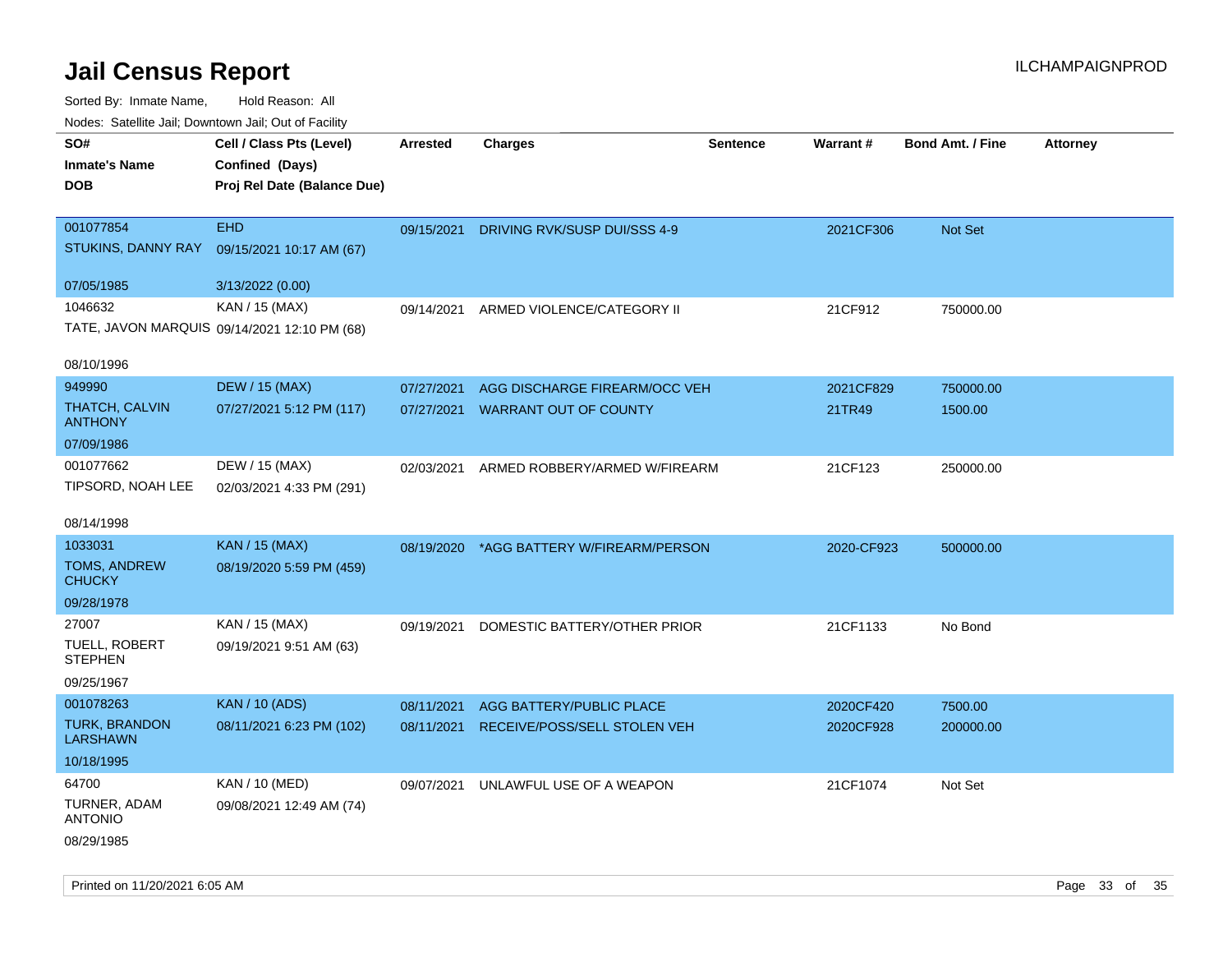| SO#<br><b>Inmate's Name</b><br><b>DOB</b>      | Cell / Class Pts (Level)<br>Confined (Days)<br>Proj Rel Date (Balance Due) | <b>Arrested</b> | <b>Charges</b>                        | Sentence | Warrant#      | <b>Bond Amt. / Fine</b> | <b>Attorney</b> |
|------------------------------------------------|----------------------------------------------------------------------------|-----------------|---------------------------------------|----------|---------------|-------------------------|-----------------|
| 001078386                                      | <b>KAN / 10 (MED)</b>                                                      | 09/14/2021      | POSSESSION OF STOLEN FIREARM          |          | 2021CF1099    | 250000.00               |                 |
| <b>TURNER, AMARIO</b>                          | 09/14/2021 11:42 PM (68)                                                   |                 |                                       |          |               |                         |                 |
| 09/23/2002                                     |                                                                            |                 |                                       |          |               |                         |                 |
| 1050636                                        | KAN / 15 (MAX)                                                             | 09/24/2021      | FELON POSS/USE WEAPON/FIREARM         |          | 21CF1154      | Not Set                 |                 |
| TURNER, TIMOTHY<br><b>SEANTEZ</b>              | 09/24/2021 9:18 PM (58)                                                    |                 |                                       |          |               |                         |                 |
| 09/27/1994                                     |                                                                            |                 |                                       |          |               |                         |                 |
| 1040925                                        | <b>KAN / 10 (MED)</b>                                                      | 10/05/2021      | AGG BATTERY/DISCHARGE FIREARM         |          | 2021CF1105    | 1000000.00              |                 |
| <b>WEATHERALL,</b><br><b>JOHNNY EARL JAMES</b> | 10/05/2021 4:17 PM (47)                                                    |                 |                                       |          |               |                         |                 |
| 04/29/1994                                     |                                                                            |                 |                                       |          |               |                         |                 |
| 1062558                                        | DEW / 10 (MED)                                                             | 10/02/2021      | FELON POSS/USE WEAPON/FIREARM         |          | 21CF1185      | Not Set                 |                 |
| <b>WELLS, JIAMANTE</b><br><b>AMORE</b>         | 10/02/2021 8:29 PM (50)                                                    |                 |                                       |          |               |                         |                 |
| 09/02/1995                                     |                                                                            |                 |                                       |          |               |                         |                 |
| 1002033                                        | <b>KAN / 15 (MAX)</b>                                                      | 09/08/2021      | DRIVING ON SUSPENDED LICENSE          |          | 2019-TR-11944 | 5000.00                 |                 |
| <b>WEST, ANTONIO</b>                           | 09/08/2021 11:01 PM (74)                                                   | 09/08/2021      | ARMED ROBBERY/ARMED W/FIREARM         |          | 2020-CF-1406  | 500000.00               |                 |
| <b>DEONTA</b>                                  |                                                                            | 09/08/2021      | AGG UNLAWFUL USE OF WEAPON/VEH        |          | 2021-CF-AWOW  | <b>Not Set</b>          |                 |
| 04/15/1992                                     |                                                                            | 09/08/2021      | <b>OBSTRCT JUSTICE/LEAVE STATE</b>    |          | 2021-CF-AWOW  | <b>Not Set</b>          |                 |
|                                                |                                                                            | 09/08/2021      | ARMED VIOLENCE/CATEGORY I             |          | 2021-CF-AWOW  | <b>Not Set</b>          |                 |
| 1022068                                        | DEW / 15 (ADS)                                                             | 10/10/2021      | FELON POSS/USE WEAPON/FIREARM         |          | 21CF1212      | Not Set                 |                 |
| <b>WILKINS, MICHAEL</b><br>CARL                | 10/10/2021 5:07 AM (42)                                                    |                 |                                       |          |               |                         |                 |
| 07/10/1992                                     |                                                                            |                 |                                       |          |               |                         |                 |
| 001077508                                      | <b>DEW / 15 (ADS)</b>                                                      | 12/10/2020      | <b>MURDER/STRONG PROB KILL/INJURE</b> |          | 2020CF1293    | No Bond                 |                 |
| <b>WILLIAMS, CALVIN</b><br><b>TIMOTHY</b>      | 12/10/2020 8:55 PM (346)                                                   |                 |                                       |          |               |                         |                 |
| 10/23/2002                                     |                                                                            |                 |                                       |          |               |                         |                 |